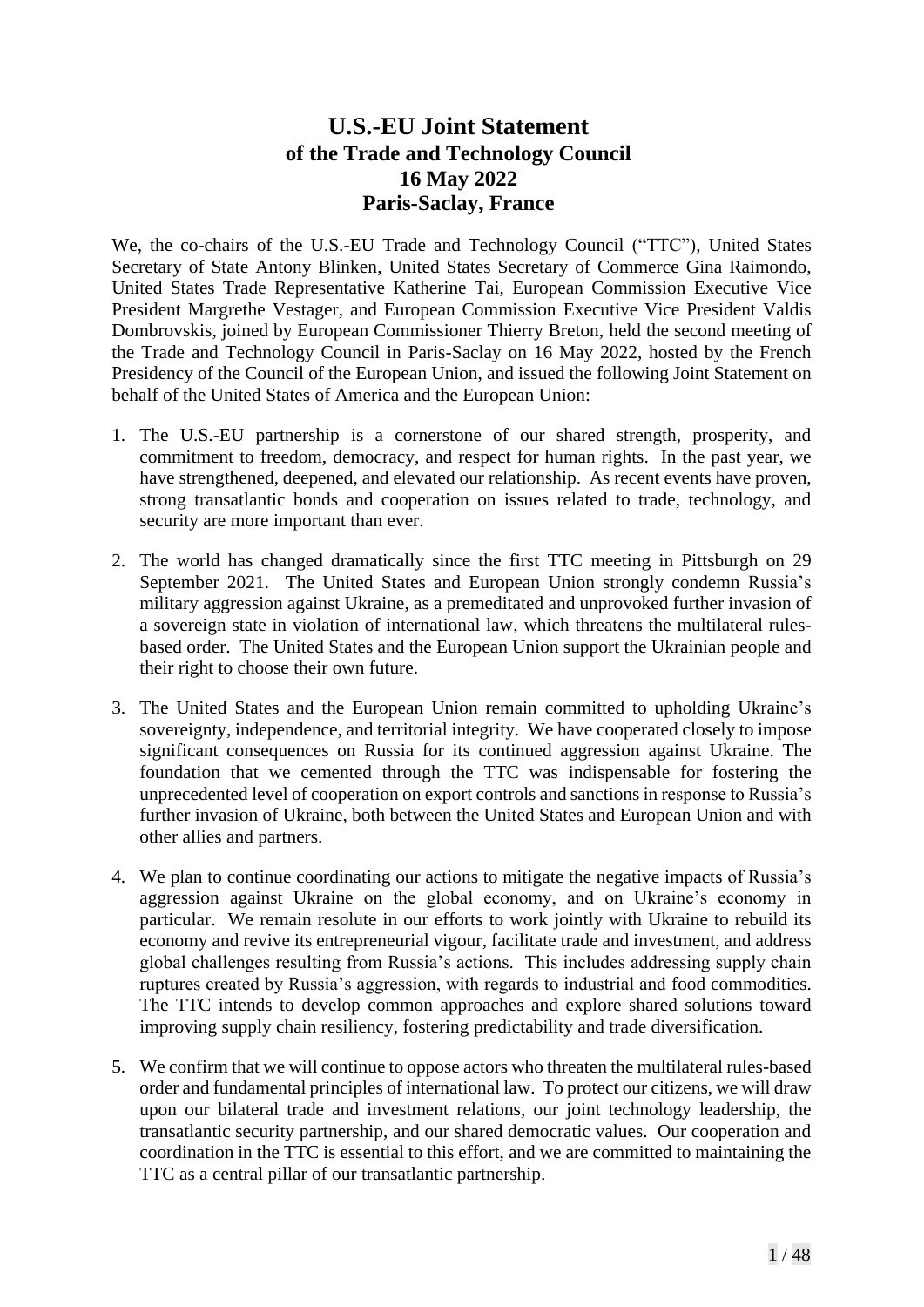- 6. We embrace the vision articulated in the Declaration of the Future of the Internet and intend to translate its principles into practice, including those concerning universal access, human rights, openness, and fair competition. We strongly condemn the Russian government's actions to partially shut down, restrict, or degrade Internet connectivity, to censor content, and to intimidate and arrest independent media. These actions are limiting the ability of people in Russia to access credible and independent information and are undermining the exercise of freedoms of expression, peaceful assembly, and association. Russia has repeatedly used the veil of disinformation to obscure war crimes and other atrocities committed by Russian forces, despite horrifying images and reports of torture, sexual violence, and the execution of Ukrainians. We also believe that it is important to combat Russian disinformation in third countries, including with regard to food security, including with our G7 partners. We plan to continue coordination to protect freedom of expression and the integrity of information and to better understand the information ecosystem to advance these goals.
- 7. We are convinced that the shared transatlantic, democratic, rights-respecting approach that puts individuals at the center is the best way to address global challenges and opportunities presented by both the digital transformation and the green transition. We seek in the TTC to benefit our citizens, workers, businesses, and consumers by pursuing an open global market based on fair competition and contestable digital markets.
- 8. We intend to continue to use the TTC to collaborate closely to further our values, foster participation in international standardization organizations for civil society organizations, start-ups, small and medium sized enterprises, and to protect our joint interests in international standardization activities underpinned by core World Trade Organization ("WTO") principles. We also intend to engage in relevant international organizations and use other tools at our disposal to protect our interests.
- 9. We recognize the importance of an open and fair multilateral rules-based system and the need to reform the WTO, including its negotiating, monitoring and dispute settlement function, to build a more durable and viable trading system. We share a desire to work together to ensure concrete progress in this regard at the 12th WTO Ministerial Conference. We resolve to take effective action to address trade-distortive non-market policies and practices, including through our trilateral cooperation with Japan, by identifying problems due to non-market policies and practices; identifying gaps in existing enforcement tools and where further work is needed to develop new tools, discussing cooperation in utilizing existing tools, and identifying areas where further work is needed to develop rules to address such practices.
- 10. We recognize the importance of emerging technologies for global prosperity and security. We are committed to exchange information and explore opportunities for collaboration in our research and development agendas, notably for Artificial Intelligence ("AI"), telecommunication technologies beyond 5G and 6G, and quantum computing. Given that 6G will be a critical global infrastructure, common approaches towards 6G international standards are particularly relevant. We recognize the potential of earth observation and AIsupported digital models of the earth in the fight against climate change.
- 11. We intend to accelerate our actions to promote the responsible use of technologies, including by working together on policies, standards and technology governance, to foster the use of critical and emerging technologies in line with democratic values and protection of human rights. We are committed to promoting the responsibility to refrain from the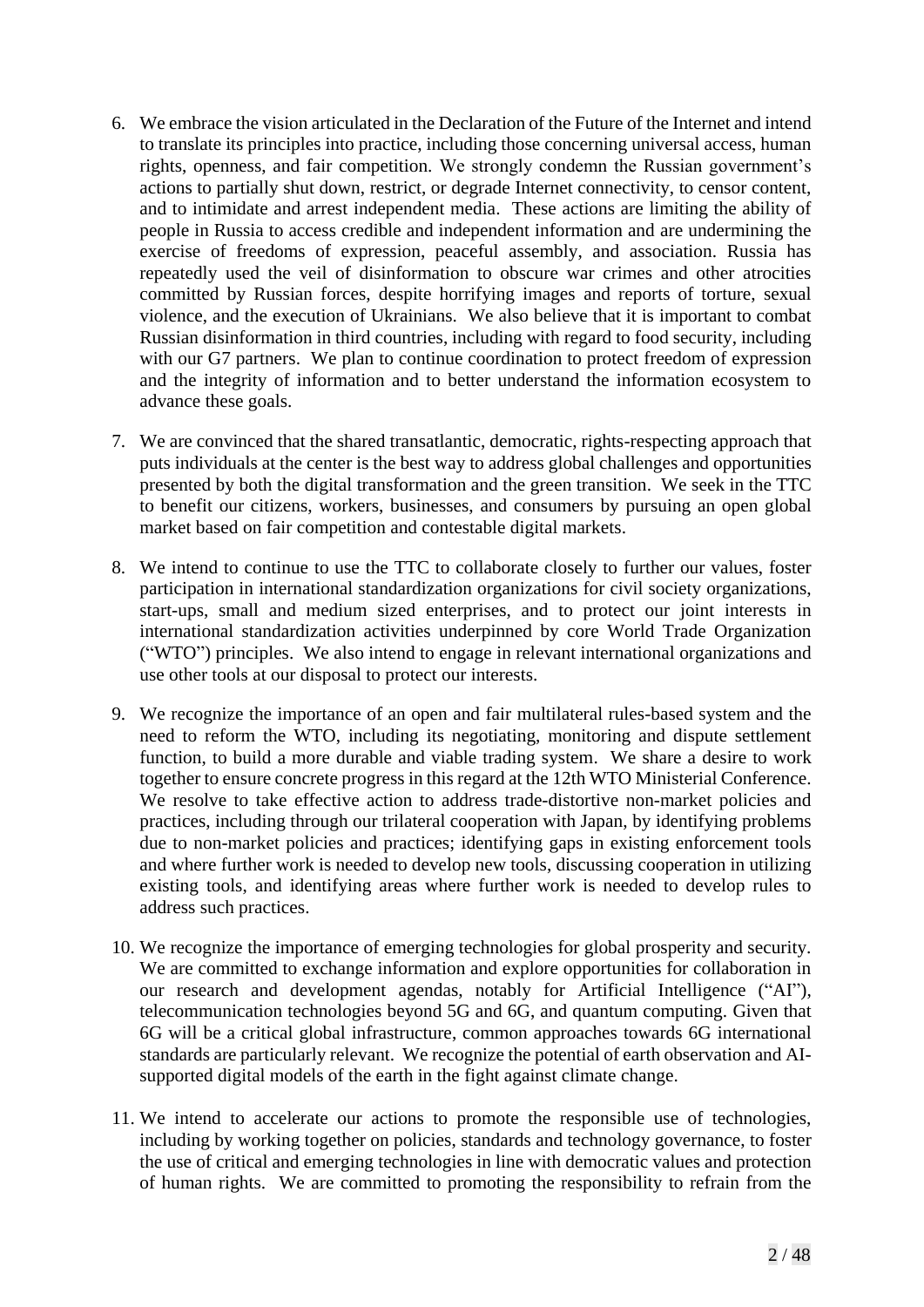arbitrary or unlawful use of surveillance products or services. We are also committed to promoting respect for human rights by businesses, including by highlighting best practices in due diligence, and engaging with civil society and the private sector. The United States and European Union also plan to step up actions against the misuse of technologies as tools of repression and as tools of arbitrary or unlawful surveillance, coercion, and cyber threats. These actions will include building further digital and cyber capacities. We resolve to strengthen our cooperation on protecting human rights defenders online, promoting the open, free, global, interoperable, reliable, and secure Internet, and combatting governmentimposed Internet shutdowns.

- 12. We share the view that online platforms should be transparent and be held accountable to provide services that are safe, respect our democratic societies, and promote freedom of expression and reliable information. The United States and European Union also share a commitment to effective oversight over the role of online platforms in the spread, amplification, and mitigation of illegal and harmful conduct and content and undertake to explore concrete projects to support such oversight. We recognize the global nature of online platform services and aim to cooperate on the enforcement of our respective policies for ensuring a safe, fair and open online environment.
- 13. We embrace a green transition that will benefit our citizens, workers, businesses, farmers, and consumers in an open global market based on fair competition. We plan to encourage trade and deployment of goods and technologies that can help achieve our common and global climate and environment goals, while working to reduce the greenhouse gas ("GHG") intensity of a wide array of goods and services. We intend to cooperate in areas such as lifecycle GHG assessment methodologies, including carbon foot printing, green public procurement, and electric vehicle charging infrastructure and interoperable connection, which can help to reduce energy dependency on fossil fuels and support energy autonomy. Our efforts, wherever possible, will look to build on and further empower similar private sector initiatives, such as the First Movers Coalition and the Green Digital Coalition.
- 14. We reaffirm that we will intensify our work to resolve trade disagreements to our mutual advantage, reduce unnecessary barriers to bilateral trade and investment, and strive to prevent new ones from emerging. We will instead seek to create new opportunities for trade and investment. We regard each other as trustworthy and reliable trade, technology, and investment partners as well as security partners. We will continue to seek amicable solutions to our differences on trade and to ensure that transatlantic trade flows reflect and promote our many shared interests and values.
- 15. We are acutely aware that trade in technologies can be pivotal to the ability of autocratic countries to implement authoritarian policies, perpetrate human rights violations and abuses, engage in other forms of repression, and undermine the security of other nations. We share a desire for cooperation through coordinated actions using our export control and investment screening tools in defense of our security. We are committed to deeply enhancing our cooperation and to supporting information exchange on dual-use technologies and export controls. The work of the TTC has already proven foundational in developing common approaches in response to Russia's aggression against Ukraine, including by facilitating an unprecedented level of cooperation on export controls.
- 16. We recognize the importance of having effective investment screening mechanisms in place throughout the European Union and in the United States in order to address national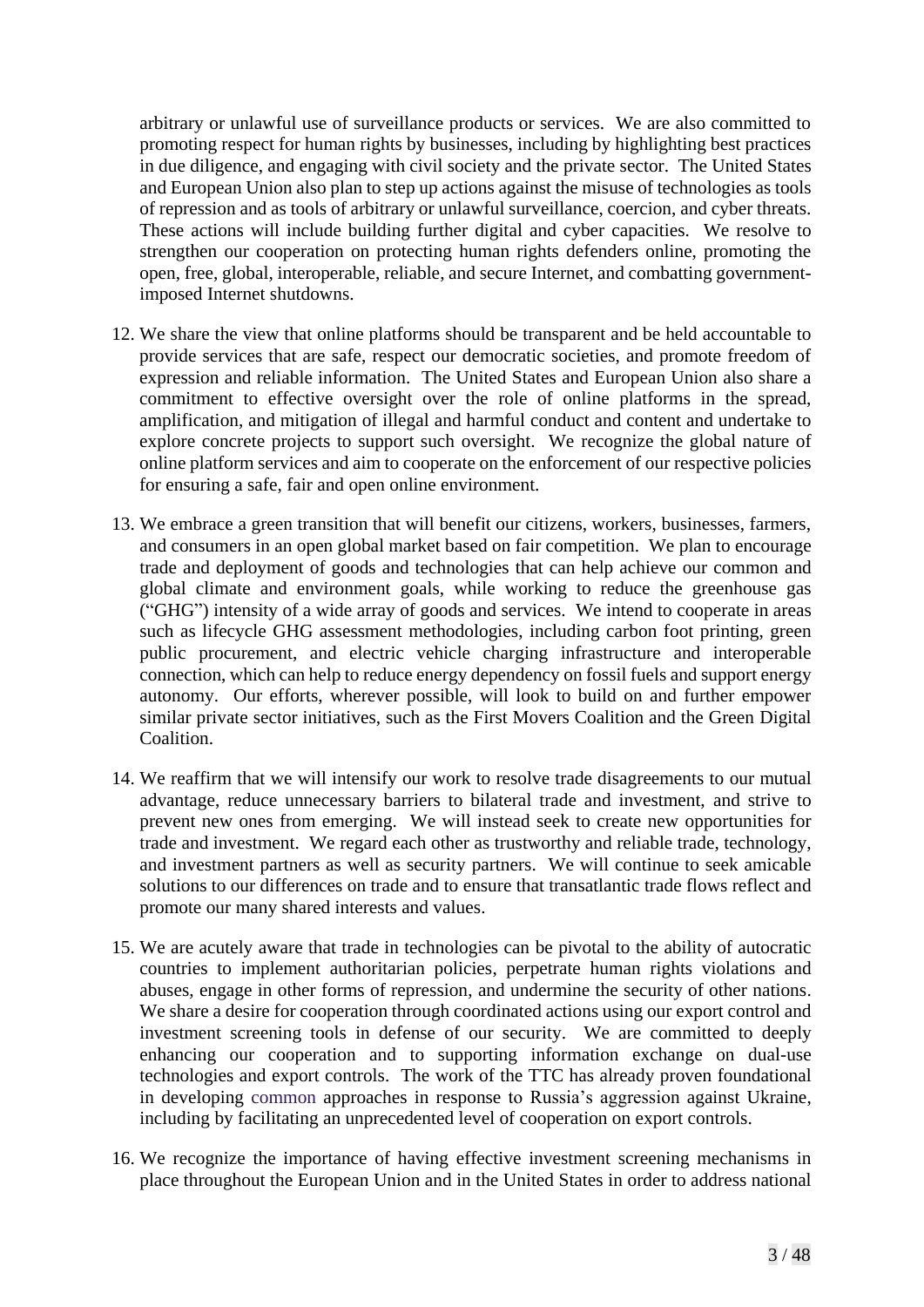security risks, and within the European Union, for public order, while remaining open for investment. We recognize the value of joint engagement to ensure a better understanding of similarities and differences in approach and, in particular, shared and individual national security risks, allowing us to develop more effective collaboration in the future.

- 17. We resolve to collaborate to reduce dependencies on unreliable sources of strategic supply, promote reliable sources in our supply chain cooperation, and engage with trusted partners. We share a desire to mitigate jointly the negative effects of sudden supply chain ruptures such as those created by Russia's aggression, for example in the area of critical materials.
- 18. We welcome the interest and active involvement of stakeholders who have contributed significantly in the TTC process, and we underline our commitment to continue our indepth engagement with labor unions, businesses, and civil society. We welcome the multiple engagements that working groups have held with broad groups of interested parties, and the recently initiated, EU-financed Trade and Technology Dialogue. We look forward to continuing this engagement and to identifying new opportunities to bring together diverse stakeholders from across the United States and the European Union. We embrace openness and transparency in our work and will endeavour to make essential information about our meetings and deliverables public.
- 19. In light of our shared political convictions, and based on the discussions held at the inaugural TTC meeting in Pittsburgh on 29 September 2021, recorded in the U.S.-EU TTC Inaugural Joint Statement, we welcome the following key outcomes since that meeting:
	- i. Formation of an Artifical Intelligence ("AI") sub-group to realise our commitment to the responsible stewardship of trustworthy AI and our joint support for the Organisation for Economic Co-operation and Development ("OECD") Recommendation on AI. This sub-working group is working to develop a joint roadmap on evaluation and measurement tools for trustworthy AI and risk management, as well as a common project on privacy-enhancing technologies. We will continue to collaborate on the implementation of the OECD AI principles to further our mutual understanding of how to integrate trustworthy and responsible AI into society. This includes working together to identify and oppose rights-violating systems of social scoring. Finally, we have launched a study to explore the impact of AI on the workforce in two fields, recruitment and logistics.
	- ii. Creation of an U.S.-EU Strategic Standardisation Information ("SSI") mechanism to enable information-sharing on international standards development, relevant to the technology and economic interests of the United States and European Union. The United States and the European Union aim to identify proactive opportunities for collaborative action and to promote and defend our common interests in international standards activities for critical and emerging technologies.
	- iii. In recognition of the positive contribution of transatlantic trade to resilient supply chains, and of our shared vulnerabilities to critical supply chains for semiconductors, critical minerals, clean energy, and pharmaceuticals, an understanding to work towards guiding principles, complementary and joint actions, and cooperation to mitigate risks and to advance the resilience of U.S. and EU supply chains, while confirming our commitment to avoid unnecessary barriers to trade, which could negatively affect the production or export opportunities of the United States and European Union.This includes cooperation to diversify supply chains for rare earth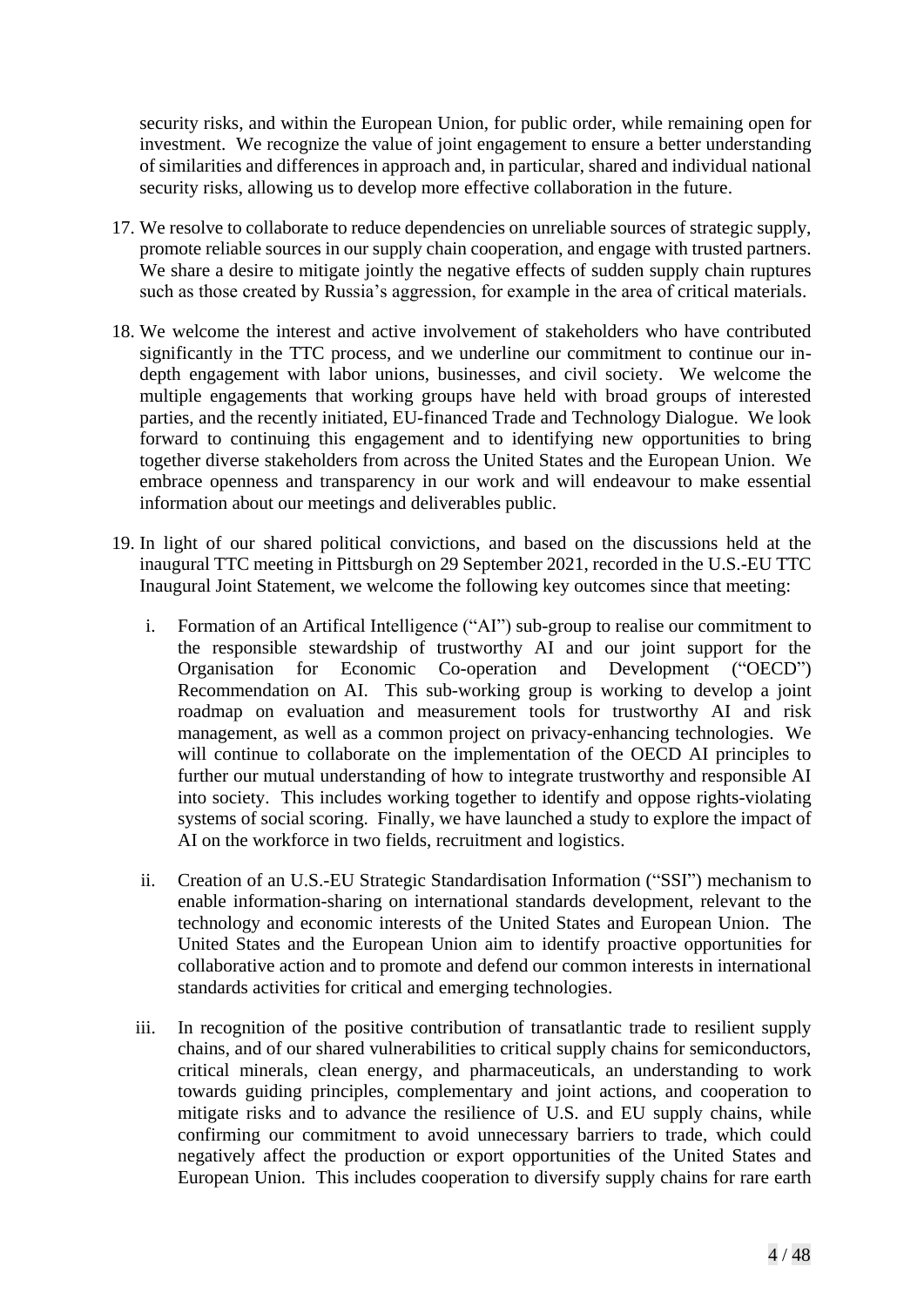magnets; advance transparency in and diversification of the solar supply chain; promote private sector efforts to increase transparency in the semiconductors value chain and in demand to anticipate shortages; enhance cooperation to provide early warning of semiconductor shortages; and to avoid subsidy races by advancing common goals for incentives granted in respective territories and an exchange of information regarding such incentives on a reciprocal basis. We also welcome recent announcements of major investments to expand innovative semiconductor manufacturing in both the United States and European Union.

- iv. A Joint Statement on the importance of addressing security risks from high-risk vendors and fostering security, diversity, interoperability, and resilience across the digital and information and communications technology and services ("ICTS") supply chain. Whereas Russia's aggression against Ukraine has highlighted the importance of secure, trusted, and resilient ICTS to our national security and sovereignty, we reaffirm the ambition of the 2021 Ministerial Declaration of the G7 Digital and Technology Ministers' meeting to promote secure, resilient, diverse, competitive, transparent, and sustainable digital, telecommunications, and ICTS infrastructure supply chain.
- v. The launch of a dedicated taskforce on public financing for secure and resilient connectivity and ICTS supply chains in third countries. The taskforce has the objective to promote the use of trusted/non-high-risk suppliers, share information on our respective efforts to support secure, resilient, and rights-respecting ICTS projects in third countries, and collaborate on joint U.S.-EU public financing of ICTS projects in third-countries based on common overarching principles. The taskforce will also determine how like-minded partners and international financial institutions, including at the Member State level as appropriate, can strengthen our ability to provide the financing that our partners need to improve their ICTS infrastructure and provide secure, trusted digital services to their citizens. These efforts should support U.S. and EU flagship global development initiatives.
- vi. The establishment of our unprecedented cooperation on export controls, which formed a significant portion of our response to Russia's aggression against Ukraine, with a view to support further common approaches, including the update of controlled goods list taking into account decisions of multilateral export control regimes, to cooperate with partners beyond the United States and European Union, and to regularly consult on new actions that could affect the United States or the European Union.
- vii. The engagement in practical exercises as part of a coordinated effort to share best practices on investment screening cooperation, with a view to remaining open to foreign investment, to deepen our understanding of security risks related to specific sensitive technologies and the policy tools addressing those risks, increasing our collective security, and supporting our open investment environments, while protecting our security interests.
- viii. The creation of a policy dialogue within the TTC on core issues of content moderation, as well as with a commitment to developing a common analytical framework for identifying foreign information manipulation and interference that should enable faster information exchange and effective countermeasures, especially in crisis situations. We also intend to establish a Cooperation Framework on Information Integrity in crisis situations, including on data governance and platform governance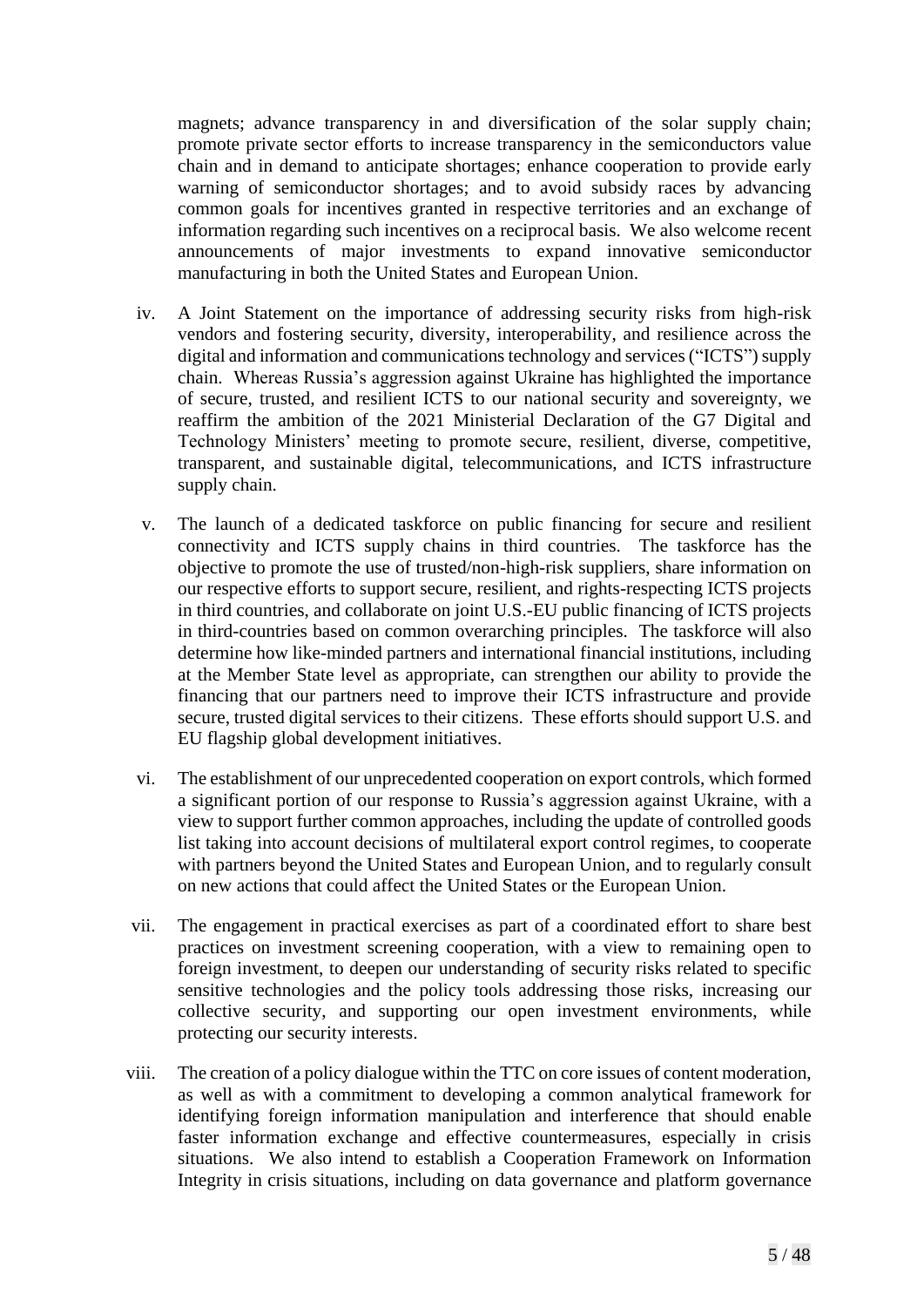risks pertaining to a crisis. The Framework will initially focus on ongoing issues related to Russian aggression, including Russia's actions to manipulate and censor information.

- ix. The establishment of a tripartite Trade and Labor Dialogue within the TTC, involving representatives of trade unions, businesses, and the European Commission and U.S. Government, to explore ways to promote internationally-recognized labor rights, including the eradication of forced labor and child labor; and through social dialogue, assist workers and employers to make successful digital and green transitions, remain globally competitive, and enjoy broad and inclusive prosperity. In parallel with the Trade and Labor Dialogue, we intend to cooperate on other efforts to promote internationally recognized labor rights and the eradication of forced labor and child labor, by promoting responsible business conduct, increasing the effectiveness of trade and labor engagements, and exploring possible joint technical cooperation and funding in support of these trade and labor engagements.
- x. The establishment of an early alert dialogue on shared trade concerns regarding initiatives or measures of third-countries, and a mechanism to consult each other on bilateral barriers at an early stage, in order to enhance communication and exchange of information on measures or initiatives that could pose significant non-tariff trade barriers for the United States and/or the European Union.
- xi. The identification of specific areas or products, including those identified by industry stakeholders, where strengthened cooperation on conformity assessment could facilitate transatlantic trade.
- xii. The joint intention to intensify U.S.-EU cooperation in the area of public procurement, for example in areas such as digital infrastructure, health, or high-tech industrial products.
- xiii. The United States and the European Union highlight the disruptions to Ukraine's economy that the unprovoked and unjustified invasion by Russia causes and our unwavering support to Ukraine. We note that the deepening of their respective existing trade relations with Ukraine can be a key facilitator in that regard. We therefore intend to identify measures that will expand trade with and investment in Ukraine, as a means of mitigating the devastation caused by Russia's ongoing military aggression and strengthening the Ukrainian economy. The United States and the European Union have therefore taken concrete and rapid steps to facilitate Ukraine's access to their markets.
- 20. We charge all working groups to build on progress made thus far to implement concrete actions in advance of the next ministerial meeting, in consultation with stakeholders by making full use of the new Trade and Technology Dialogue facility. Specifically, we look forward to working together on a roadmap for AI risk management tools in support of standards and regulations; new initiatives to alleviate supply chain pressures in key sectors; the creation of a mechanism to exchange relevant information on export restrictions; convergence on methodologies and reporting on investment screening to improve accountability; issuance of a set of government recommendations on measures to assist small and medium enterprises to access digital tools to grow their business; and further work to coordinate our trade response to non-market policies and practices and to deepen bilateral trade and investments.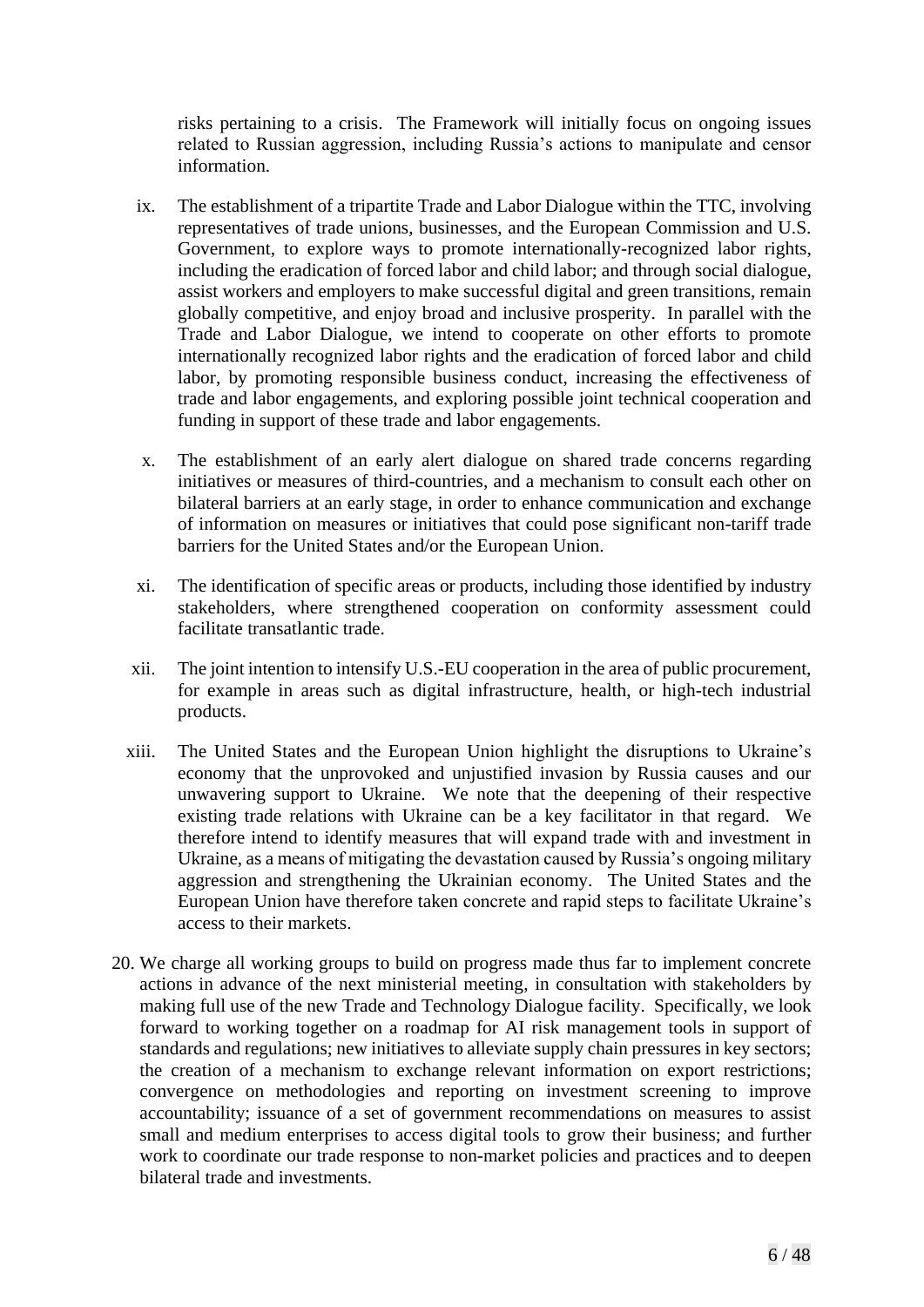- 21. We jointly endorse the conclusions and statements of the TTC working groups listed in the annexes. They reflect the implementation of the objectives determined at our meeting in Pittsburgh, as well as work plans and goals for the future. We intend to continue achieving concrete and tangible results of value to stakeholders. We task working groups to continue working in line with these jointly determined objectives.
- 22. We plan to meet again for the next TTC before the end of 2022 in the United States to advance new concrete results and to steer further work and cooperation, and assess progress on the goals outlined in paragraph 20.
- 23. We reiterate that our partnership on trade and technology takes place in full respect of the regulatory autonomy of the United States and European Union, and our respective institutional orders and frameworks.

#### *Annexes*

Enclosed are Annexes I-X that contain the shared conclusions per working group.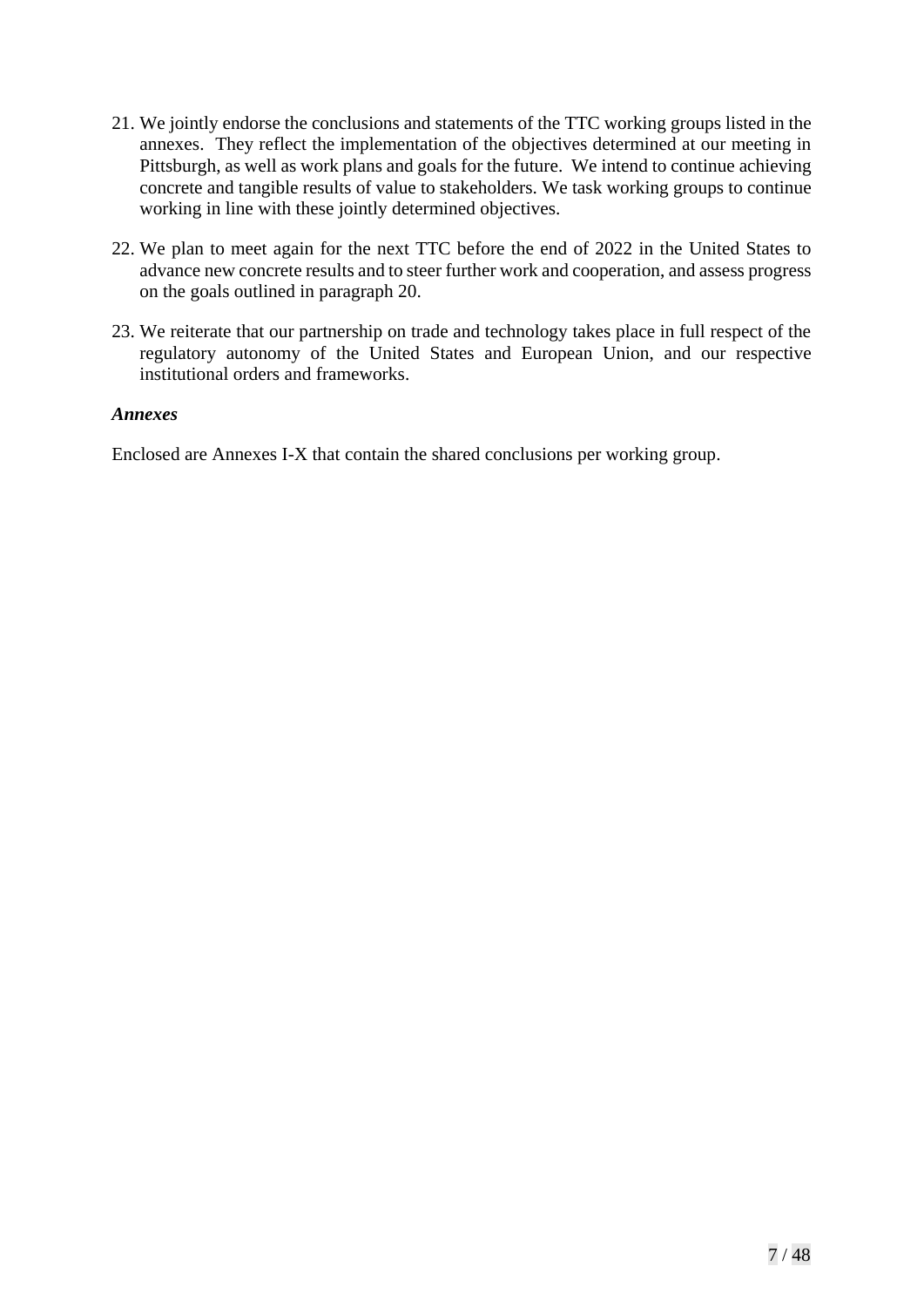# **Conclusions on Working Group 1 - Technology Standards**

- 1. Recalling the U.S.-EU Trade and Technology Council ("TTC") Inaugural Joint Statement of 29 September 2021 and having consulted stakeholders, we are working together to develop approaches for coordination and cooperation in critical and emerging technology standards. In addition, a dedicated subgroup on Artifical Intelligence ("AI") was established to advance work on specific deliverables, and ensure a coordinated approach on AI given its transversal character across several of the TTC working groups.
- 2. The U.S.-EU trade flows in many technology areas are significant. Having better aligned and interoperable technology standards would facilitate trading activities between companies considerably. While the U.S. and EU standardization systems are different, there is ongoing cooperation on pre standardization activities, as well as cooperation between U.S. and EU standardization development organizations.
- 3. Our shared intention is to foster the development of aligned and interoperable technical standards, and to reduce non-tariff barriers in key technology areas, and together leverage those at the international level.

## *Technology Standards Cooperation*

- 4. The U.S.-EU cooperation in Working Group 1 has resulted in the establishment of a Strategic Standardisation Information ("SSI") mechanism on international standards development with the aim to encourage engagement in new standardization opportunities and explore taking coordinated action if standardization activities pose a challenge to U.S.- EU strategic interests and values. The cooperation has been operationalized today through the signature of an administrative arrangement, designating dedicated U.S. and EU contact points.
- 5. Furthermore, we are making progress on concrete deliverables to ensure coordination and cooperation related to critical and emerging technology standards. The working group is discussing areas of strategic interest. In the areas of additive manufacturing and megawatt charging systems for heavy-duty recharging points, we have defined the scope of cooperation. Recycling of materials, digital identityand Internet of Things are additional areas of interest that we intend to explore for common possibilities for joint work. We aim to continue exploring these and other areas of strategic interest to come forward with a more comprehensive list of priority areas for cooperation by the end of 2022.
- 6. Finally, the working group intends to work together on strengthening small and mediumsized enterprises and potential non-industrial stakeholder participation in international standardization organizations and their access to standards, in coordination with Working Group 9. Actions identified in an exploratory discussion at an U.S.-EU stakeholder conference held on 6 May 2022 will be incorporated into existing workstreams or used to develop new workstreams, as appropriate.

## *Artificial Intelligence*

7. We reaffirm our commitment to collaboration in developing and implementing trustworthy AI through a human-centered approach that reinforces shared democratic values and

Annex I – Technology Standards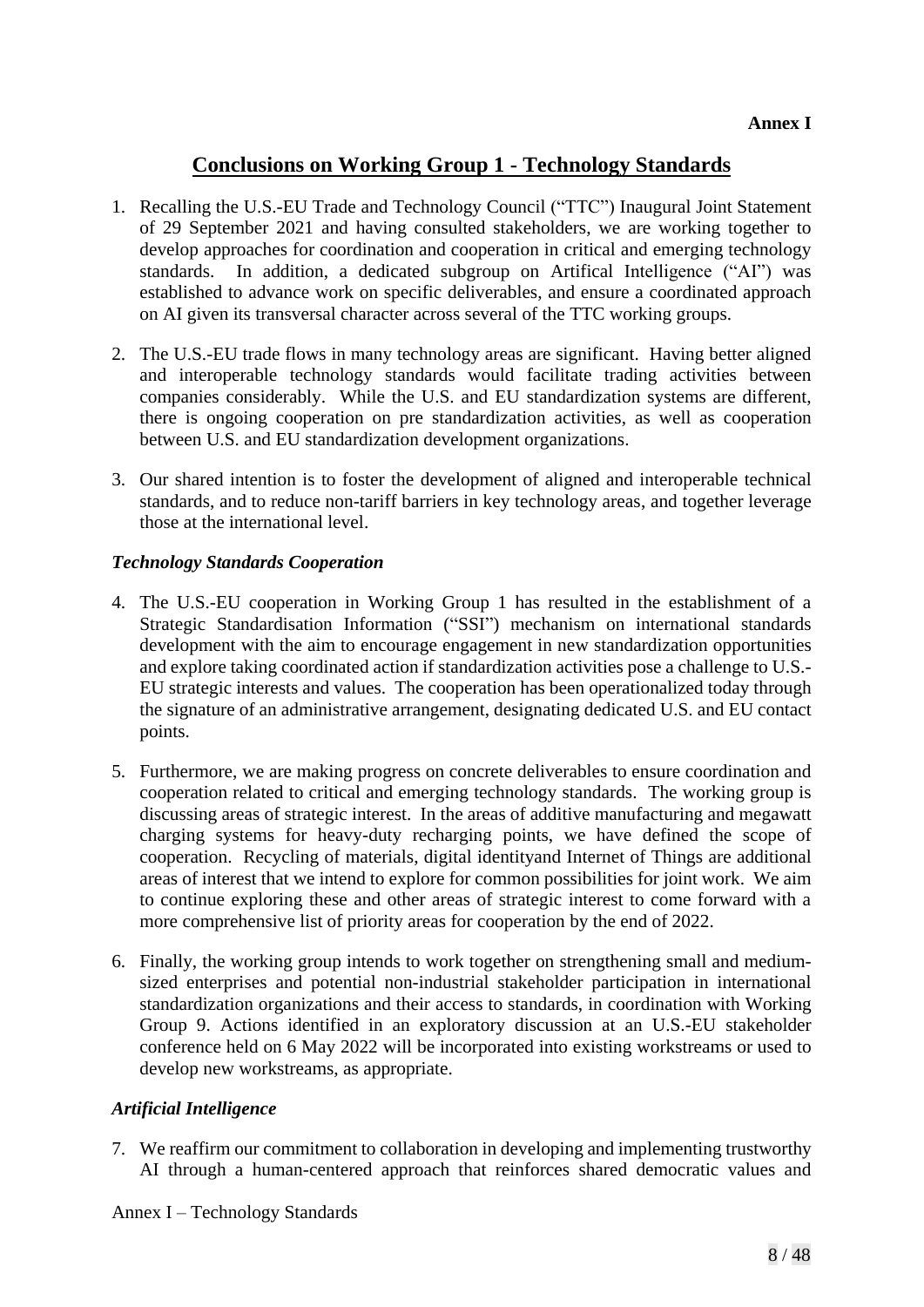respects human rights. We are jointly exploring how to implement existing AI principles and related efforts within our respective jurisdictions and policy and regulatory landscapes. Mutual understanding on this topic will help lay the foundation for future cooperation on AI initiatives.

- 8. To pave the way for further action, we intend to undertake the following steps:
	- a. convening an expert exchange to advance the OECD AI Recommendation by providing information on the implementation of domestic AI initiatives, such as the EU AI Act, the AI-related rights in the European Declaration on Digital Rights and Principles for the Digital Decade, the U.S. AI Bill of Rights and the U.S. AI Risk Management Framework; and
	- b. identifying additional potential areas for the United States and EU to work together to operationalize trustworthy AI.
- 9. We maintain that a risk-based approach to AI can enable trustworthy AI systems that enhance innovation, lower barriers to trade, bolster market competition, operationalize common values and protect the human rights and dignity of our citizens. The U.S. National Institute of Standards and Technology ("NIST") has released the first draft of an AI Risk Management Framework based on feedback from industry, academia, and civil society, as well as a special publication on bias in AI. In the European Union, the European Commission proposal for a regulatory framework for AI contains dedicated requirements for AI trustworthiness and AI risk management. The requirements will be supported by harmonised standards developed by European Standardisation Organisations ("ESOs"). The ESOs have already started work related to a risk management and a unified approach to trustworthiness, taking into account relevant international standards. The European Commission, standardization experts and NIST have initiated cooperation concerning foundational elements related to measurement and evaluation tools, risk management and technical and socio-technical requirements for trustworthy AI.
- 10. We are working to develop a shared hub/repository of metrics and methodologies for measuring AI trustworthiness and AI risks. This can serve as a basis to promote further exchanges and discussions on measurement and evaluation tools and activities to assess the technical requirements for trustworthy AI and bias mitigation. We are working towards the development of interoperable approaches for managing AI risks. In conjunction with more trustworthy AI systems; such approaches can enable globally beneficial products and services. We intend to work on interoperable terminology related to technical characteristics such as robustness and accuracy, and on socio-technical characteristics including safety.
- 11. To these ends, and to support this work, we intend to develop a joint roadmap on evaluation and measurement tools for trustworthy AI and risk management, which will feature perspectives from a wide range of stakeholders, including civil society, academia and the private sector. A draft will be shared at the next TTC Ministerial Meeting.
- 12. We acknowledge the importance of the work being conducted by standards development organizations. We are committed to coordinating as appropriate with those organizations to ensure that the necessary level of synergy is achieved and that any outcome produced under TTC could inform and be beneficial to their future work.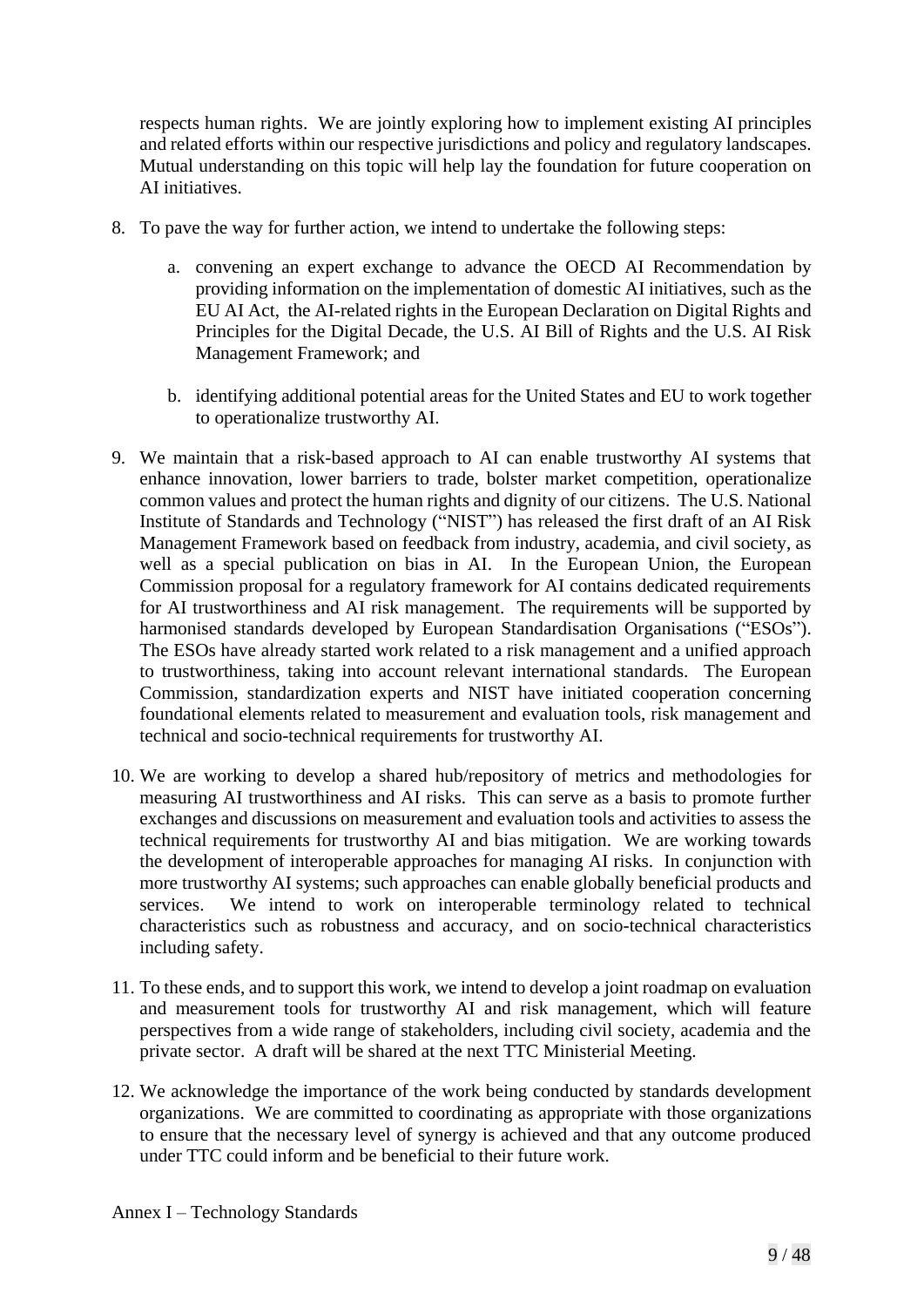- 13. To advance ongoing analysis addressing the impact of AI on the workforce, U.S. and EU experts are preparing an economic study. This will feature a survey of previous literature on the subject, with attention to outcomes in employment, wages, and labor market opportunities. The document will also include two case studies: one, led by the United States, will deal with the use of AI in recruitment services, whereas the other, led by the European Union, will focus on AI in logistics and warehousing. The work will be grounded in quantitative data and supported, where possible and relevant, by interviews with experts and stakeholders.
- 14. Having discussed the maturity and potential of privacy-enhancing technologies ("PETs"), we intend to identify a common project utilising PETs to be launched by the next TTC Ministerial Meeting, which would be informed by a joint workshop.
- 15. Finally, in the Pittsburgh Statement on AI, we stated our opposition to rights-violating systems of social scoring. The European Commission has commissioned a survey to map the use and forms of social scoring worldwide, which will inform our development of a common understanding on social scoring systems, the risks they may pose, and possible mitigation steps.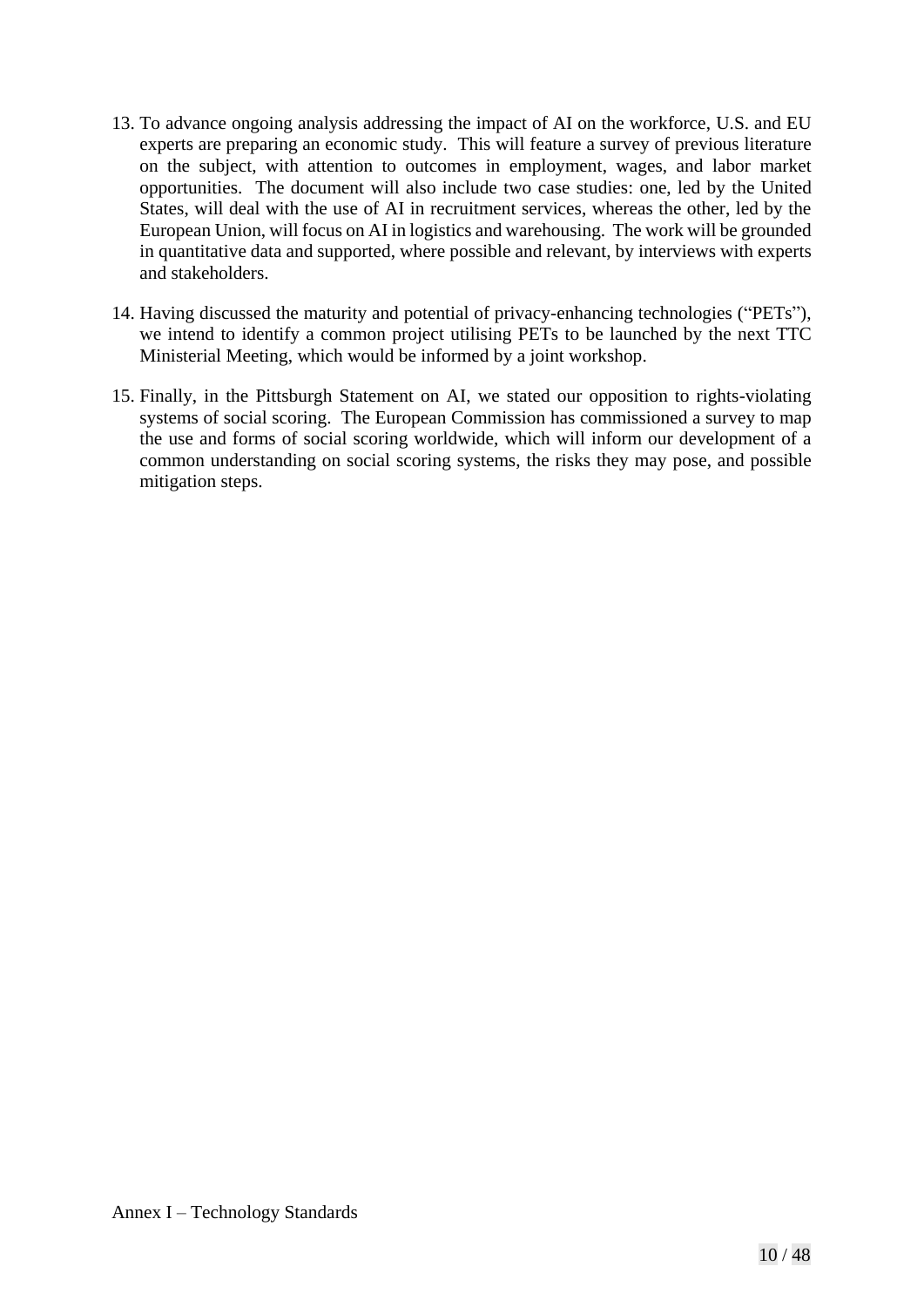## **Conclusions on Working Group 2 – Climate and Clean Tech**

1. Since the Trade and Technology Council ("TTC") Ministerial Meeting in Pittsburgh, we have further advanced our work on specific initiatives to accelerate the deployment of clean, low carbon products and technologies that can help in achieving our common climate goal to reach net zero emissions by 2050 with a focus on three main areas: promoting green public procurement policies in line with the cooperation on procurement in the Global Trade Challenges Working Group, aligning methodologies for calculating the carbon footprint of selected products, and advancing electro-mobility and interoperability with smart grids.

#### *Aims*

- 2. The potential of green public procurement is still largely untapped. We aim to work towards a common understanding with a view to reaching consensus on sustainability considerations in government procurement procedures with a focus on green products and technologies, such as smart mobility and smart energy network technologies. The public sector, with its large procurement budgets and critical role in the provision of key public services, can be a trailblazer in the wide deployment of technologies that can help reduce CO2 emissions.
- 3. Lifecycle greenhouse gas ("GHG") assessment methodologies, including carbon foot printing, are an increasingly important tool used by regulators on both sides of the Atlantic to identify and encourage the production and sale of low carbon products. We intend to explore work towards aligned approaches for such lifecycle assessment of products that can help track and reduce CO2 emissions and that can facilitate bilateral and multilateral cooperation. We also intend to explore the role that emerging technologies, such as blockchain, artificial intelligence/machine learning, and/or "internet of things", can play in measuring and utilising lifecycle GHG assessments.
- 4. In response to the substantial expansion of the global market for electric vehicles, many initiatives are underway to build public and private charging infrastructures. We intend to work together on developing mutually shared operating requirements and validation methodologies for testing of e-vehicles with their charging columns. This work is critical to increasing the uptake of electro-mobility and promoting stable vehicle-to-grid integration across the U.S. and EU markets. Increased compatibility of electric vehicle charging infrastructure can help address emerging technical issues and support innovation in electro-mobility, and ultimately minimise trade barriers and strengthen U.S. and EU industries. Enabling the uptake of electro-mobility will contribute to diminish fossil fuel dependency and will help progress towards energy autonomy, in line with strategic priorities.

## *Deliverables*

5. We have worked together on a series of first deliverables that lay the basis for concrete longer-term results. In green public procurement, we have started discussing a joint mapping of policies and a joint catalogue of best practices. Work in this area aims to accelerate the deployment of technologies that can measurably help reduce emissions and strengthen transatlantic trade.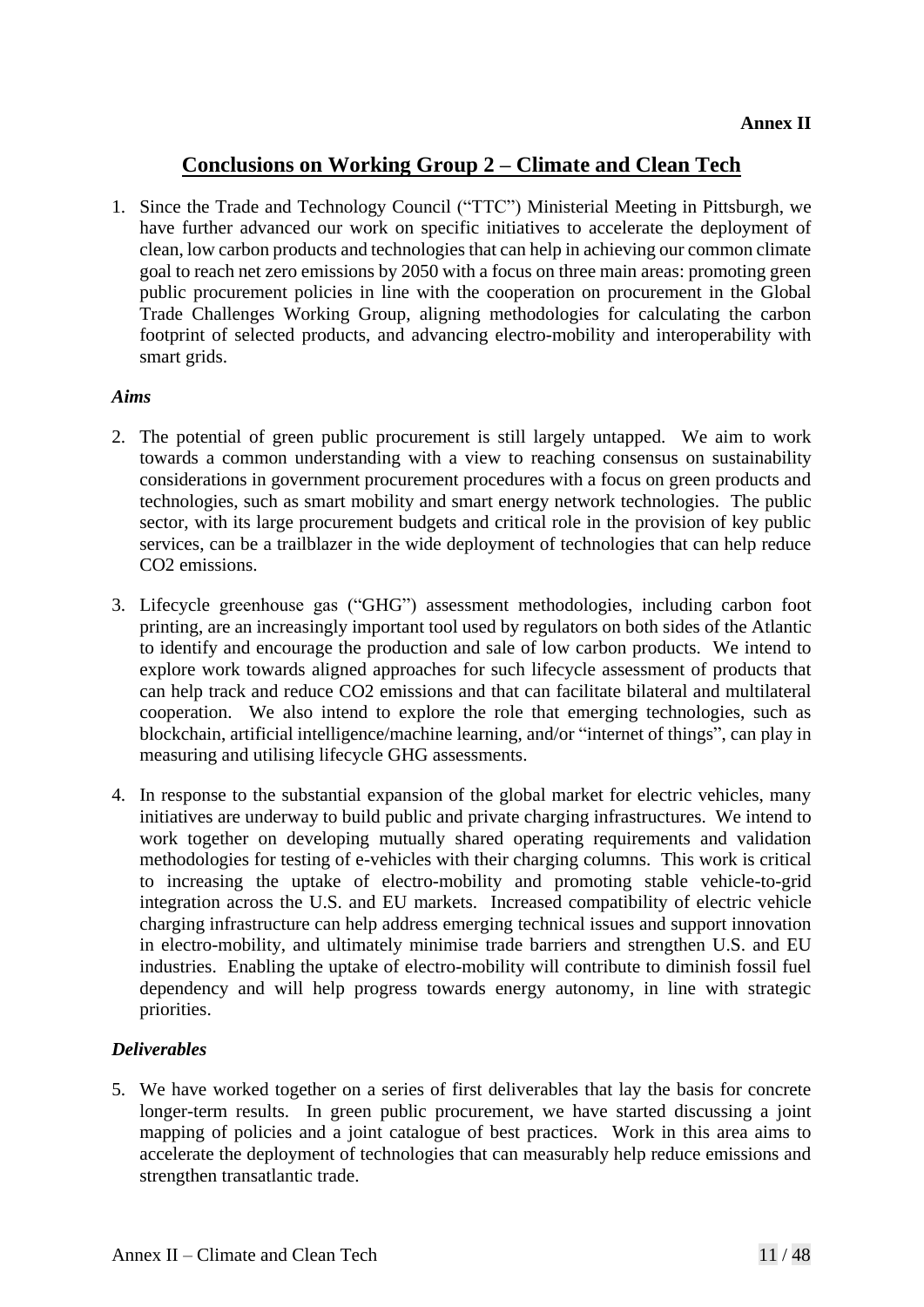- 6. In the area of lifecycle GHG assessment methodologies including carbon foot printing, we have begun expert-level exchanges on current practices and methodologies for selected products and supply chains. This work will help develop recommendations in areas that are most ripe for transatlantic convergence.
- 7. Experts are working together to develop a detailed workplan for the area of vehicle-to-grid integration. In addition, we have begun work at our research laboratories on establishing a digital link between electric vehicle smart-charging test-beds that will enable common real time research.

## *Next steps*

- 8. By 2023-24, the working group aims to focus on accelerating the deployment of specific technologies that are critical to combatting climate change.
- 9. For electric vehicle charging, the working group will align technical guidelines for government-funded charging infrastructure that will support the roll-out of compatible charging technologies. This work will bring more certainty to public authorities and private investors, improve the quality of infrastructure and benefit society through increased electro-mobility.
- 10. For green public procurement policies, we intend to work towards a joint U.S.-EU initiative incorporating sustainability considerations in public procurement. This initiative would deepen the commonalities of our respective public procurement approaches with the aim of contributing to achieving our climate ambitions. This work could also inform discussions at the World Trade Organization on the Government Procurement Agreement as well as on the trade and sustainable development agenda.
- 11. In the area of lifecycle GHG assessment methodologies, including carbon foot printing, the objective is to work towards a common methodology for joint U.S.-EU recommendations on selected carbon-intensive products. This work can facilitate bilateral and multilateral cooperation and transatlantic convergence.
- 12. Our efforts in this working group should work to empower complementary private sector initiatives such as the First Movers Coalition<sup>1</sup> and the Green Digital Coalition<sup>2</sup> both with members from the United States and European Union. We also plan to cooperate on our respective initiatives to develop comprehensive digital models of the earth.

<sup>&</sup>lt;sup>1</sup> [First Movers Coalition](https://www.weforum.org/first-movers-coalition)

<sup>2</sup> [Green Digital Coalition](https://www.greendigitalcoalition.eu/)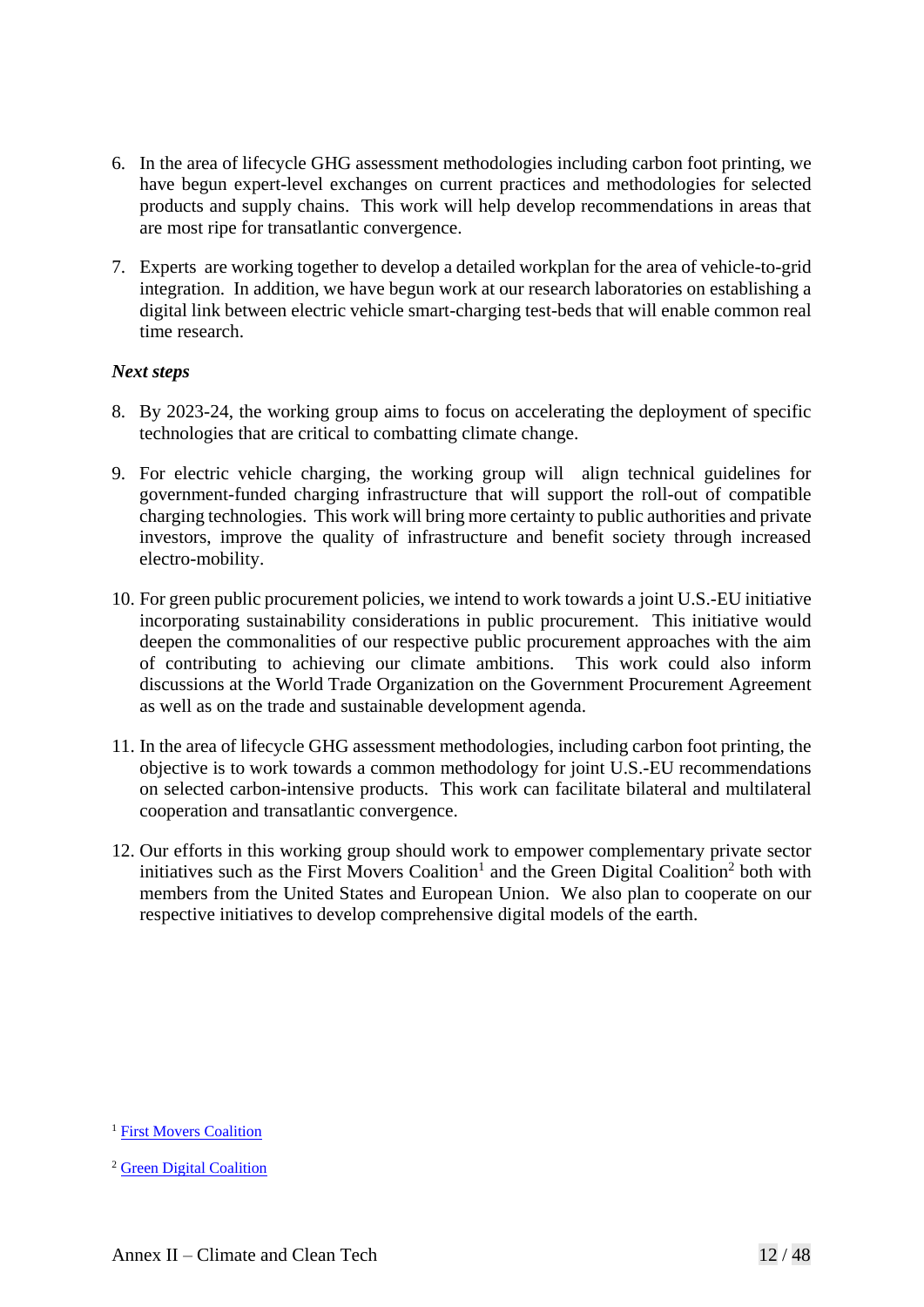# **Conclusions on Working Group 3 – Secure Supply Chains**

- 1. Recalling the U.S.-EU Trade and Technology Council ("TTC") Inaugural Joint Statement of 29 September 2021 and having consulted stakeholders, we have jointly defined a work programme for the Working Group on Secure Supply Chains focused on clean energy, critical materials and pharmaceuticals. We have identified shared vulnerabilities of our respective solar panels supply chains in the attached TTC Statement on Solar Supply Chains and envisage to cooperate to address them. We recognize the need to advance transparency throughout the supply chain as a means to support the resilience of the sector and to promote sustainable business practices. We have identified shared risks in the rare earth magnets supply chain and have discussed our respective policy measures to mitigate them, as well as our research and development priorities. We are committed to avoiding unnecessary barriers to trade, which could negatively affect the other side's production or export opportunities along this supply chain. We are continuing our respective analyses of the vulnerabilities of the critical medicines supply chain.
- 2. We intend to continue to work together on advancing the resilience of transatlantic supply chains in these key sectors for the green and digital transition, notably in light of the additional challenges created by the recent geopolitical instability. The focus will be on the principles for the design of policy interventions, and on strategies to reduce vulnerabilities, including via encouraging responsible sourcing of critical materials, to coordinate public investment approaches and to incentivize private investments and diversification of raw material processing capacity (e.g. lithium, nickel, cobalt). We also intend to cooperate on establishing common priorities in the field of research and development.
- 3. In addition, a dedicated workstream on semiconductors was established to advance work on specific deliverables in this area, with shared views being presented the attached TTC Statement on Semiconductors.
- 4. This Statement includes cooperation to diversify supply chains for rare earth magnets; advance transparency in and diversification of the solar supply chain; promote private sector efforts to increase transparency in the semiconductors value chain and in demand to anticipate shortages; enhance cooperation to provide early warning of semiconductor shortages; and to avoid subsidy races by advancing common goals for incentives granted in respective territories and an exchange of information regarding such incentives. We also welcome recent announcements of major investments to expand innovative semiconductor manufacturing in both the United States and European Union.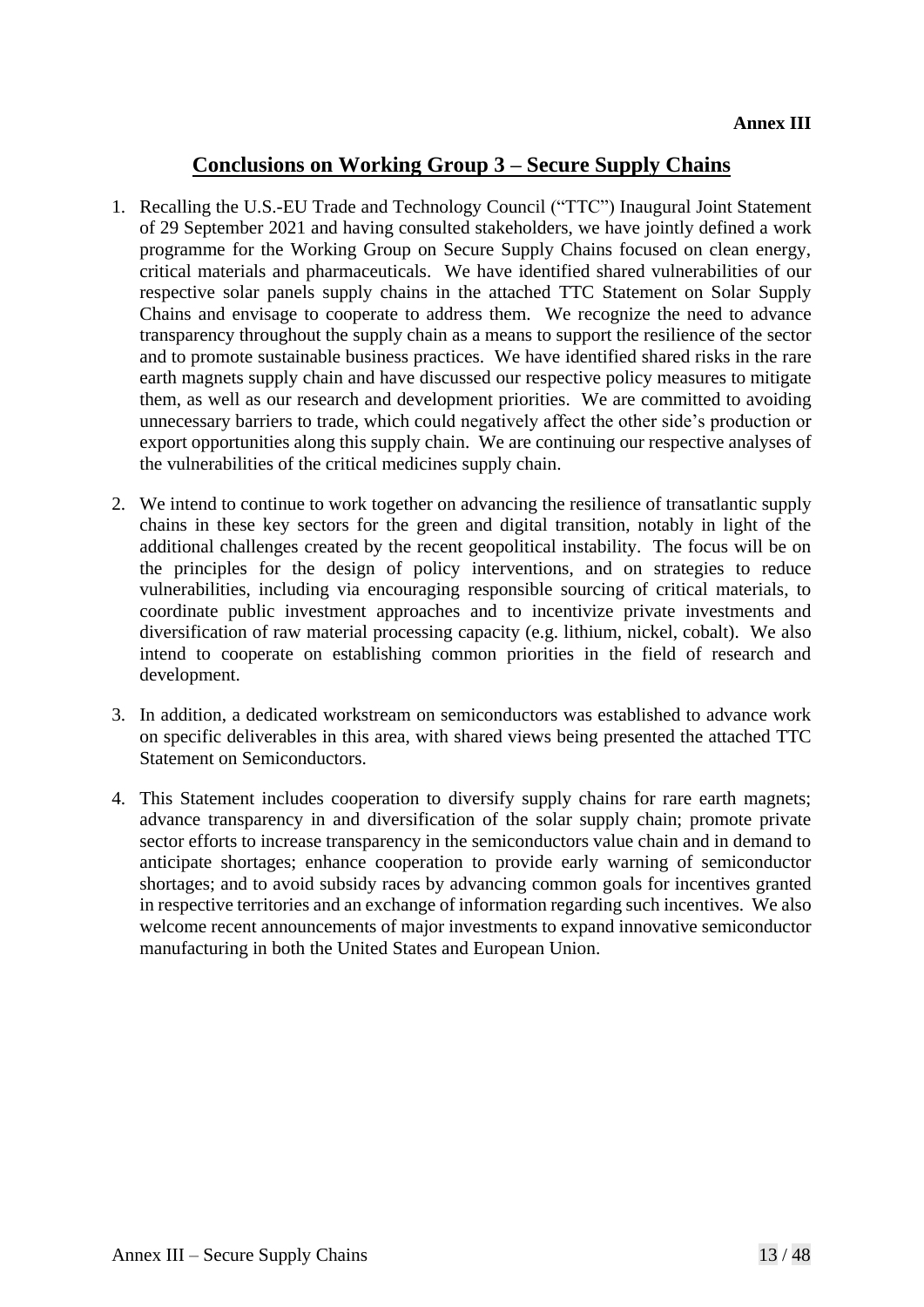## **Trade and Technology Council Statement on Rare Earth Magnets**

1. The Secure Supply Chains working group of the TTC has held exchanges since the TTC inaugural meeting in September 2021 in Pittsburgh to examine avenues for advancing transatlantic supply chain resilience and security of supply in key sectors. As part of the group's initial focus on clean energy technology and critical materials, the working group members have shared views on supply chain mapping, vulnerabilities, and opportunities for collaboration on rare earth magnets.

## *Rare Earth Magnets Are Essential to the Transatlantic Economy and Climate Ambitions*

- 2. Rare earth magnets have many uses across a broad spectrum of applications, including wind turbines, electric vehicle drives, hard disk drives, cell phones, loudspeakers, industrial motors, non-drive train motors in vehicles, power tools, and electric bikes. Under decarbonisation scenarios to achieve net-zero carbon emissions by 2050, demand for rare earth magnets is expected to grow rapidly, both in U.S. and EU domestic markets and globally. In the implementation of its objectives of a carbon pollution-free electric grid by 2035 and a net-zero economy by 2050, the U.S. government has established targets of offshore wind capacity installations of 30 GW by 2030 and 100 GW by 2050. The United States has further committed to electrify the federal government's vehicle fleet and achieve a 50 percent share of electric vehicles for all new passenger cars and truck sales by 2030.
- 3. The EU strategy on offshore renewable energy proposes to increase Europe's offshore wind capacity from its current level of 12 GW to at least 73 GW by 2030, which corresponds to the installation of 7 GW per year. Overall, EU wind energy is expected to grow from 180 GW today to 451 GW by 2030. The EU market is expected to reach about 7 million of electric vehicles by 2030.
- 4. These targets/proposals coupled with projected rapid private sector demand could place substantial stress on underdeveloped supply chains without capacity expansion at all supply chain stages, further market development, and investment.
- 5. Rare earth magnets, and the rare earth materials they contain, have been prone to substantial market volatility and supply risks due to the high geographical concentration of production and geopolitical factors. Companies from the United States and the European Union do not have prominent positions in the supply chain nor large scale magnets production and corresponding commercial scale magnet recycling capacity. Nearly all production stages are concentrated in China. Furthermore, processing rare earth elements in a sustainable manner requires proactive environmental risk mitigation controls, which not all countries and companies in the market are willing to invest in. Substitution is also difficult throughout the supply chain due to the unique characteristics and technical advantages of rare earth magnets.

## *Rare Earth Supply Chain Challenges*

- 6. The Secure Supply Chain Working Group membership identified the following shared insights:
	- a. geographical concentration of key stages of the supply chain: China accounted for nearly 60 percent of total rare earth mining production in 2020, an estimated 89 percent of total rare earth separation capacity, an estimated 90 percent of total metal refining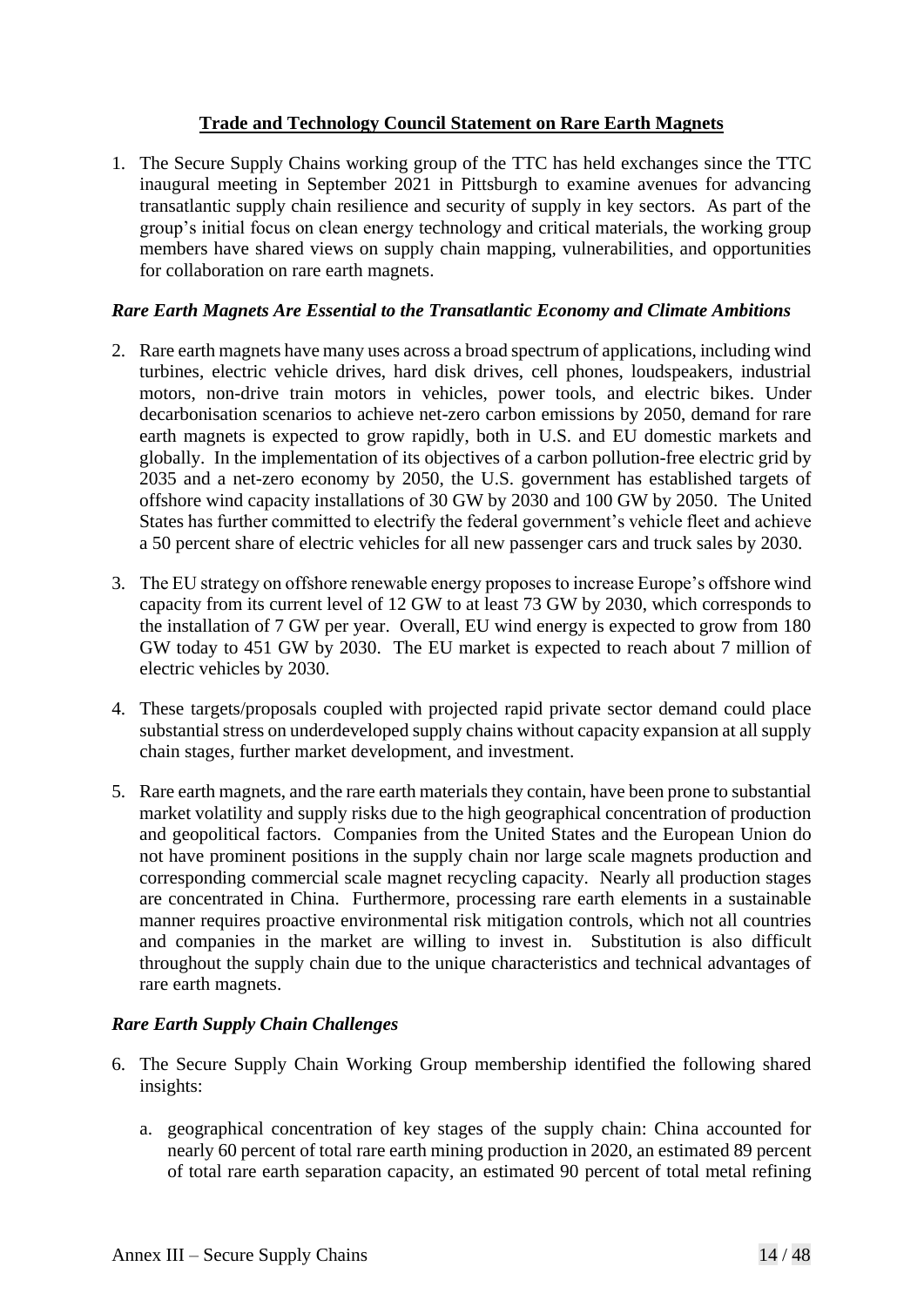capacity, and approximately 92 percent of global sintered Neodymium-iron-boron ("NdFeB") magnet manufacturing;

- b. insufficient suppliers and domestic capacity in the United States and EU throughout the supply chain;
- c. projected, rapid demand growth rate to meet net-zero emissions targets;
- d. extreme market volatility;
- e. limited substitutability of alternative materials and limitations to cost-efficient recycling; and
- f. need for high environmental, social, and governance standards across the supply chain.

#### *Transatlantic Actions on Neodymium Magnet Supply Chains*

- 7. The U.S. Government is marshalling substantial resources to address these vulnerabilities and provide incentives for domestic production of rare earth magnets, including through resources provided under the Infrastructure Investment and Jobs Act of 2021. It is providing funding to establish a rare earth demonstration facility to demonstrate the commercial feasibility of new technologies for a full-scale rare earth extraction, separation, and refining; to advance critical material innovation, efficiency, and alternatives; and to establish a Critical Minerals Supply Chain Research Facility. The United States has also awarded funding to establish domestic commercial scale processing and separation capabilities for rare earth elements.
- 8. The EU, through the Horizon Europe research and innovation programme, provides funding for mining, processing, separation and refining of rare earths and recycling of neodymium magnets. The European Raw Materials Alliance plans to develop a pipeline of investment projects along the rare earths and neodymium magnets value chain. The Alliance has come forward with 14 projects which could meet 20 percent of EU demand in rare earth magnets by 2030, compared to only a few percent today. The Clean Technology Materials Task Force brings together the European Investment Bank and the European Bank for Reconstruction and Development to accelerate investment in critical raw material projects in the investment pipelines.
- 9. We support private sector investments in the industry and actions to provide certainty of demand for diverse producers of neodymium magnets through, for example, definitive supply or offtake agreements between Original Equipment Manufacturers and producers.
- 10. We resolve to preserve the openness of the transatlantic supply chains. Both sides intend to take utmost care to avoid unnecessary barriers to trade barriers, which could negatively affect the other side's production and trade opportunities in this supply chain.

#### *Future Collaboration*

11. To further enhance collaboration and coordinate policy actions, we are committed to redoubling and refocusing efforts through the TTC and other relevant multilateral initiatives, particularly partnerships to increase responsible investment for near-term rare earth elements project opportunities and the Conference on Critical Materials and Minerals between the European Union, the United States, Japan, Australia and Canada, to continue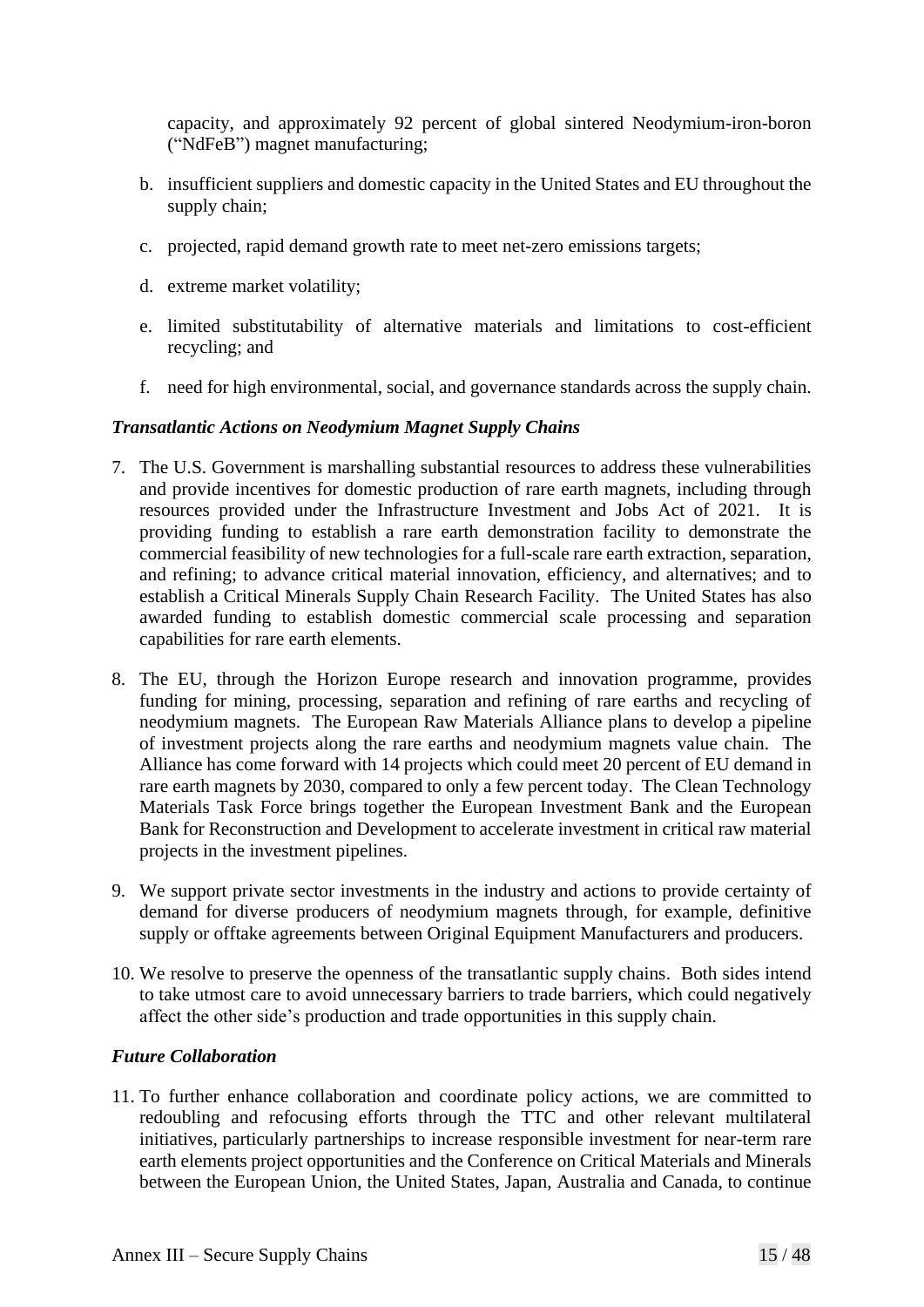to address rare earth elements supply chain vulnerabilities and to promote undistorted trade throughout the rare earth supply chain.

12. These enhanced efforts are focused on deeper research and development collaboration to unlock and maximize transatlantic mining production and processing capacity; improve characterization and utilization of unconventional resource extraction and processing (e.g. sourcing rare earths from by products and recycling streams); foster novel and effective recycling processes; support the development and adoption of standards for rare earth magnets and sustainable mining practices; and coordinate domestic initiatives that support trade and investments in the rare earth magnets supply chain. We intend to prioritize and advance projects of common strategic interest, leveraging respective diplomatic, project development, financing, and private industry resources.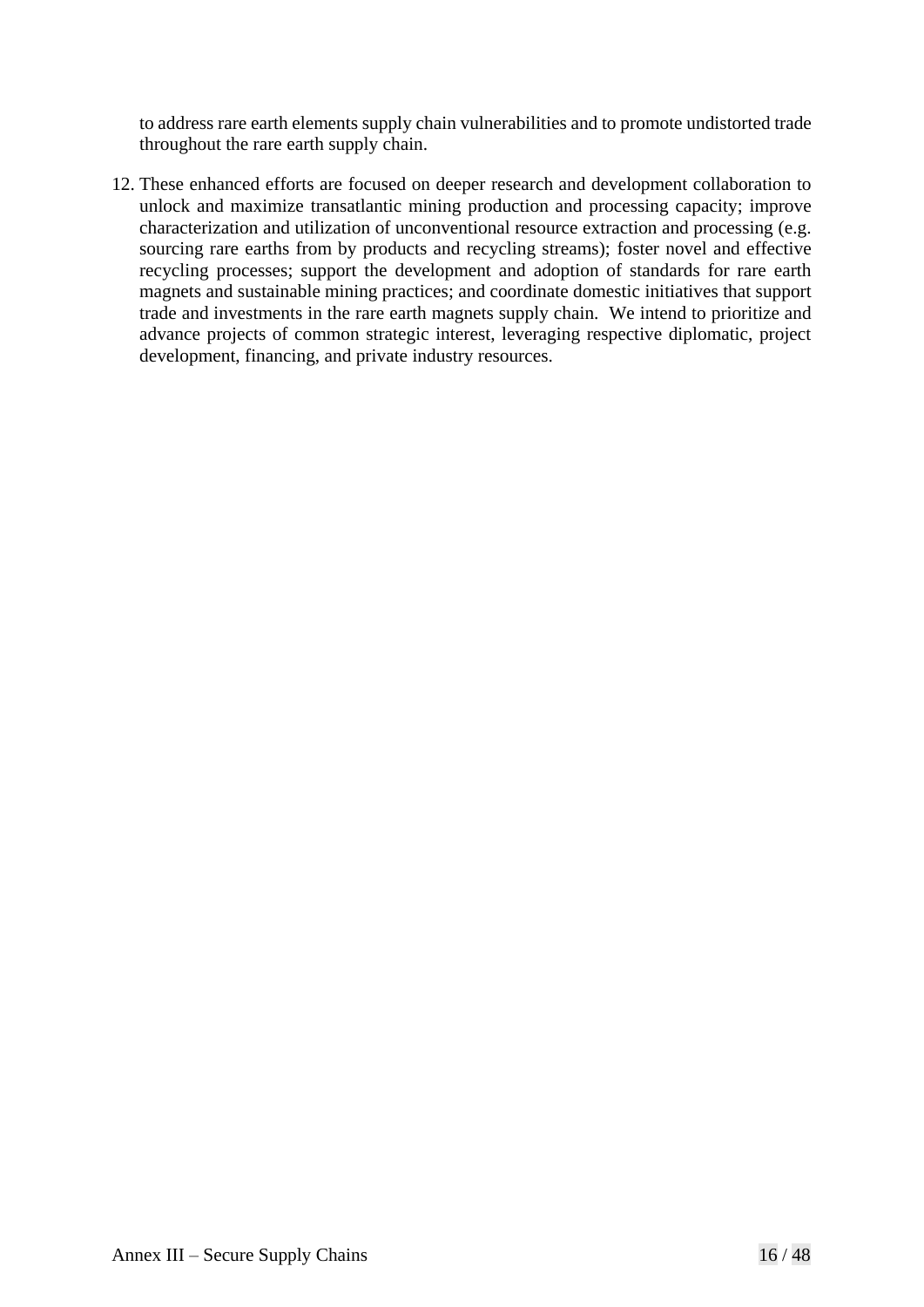## **Trade and Technology Council Statement on Solar Supply Chains**

- 1. Over the past decade, solar power has evolved from an emerging, niche technology to a mature energy industry capable of playing a significant role in reaching a net zero economy by 2050, reducing energy costs, and bolstering energy security. According to scientific and industry analysis, solar photovoltaics ("PV"), the dominant form of solar energy, is now the cheapest source of new bulk power generation in countries that make up more than twothirds of world population, 77 percent of global GDP and 91 percent of electricity generation.
- 2. The continued success of our global solar industry is a crucial issue both in the United States and the European Union. The most cost-effective paths to achieving a 100 percent carbon-free electricity grid by 2035 in the United States will require solar to generate 30- 50 percent of U.S. electricity, up from three percent currently. In the European Union, the installed solar PV capacity needs to at least triple between 2020 and 2030 to be in line with EU's climate goals (as proposed in July 2021). The REPowerEU communication of 8 March 2022 recognizes the key role of an accelerated solar deployment in decoupling from Russian gas imports.
- 3. The International Energy Agency ("IEA") projects that achieving global net zero emissions by 2050 will require 630 GW of solar PV installed capacity to be added to the global electricity system per year until 2030, more than tripling of current deployment rates. These projections make clear that coordinating efforts to advance resiliency in solar supply chains is necessary to maintain solar energy's central role in our energy security, energy cost, and climate objectives.

## *Solar Supply Chain Risks*

- 4. Severe supply concentration and market bottlenecks in this sector pose energy security risks and create a significant vulnerability in light of the projected rapid growth in solar energy deployment necessary to meet transatlantic net-zero objectives. This unprecedented demand growth presents opportunities to diversify segments of the supply chain that are currently most commercially and geographically concentrated – namely the ingot, wafer, and cell manufacturing stages.
- 5. The United States and the European Union recognize the essential value of transparency of raw materials in the solar supply chain in ensuring sourcing from suppliers that uphold values consistent with our own, including protecting workers, and in striving for a more environmentally sustainable and climate friendly supply chain.

## *U.S. and EU Actions to Strengthen Solar Supply Chains*

6. The United States and European Union are committed to taking proactive measures to improve solar supply chain resiliency and improve transparency in the production of silicabased goods and other relevant downstream products in solar supply chains. Since June 2021, the United States has taken a series of actions to advance resiliency in the solar supply chain, notably by supporting the development of alternative solar supply chains domestically and elsewhere via the U.S. Development Finance Corporation ("DFC"). This includes a recent debt financing announcement to construct manufacturing capacity in India. The United States also announced an advanced Solar Manufacturing Accelerator in President Biden's Fiscal Year 2023 budget, which will support solar manufacturing in the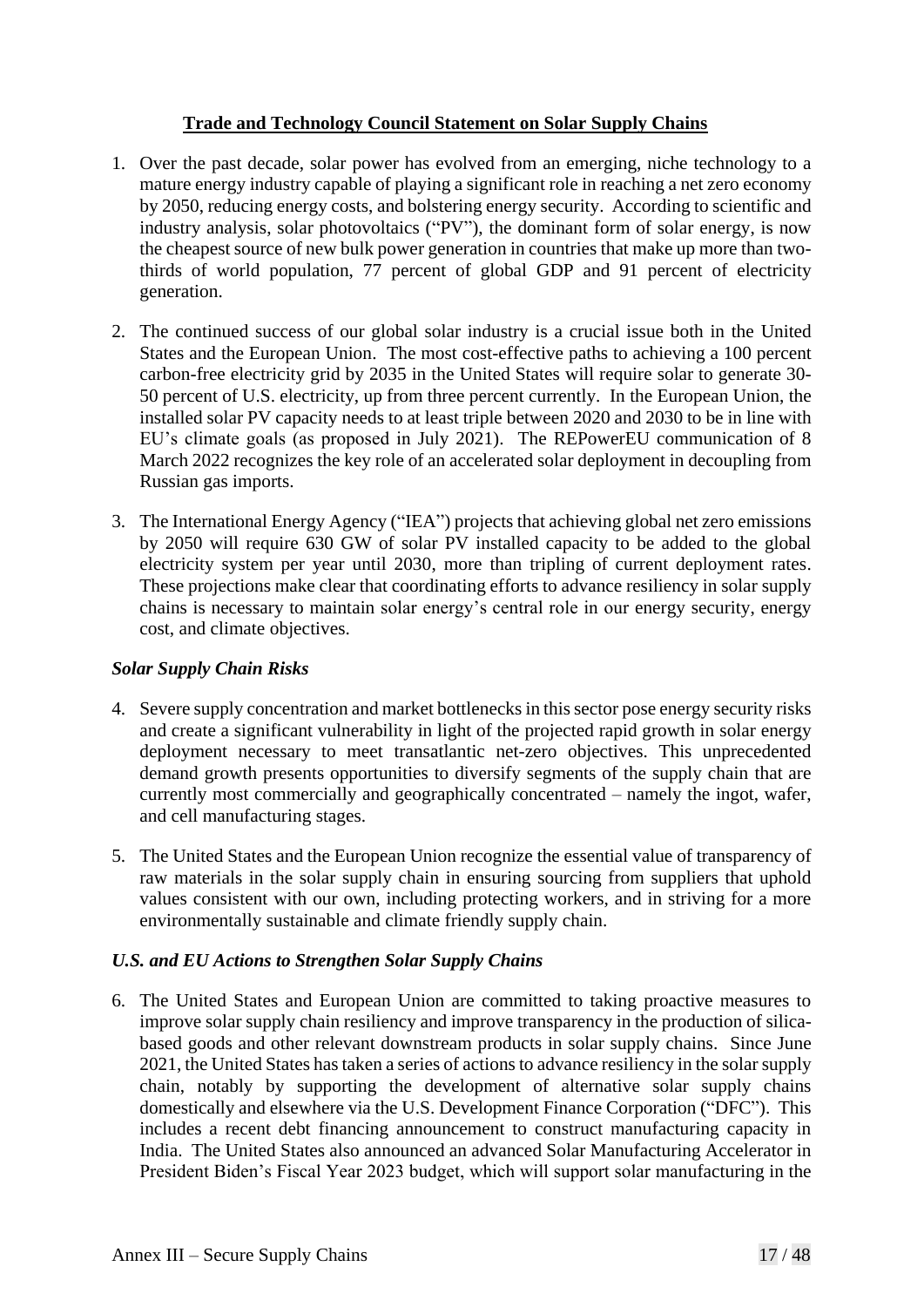United States. The United States enacted the Uyghur Forced Labor Prevention Act that establishes a rebuttable presumption that any goods mined, produced, or manufactured wholly or in part in the Xinjiang Autonomous Region in the People's Republic of China ("PRC") are prohibited entry into the United States.

7. The European Union is developing an EU Solar Strategy planned for adoption in the spring of this year. It will outline a comprehensive plan for accelerating solar PV deployment and the strengthening of the European supply chain and overall resilience of the sector. In addition, the European Union has been developing initiatives that strengthen sustainability requirements in all supply chains in relation to companies operating in the Single Market. In this context, the European Commission published on 23 February 2022 a proposal for a Directive on corporate sustainability due diligence in all value chains and a Communication on decent work worldwide that announces the preparation of a new legislative instrument to effectively prohibit the placing on the EU market of products made by forced labor. This initiative will cover both domestic and imported products. The European Union also issued on 13 July 2021 guidelines on forced labor due diligence to help EU companies address the risk of forced labor in their operations and supply chains, in line with international standards. Finally, the European Union aims to adopt by the first half of 2023 Ecodesign and Energy labelling requirements for solar photovoltaic modules, inverters and systems.

## *Transatlantic Cooperation on Solar Supply Chains*

- 8. The rapid expansion of solar energy has the potential to yield broad benefits in the form of global economic activity, job creation, and greenhouse gas emission reductions.
- 9. Through our respective processes, the United States and European Union intend to promote transparency in the solar supply chain. The United States and European Union recognize that traceability and due diligence can help create market demand for sustainable sources of supply for various solar technology components in the European Union, United States, and third countries, including by creating an economic incentive for investments in new capacity or in revitalizing currently idled capacity.
- 10. The United States and European Union likewise pledge to cooperate on respective project development and the design of financing tools and on bolstering solar manufacturing capacity that adheres to shared environmental, social, and quality standards and to alleviate existing supply chain concentration, actively working together to address market access barriers and distortions to U.S.-EU trade and investments, as U.S. and EU manufacturing capacity develops.
- 11. In the spirit of such positive cooperation, the United States and the European Union intend to work to minimise the impact of any protective measures on their respective industries and to leverage strengths of transatlantic suppliers in the solar supply chain.
- 12. Finally, the United States and the European Union are committed to continued coordination of policy measures, incentives, and other actions to catalyse the investments required to enable solar energy's contributions to net-zero ambitions and to establish a more geographically and commercially diversified solar supply chain.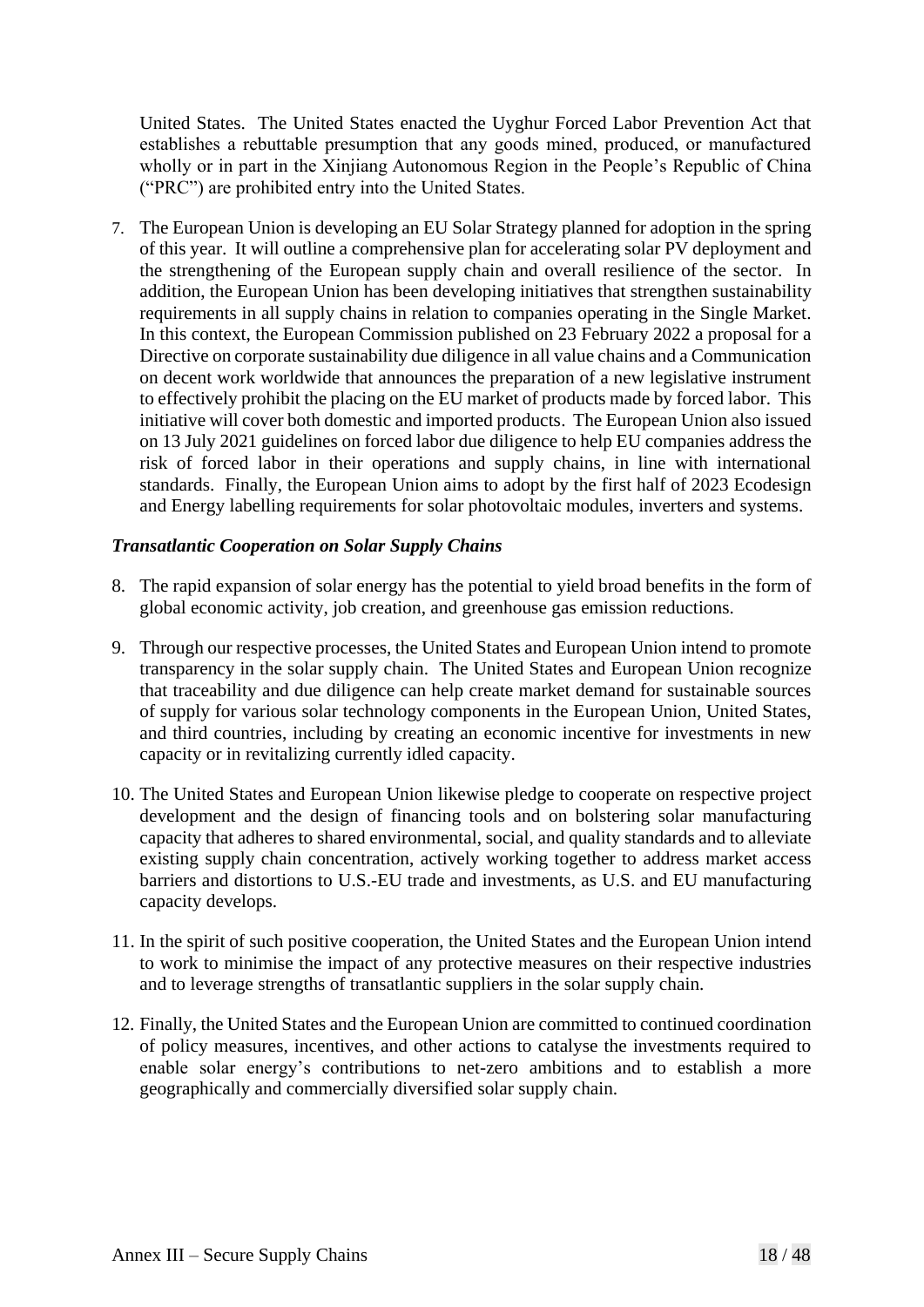## **Trade and Technology Council Statement on Semiconductors**

#### *Common understanding on semiconductor shortages*

- 1. Over the past two years, the United States, the European Union and other regions of the world have witnessed disruptions in semiconductors supply, causing shortages across multiple economic sectors with potentially serious societal and economic consequences.
- 2. The U.S.-EU TTC Inaugural Joint Statement of 29 September 2021 highlighted how shortages of certain semiconductors revealed the importance of ensuring stable, resilient and robust supply chains for these vital products. Semiconductor supply chains are global and highly interconnected with numerous choke points that can impact production.
- 3. We are mindful of the importance of ensuring security of supply through strengthened ecosystems and investments, as reflected by our respective proposed U.S. and EU Chips Acts.
- 4. Our common understanding is that disruptions in the supply chain resulted from multiple factors, described as a 'perfect storm' of factors. A surge in working from home, home schooling, and the use of digital entertainment throughout the COVID-19 pandemic led to increased demand for computers, electronics, and technology products. Shipments of chips increased by 40 percent from around 73 billion units in the first quarter of 2020 to approximately 102 billion units in the third quarter of 2021. Limited flexibility to increase supply in the short-term, as fabrication facilities were running at near full-capacity utilization, together with the use of zero-inventory approaches by user industries, did inhibited accommodation for the sudden increase in demand. Supply was also disrupted by a series of events, such as factory fires, winter storms, energy shortages, droughts and COVID-19-related shutdowns. This was compounded by dislocations in global logistics, transportation networks and shortages of raw materials and intermediary products.
- 5. We have identified semiconductors shortages having affected certain chips and applications, in particular legacy logic chips, analogue chips and optoelectronic chips, as well as the supply of substrates and raw materials, used in critical industries and economic sectors including automotive, healthcare, industrial automation, communications and energy.
- 6. We share the view that a persistent mismatch of demand and supply is not expected to abate in the near-term mainly due to the main bottleneck of additional production capacity, but also as a result of constraints for sourcing materials and in assembly, test, and packaging capacity.
- 7. To address these issues, we intend to take action to increase transparency and monitoring of the value chain, set up an alert system to share information about possible disruptions, and incentivize increased production while avoiding subsidy races.

## *Increasing transparency in the value chain*

8. We underline that promoting supply chain transparency, in partnership with industry and all relevant stakeholders, is essential to our ability to anticipate shortages and mitigate their negative effects. We are also mindful that certain practices, such as overbooking, have a harmful effect on the entire supply chain.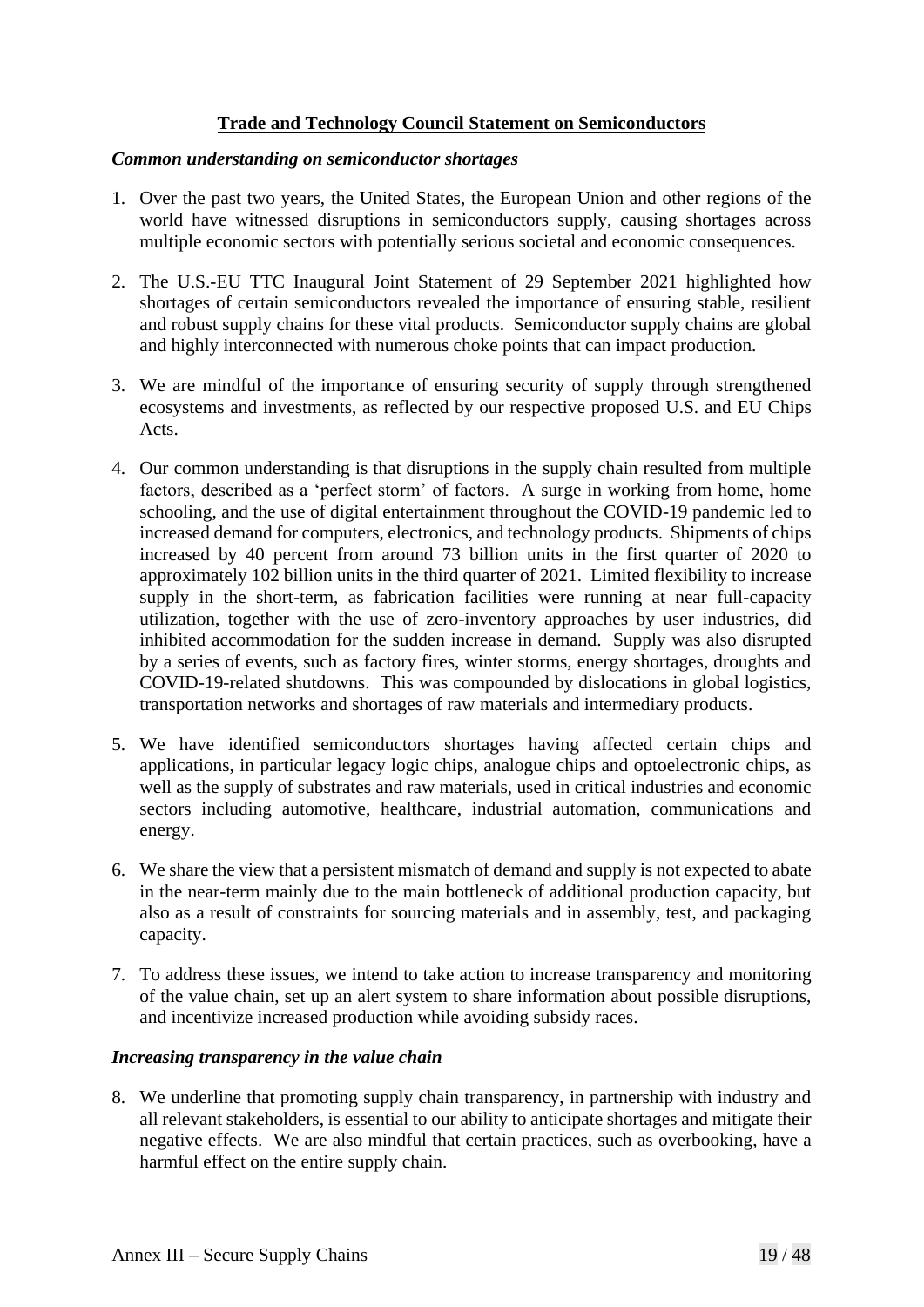- 9. For that purpose, we are committed to working with industry to promote initiatives aimed at advancing transparency regarding demand for semiconductors, in order to help inform future investments, separately, to create a marketplace for semiconductors in short supply in order to help and alleviate bottlenecks in the supply chain. Concretely, we intend support such industry-led initiatives and strive to undertake a common project for promoting demand transparency. A dedicated workshop with stakeholders already engaged or interested in these initiatives is expected to take place before the summer to build further momentum and to discuss perspectives to advance the objectives and the next steps.
- 10. We share the understanding that anticipation in identifying disruption problems in the supply chain is key for mitigating their impact. We recognize that certain measures, such as requesting information from stakeholders for monitoring the supply chain, can assist in mitigating the effect of supply chain disruptions, while protecting business confidential information.

#### *Setting up an early warning mechanism*

- 11. We intend to develop a common early warning and monitoring mechanism of the value chain and, as foreseen in the proposed EU Chips Act, to exchanging information between ourselves with a view to seeking cooperative solutions to supply chain disruptions.
- 12. U.S. government agencies and the European Commission and intend to participate in a twomonths pilot to develop an early warning system for semiconductor supply chain disruptions:
	- a. Meetings would be scheduled to take place once every two weeks to discuss potential risks.
	- b. Ad-hoc meetings could be organized in case of unexpected scenarios.
	- c. Discussions would be informed through information gathered independently, still protecting confidentiality of business proprietary and sensitive information.
	- d. At the end of the pilot, chairs may make recommendations for a permanent framework.

#### *Incentive structures*

- 13. We share the view that semiconductors are a critical input for a wide range of important economic, national security, scientific, and communications applications, where significant investments are needed, in particular in production capacity, but also in design, assembly and testing, as well as workforce development, to avoid disruptions in the future. These investments should encompass technological advances in computing power, energy efficiency or other innovations such as in materials and processes.
- 14. As highlighted in Pittsburgh, we recognize that subsidy races must be avoided. We are determined to provide any support for this sector in line with WTO rules.
- 15. In addition, we share the common goal to limit subsidies to what is necessary, appropriate and proportionate to achieve public policy objectives. To this end, we intend to operationalize this goal in implementing our respective polices: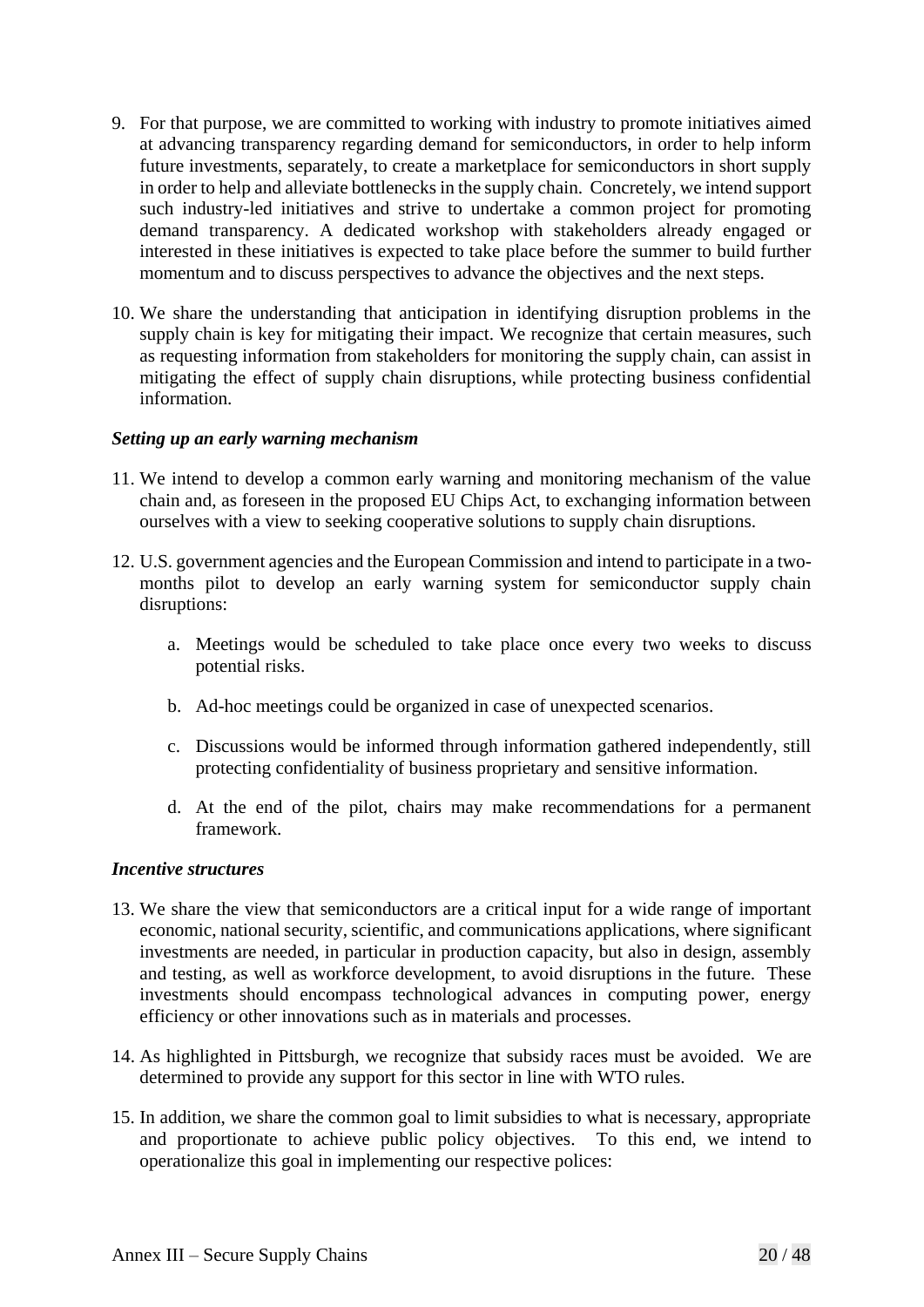- a. The European Commission through the proposed EU Chips Act package, explained how it intends to assess the use of public funding for semi-conductors in the EU. The European Commission will take into account in its State Aid assessment that new production facilities are first-of-a-kind in the EU, that there is a commitment to invest in the next generation of technology and that such facilities contribute to the security of supply of the EU.
- b. The United States Congress has authorized a set of programs known as Creating Helpful Incentives to Produce Semiconductors for America ("CHIPS Act") as part of the William M. (Mac) Thornberry National Defense Authorization Act ("NDAA") for Fiscal Year 2021, with funding authorized to the U.S. Department of Commerce and other agencies to provide financial incentives and other supports as appropriate. In providing such incentives, the U.S. Department of Commerce will seek to take into account in its assessment the extent to which proposed investments demonstrate economic viability, improve the security and assuredness of the microelectronics supply chain, enable continued innovation and technological leadership, and provide support for beneficial community and workforce development investments, aligned with national strategic objectives.
- 16. Consistent with core World Trade Organization principles, we intend to provide each other the following information for subsidies granted or maintained in our territories with the exception of business confidential information or other protected information under applicable law:
	- a. the purpose of the subsidy;
	- b. the form of the subsidy;
	- c. the amount of the subsidy or the amount budgeted for the subsidy; and
	- d. if possible, the name of the recipient of the subsidy.
- 17. In addition, reciprocal consultation at principals' level will be important in case of alerts to subsidy races. A mechanism is to be put in place to that effect.

#### **R&D and workforce investments**

18. We share the common goal of the United States and European Union Member States investing in public semiconductor R&D to fill gaps in the innovation ecosystem and meeting workforce needs necessary to sustain our competitiveness across the semiconductor supply chain.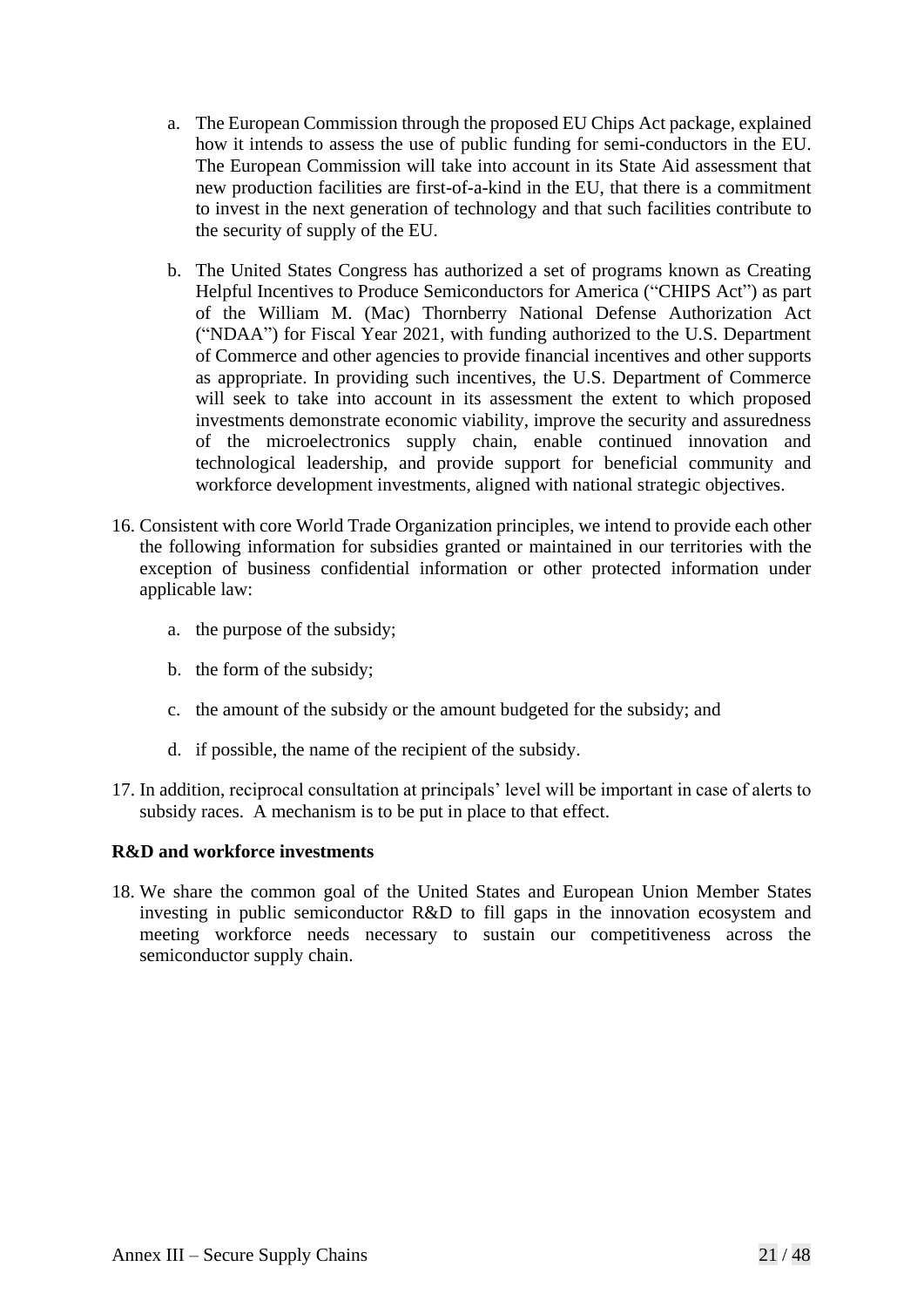# **Conclusions on Working Group 4 – ICTS Security and Competitiveness**

#### *Introduction*

- 1. In the summit statement released at the Pittsburgh ministerial meeting, the Trade and Technology Council ("TTC") co-chairs tasked Working Group Four with exploring concrete cooperation on public finance for secure and resilient digital connectivity in third countries; reinforcing cooperation on research and innovation for beyond 5G and 6G systems; developing a common vision and roadmap for preparing the next generation of communication technologies towards 6G; and discussing data security.
- 2. Since then, we have further advanced work on a number of deliverables. These include concluding a Joint Statement on the importance of addressing security risks from high-risk vendors and fostering security, diversity, interoperability, and resilience across the information and communications technology and services ("ICTS") supply chain; setting up a taskforce to collaborate on public financing for information and communications technology ("ICT") projects in third countries; working to develop a common vision on research and development beyond 5G and 6G, and preparing to co-host a virtual stakeholder engagement meeting.

#### *Deliverables*

- 3. We have a shared perspective on the importance of addressing security risks from high-risk vendors and fostering security, diversity, interoperability, and resilience across the ICTS supply chain.
- 4. In the area of collaborating on public ICT financing, we have established a taskforce to identify and discuss practical application of existing criteria and standards for promoting use of trustworthy/non-high-risk suppliers for ICT projects in third countries, and to collaborate on joint U.S.-EU public financing for ICT projects in third countries. We intend to increase collaboration with public funding bodies, development finance banks (including multilateral development banks) and, as appropriate, EU Member State export credit agencies, to achieve these aims.

## *Next steps*

- 5. In the area of joint stakeholder engagement, we intend to co-host a virtual meeting for Working Group 4 in June 2022.
- 6. In the area of cooperation on research and development beyond 5G and 6G, we propose to work towards a common vision and roadmap outlining some of the key challenges and needs of future generations of communication technologies, including 6G. This could include technology requirements based on future use case categories, trusted connectivity in the context of next generation networks, spectrum issues, standardization of security and interoperability standards, as well as large-scale testing and experimentation. The partnerships currently set up in the EU (Smart Networks and Services Joint Undertaking) and United States (ATIS-NextG Alliance/RINGS) could cooperate to advance this effort.
- 7. Moving forward, we plan to work on other elements of cooperation, including an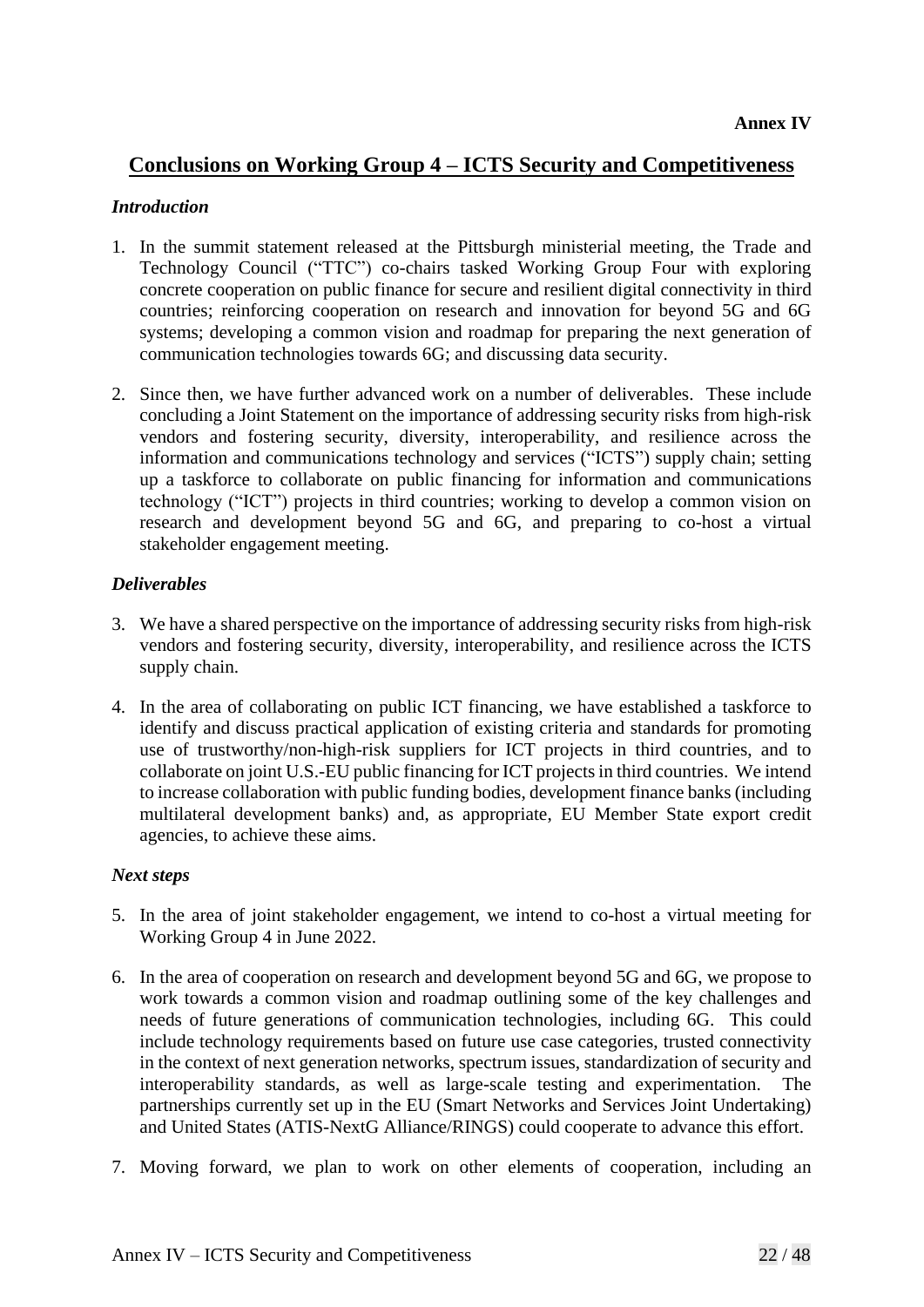information exchange on securing ICTS supply chains and risk information sharing programmes and exchanges on respective approaches to data security.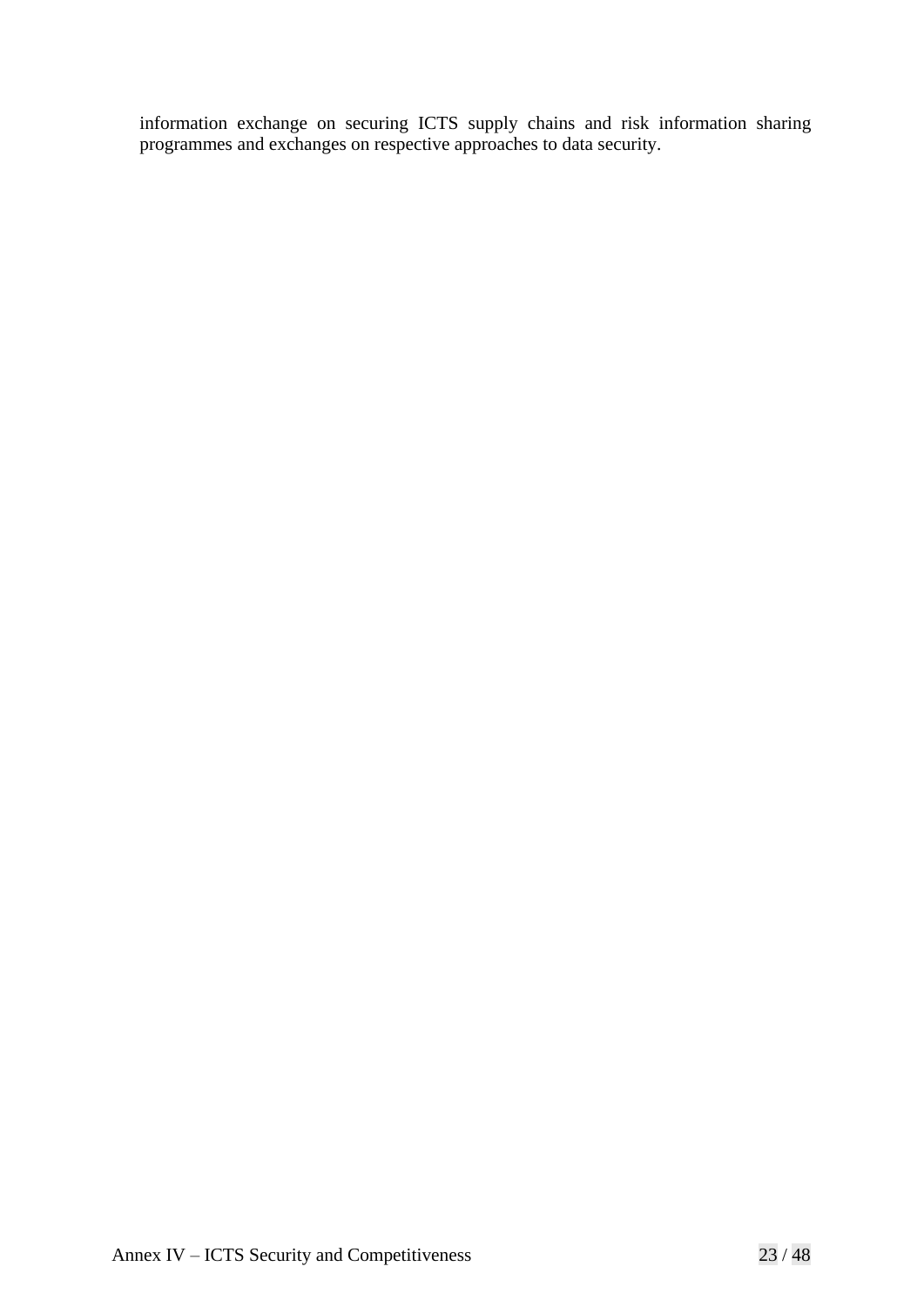#### **Trade and Technology Council Statement on the Importance of Security, Diversity, Interoperability, and Resilience for Information and Communications Technology and Services**

- 1. This statement lays out our shared vision for the importance of addressing security risks from high-risk suppliers and fostering security, diversity, interoperability, and resilience across the ICTS supply chain. In addition, this statement outlines the ways in which we can collectively work together to achieve our shared vision through the Working Group on ICTS Security and Competitiveness. This includes, notably, a dedicated TTC taskforce on public financing for secure and resilient connectivity and ICTS supply chains, preparations to host a joint stakeholder engagement event in June, and an exchange on 6G research and innovation initiatives in the United States and the European Union.
- 2. The COVID-19 crisis has underscored the importance of ensuring that all citizens have secure, resilient access to the Internet to fully participate in economic, political, social, and cultural life. Furthermore, Russia's aggression against Ukraine has highlighted the importance of secure, trusted, and resilient ICTS to our national security and sovereignty. We therefore reaffirm our ambition in the 2021 G7 Final Communique to promote secure, resilient, competitive, transparent and sustainable and diverse digital, telecoms, and ICT infrastructure supply chains. This requires a rigorous and risk-based evaluation of equipment, software, and services suppliers, consistent with existing measures such as those set out in the EU's 5G Cybersecurity Toolbox and the U.S. Secure and Trusted Communications Networks Act of 2019. Building on this shared understanding, we intend to share information on our individual approaches to the security of sensitive and critical areas of the ICTS supply chain, including steps we are taking to restrict the use of high-risk suppliers. Our focus is based on a comprehensive and holistic view of global ICTS supply chains and sensitive and critical areas of ICTS networks, including 5G, undersea cables, data centers, and cloud infrastructure. We are committed to working together to encourage our allies and partners to undertake similar security measures to protect their infrastructures and services, through bilateral and multilateral fora.
- 3. The United States and EU plan to support partners in developing secure digital infrastructure that underpins their economic prosperity, bridges the digital divide and meets their development needs. Such investments will be based on the principles of good governance, transparency, accountability and financial sustainability. We intend to support trusted connectivity that is resilient in the face of cyber or hybrid threats, unwarranted surveillance or economic coercion for geopolitical aims. Investments will be linked to standards and protocols that support network security, interoperability and the open Internet.
- 4. In support of these goals, we have launched a dedicated taskforce on joint U.S.-EU public financing for secure and resilient connectivity and ICTS supply chains in third countries as part of Working Group 4. This taskforce will promote the use of trusted/non-high-risk suppliers in third countries; share information on our respective efforts to support secure, resilient, and rights-respecting ICTS projects in third countries; and operationalize the principles below to ensure ICTS projects are secure, resilient, and trusted. The taskforce will also have the objective of undertaking joint projects, and strengthening our ability to provide the financing that our partner governments need to improve their ICTS infrastructure and provide secure, trusted digital services to their citizens, in a technology neutral way. This task force's efforts will support U.S. and EU flagship infrastructure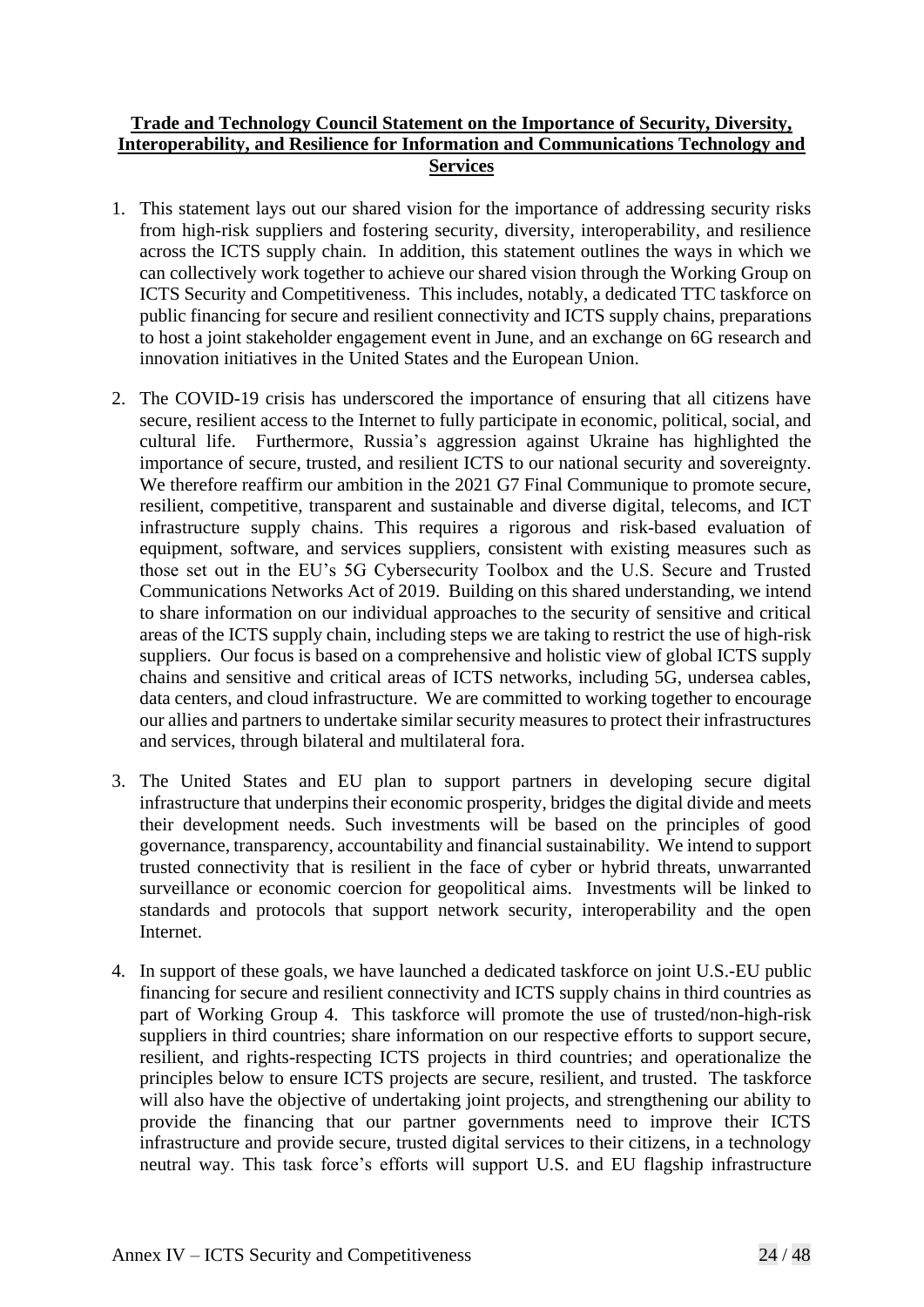initiatives, to advance and prioritize high-quality ICTS infrastructure projects that promote the following overarching principles:

- a. Support an open, interoperable, secure, and reliable Internet,
- b. Refrain from financing purchases from untrusted/high-risk suppliers,
- c. Advance competition in the provision of quality ICT services,
- d. Enable human centric connectivity,
- e. Bridge the digital divide for all,
- f. Respect democratic values, and human rights
- g. Rely on good governance and transparency principles and,
- h. Use sound cybersecurity policies and frameworks.
- 5. Ensuring security, diversity, interoperability, and resilience across the ICTS supply chain requires a digital ecosystem that is secure, based on open and transparent standards, innovative and competitive. We intend to discuss market trends towards open, interoperable approaches alongside the continued importance of trusted, established architectures. As governments, we continue to take a principles-based, technology-neutral approach to ensure competitiveness and strengthen innovation and technology development in general. As such, we plan to share information on our respective approaches in this regard, including discussing how governments can contribute to enhancing security, performance, energy efficiency, and interoperability of such open, interoperable approaches through research and development funding and support for global and transparent standards development in line with the World Trade Organization Agreement on Technical Barriers to Trade.
- 6. We share an understanding that our approach to security needs to address all of the layers and elements of the ICTS supply chain, from the physical to application layers, from microelectronics components to networks to cloud infrastructures and services. This is the fundamental understanding on which we base our efforts to ensure the security of individuals' and our industrial and machine-generated data. We expect to share information with each other on our respective efforts in this regard and to undertake discussions with the private sector, academia, consumers, and other stakeholders with the aim of building a better understanding of the current threats to data security and what government policies are needed to address these threats.
- 7. Next-generation connectivity technologies beyond 5G and towards 6G are expected to be the basis for our digital services by 2030, which will become even more critical for our societies. We have the common aim to ensure that these technologies will have the capability to enable the use cases of the future, but will also be designed based on our common key principles and values such as security, privacy, openness, interoperability, accessibility, sustainability, etc. To this end, we resolve to continue exchanging information on our respective 6G initiatives and work towards the development of joint roadmaps and the identification of specific areas of cooperation.
- 8. All of our joint work will be underpinned by frequent and meaningful consultation with a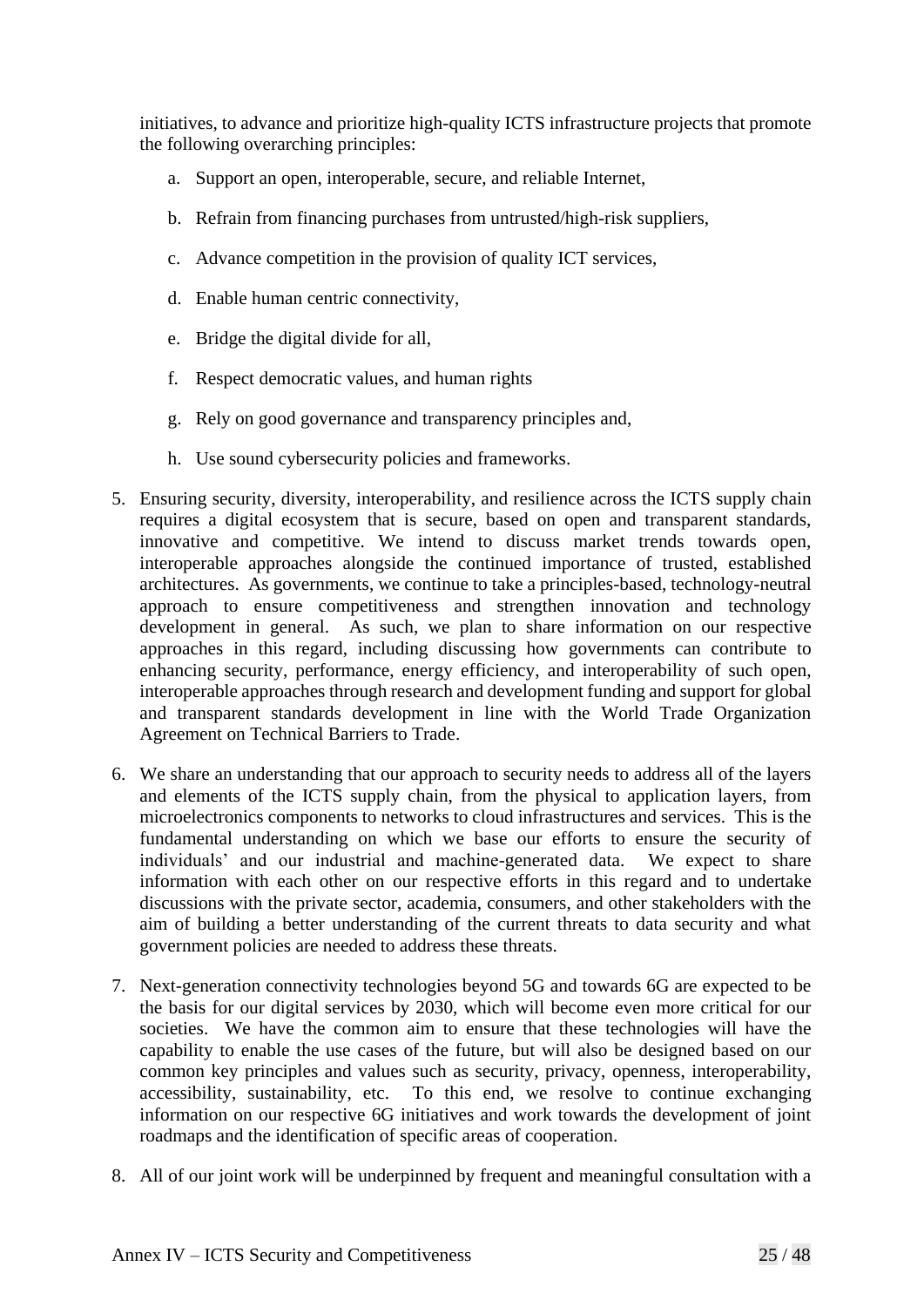broad and diverse range of stakeholders. In this regard, we expect to hold a joint stakeholder engagement meeting in June.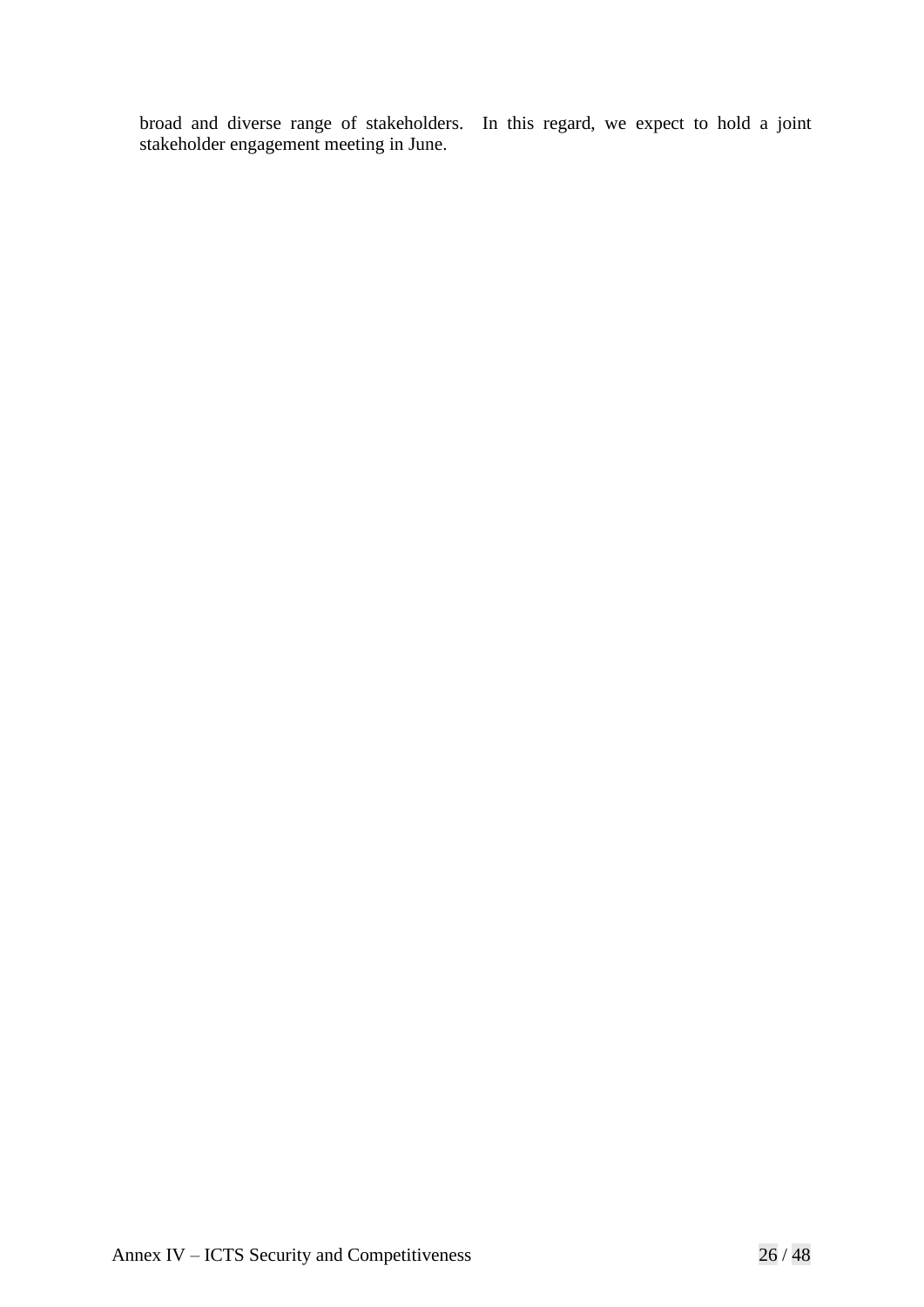# **Conclusions on Working Group 5 – Data Governance and Technology Platforms**

- 1. As part of the Data Governance and Technology Platforms Working Group, we intend to cooperate on our shared concerns regarding the spread of illegal and harmful conduct and content on online platforms. We affirm that online platforms, commensurate with their impacts on society, should exercise greater responsibility in ensuring that their services contribute to an online environment that respects human rights and democratic values and is not harmful, especially with regard to minors.
- 2. In our initial collaboration, we have focused on transparency of content moderation, algorithmic amplification, and data access for researchers. These topics are crucial in helping citizens, civil society, industry, governments, and other stakeholders deepen their common understanding on how platforms shape the information environment, a shared concern in the U.S. and EU, and at the heart of U.S. policy and the EU's Digital Services Act.
- 3. In light of this, we have reached a shared understanding on these particular issues and the Working Group proposes to follow up on a number of concrete actions:
	- a. *Transparency and responsiveness in content moderation.* Platforms' terms of service and their content-moderation practices are important part of tackling illegal and harmful conduct and content. There is a shared view that meaningful transparency and responsiveness have the power to increase trust and accountability of platforms' content moderation practices. Drawing on our respective frameworks, we intend to work together to either encourage or require online platforms to:
		- i. publish transparent and clear terms of service;
		- ii. provide a complaint or flagging system to notify online platforms of potentially policy-violating content, illegal content, or illegal activity and act promptly on such notifications; and
		- iii. use meaningful metrics for reporting on the activity of content moderation systems.

In parallel, we expect to work towards promoting the sharing of industry best practices and guidelines for transparency reporting by providers of online platforms, which should be informed by, but not interfere with, ongoing efforts.

b. *Algorithmic Amplification.* We have a shared concern about the potential risks posed by algorithmic amplification, particularly in the uncontrolled spread of illegal and harmful content on online platforms, which may be driven by perverse incentives to attract more viewing. Independent scrutiny of, and oversight over, the effects of algorithmic amplification has been limited, in part because of constraints related to meaningful access to data. This prevents civil society, researchers, users and governments, and possibly online platforms themselves, from understanding risks and developing effective mitigation measures. We intend to continue our collaboration to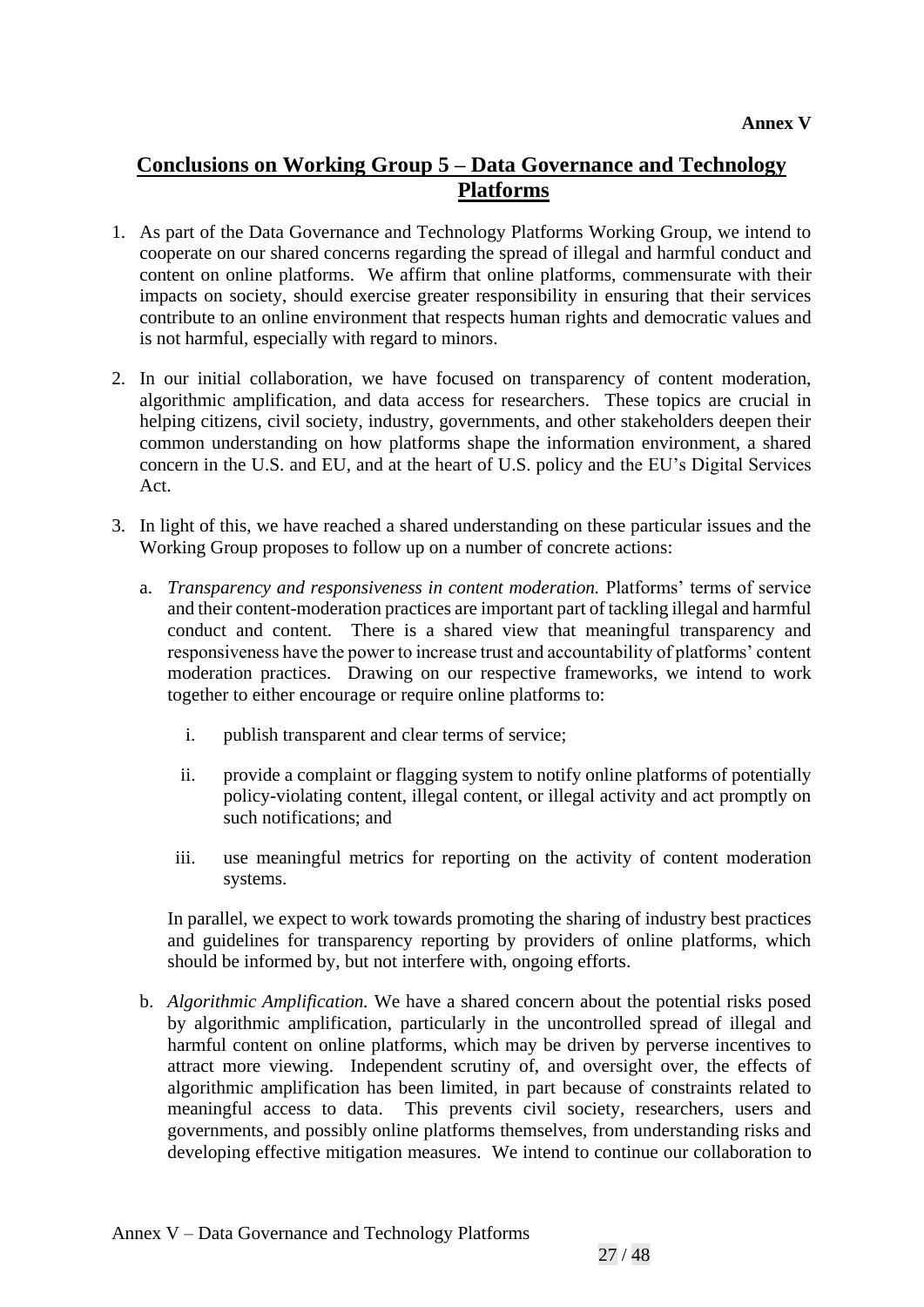deepen our understanding of algorithmic amplification and its effect on society, as well as meaningful response measures.

- c. *Data access for researchers.* Researchers are essential to the proper understanding of the evolution of online risks, particularly those related to illegal content and harmful content on online platforms. This work critically depends on access to data from online platforms, which is currently hindered by information asymmetries and a dependence on voluntary mechanisms for data sharing. Online platforms should be forward leaning in sharing data with researchers. We share the view on the importance of facilitating data and information sharing with researchers by consumer-facing platforms with appropriate safeguards for data privacy and security. Information sharing should build upon existing legal frameworks and not interfere with, ongoing efforts and specific reporting and monitoring requirements. We intend to advance modalities for data access for researchers to enable online platforms to grant such access with a view to advancing the common understanding of the societal risks applicable to specific online platforms, while ensuring appropriate security and respect for privacy. Such data access would also have benefits for partner countries.
- 4. As a next step, we intend to convene a workshop on the importance of promoting freedom of expression and to discuss relevant underlying legal frameworks in the United States and European Union as well as existing public and private practices such as voluntary industry collaboration to address incitement to violence and hatred while respecting all users' rights.
- 5. On the protection of minors online*,* we have a shared concern about the impact of online platforms on minors' mental health, well-being and development, in particular, through the collection of data and algorithmic targeting techniques. We intend to exchange our mutual experience on this priority topic as part of this Working Group going forward. The discussion will cover specifically bans for online platforms on collecting important amounts of data on minors and targeting advertising towards minors. This would be informed by a joint U.S.-EU policy workshop on policy design methods that strongly involve young citizens. We intend to exchange best practices to ensure that digital policy continues to reflect the perspectives of all generations, including minors. Going beyond the immediate priority of making sure minors and children are protected online, the United States and the European Union also recognize the need to promote a positive environment online that is designed with minors and children in mind and that actively fosters their wellbeing and opportunities.
- 6. In the longer term, the aim is to establish a structured policy dialogue dedicated to key emerging issues in platform governance, including competition in digital markets, in order to find common ground on the scope of the challenges, to seek greater consistency where feasible in policy and regulatory approaches and to coordinate on enforcement (including on the contestability and fairness of the online platform economy). The policy dialogue would also be a forum for joint communication on common principles and crisis situations.
- 7. We have already advanced on the common initiative on a global Declaration for the Future of the Internet, based on a human-centric approach. We are deeply concerned about the repression of Internet freedom by some authoritarian governments, the use of digital tools to deny human rights, the growing impacts of cyberattacks, the spread of illegal and harmful content, including information manipulation and the excessive concentration of economic power. We are therefore committed to working in close cooperation together with partner countries to address these developments and risks through a commitment to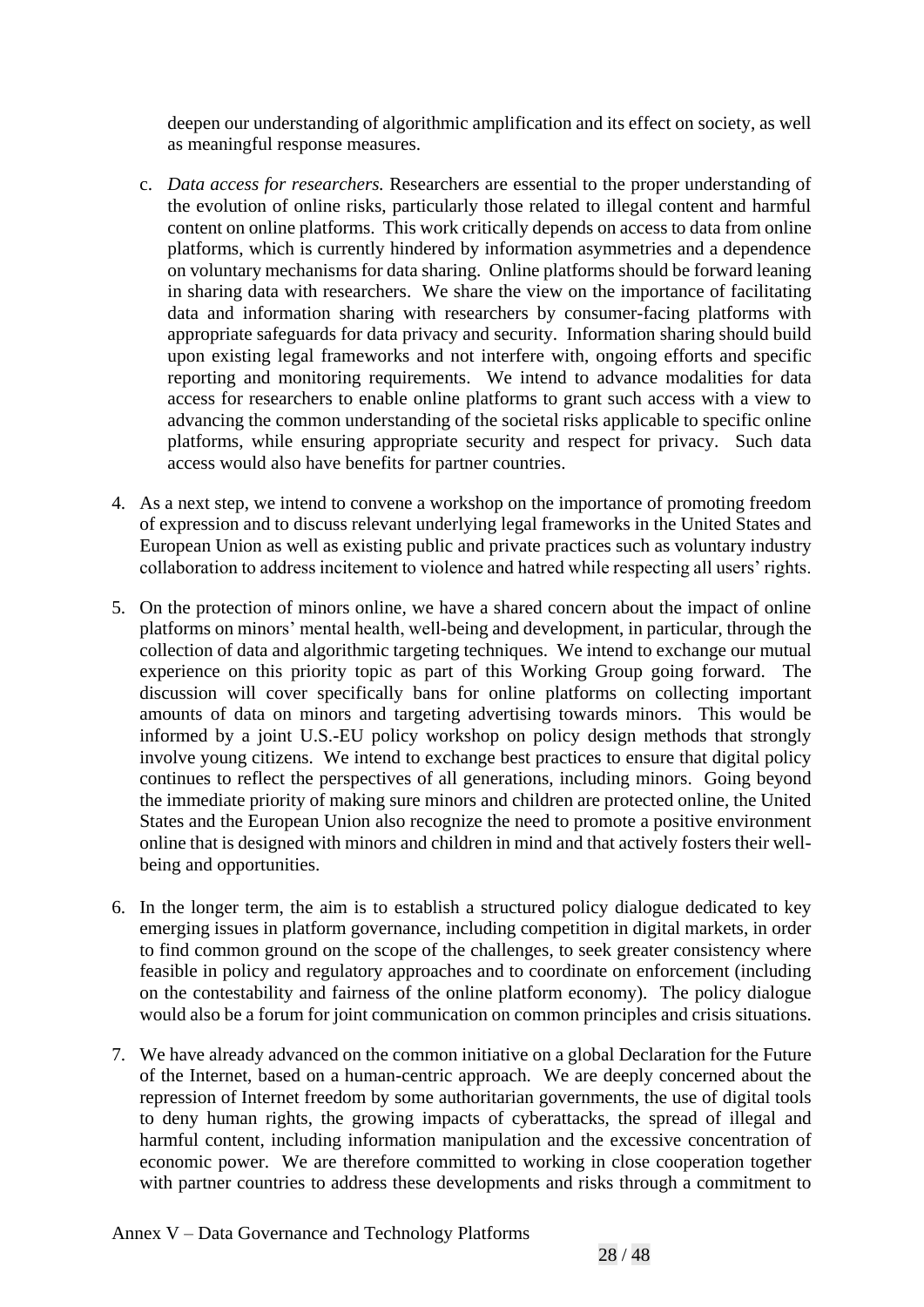principles articulated in the Declaration for the Future of the Internet. As partners in the Declaration, we affirm that the Internet must reinforce core democratic principles, human rights, and fundamental freedoms as reflected in the Universal Declaration of Human Rights. We launched the Declaration on 28 April 2022.

8. As with the Declaration for the Future of the Internet, we strive to the broadest degree of convergence on data governance and platforms. We intend to continue to deepen our cooperation including through the proposed frameworks, workshops and exchanges. We resolve to seek global alignment precisely to ensure that citizens and businesses benefit from a safe, fair, and contestable online environment.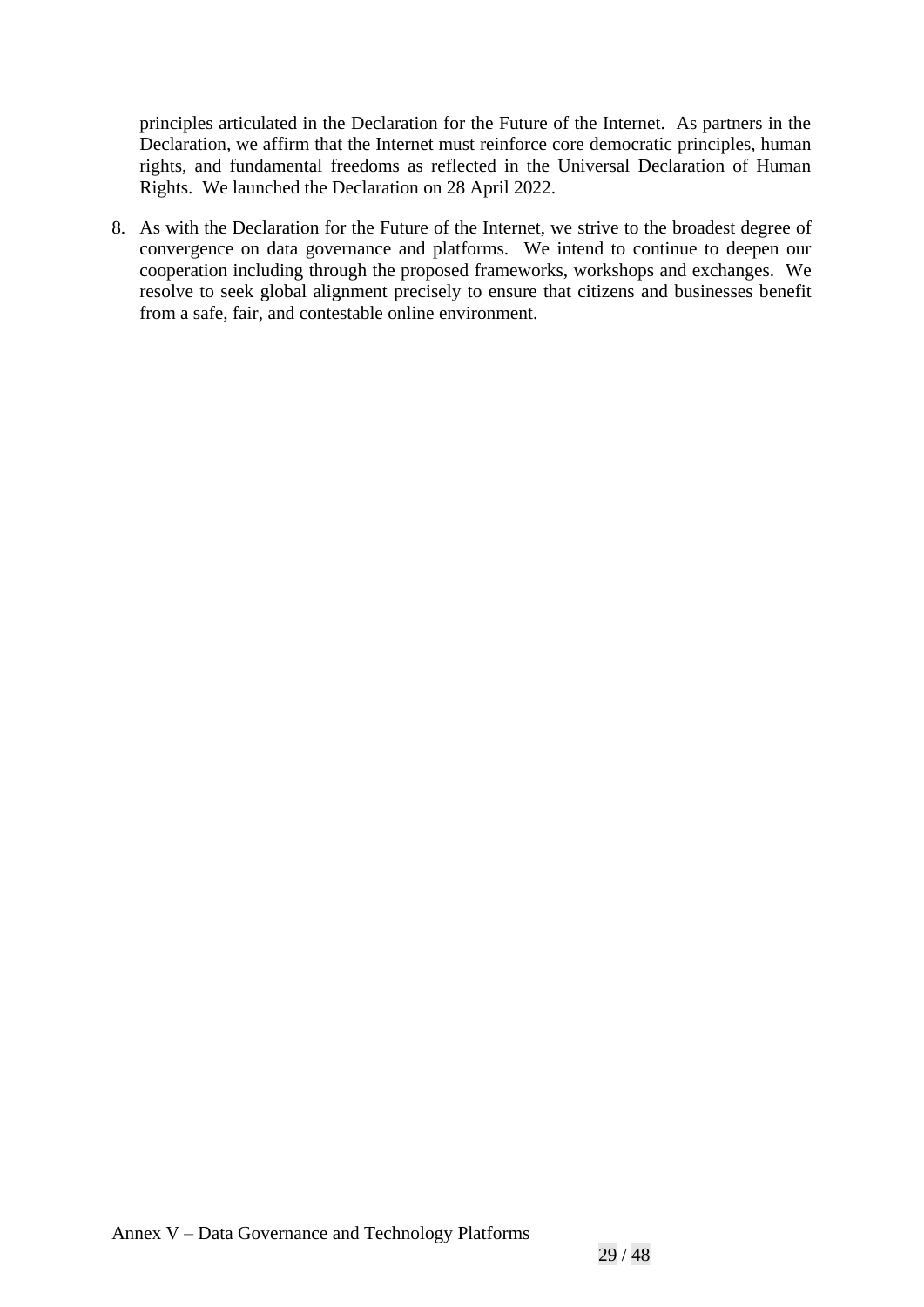## **Trade and Technology Council Statement on Cooperation Framework on Information Integrity in a Crisis**

- 1. The United States and EU share the view that defending the integrity of information, ensuring access to fact-based information for the global community, and mitigating the risks of foreign state-sponsored actions to manipulate and censor information requires enhanced coordination in times of crisis. Russia's war of aggression against Ukraine has demonstrated the dangerous impact foreign information manipulation and interference – including through online platforms and offline threats and other chilling actions – can have, in particular, on transparent and accessible information.
- 2. United by a common commitment to deepen cooperation on addressing the data governance and platform governance aspects to a crisis, the EU and the United States propose establishing a standing policy dialogue to: explore cooperation on protecting the  $\frac{1}{2}$  digital information space in a crisis; leverage joint capabilities to identify specific digital risks and, as appropriate, exchange information; and cooperate on crisis responses to online platforms and online platform governance; and exploring practical options available to governments for consideration in crisis situations, such as funding, digital and support services that promote access to trustworthy and fact-based information. Online platforms are essential actors in mitigating the risks and increasing digital protections for targeted individuals and groups. The U.S.-EU cooperation mechanism would also strengthen bilateral coordination and support ongoing work in other working groups and in other multilateral mechanisms.
- 3. Immediate opportunities for action will include addressing ongoing challenges in the context of Russia's war of aggression against Ukraine, such as assessing the impact of government and non-government efforts to date to protect the digital information ecosystem and identifying future risks, and, as appropriate, coordinated outreach to platforms in furtherance of efforts to further protect the digital information ecosystem. In particular, our cooperation will endeavour to address the spread of disinformation in third countries regarding the causes for disruption of global food supplies. Any resulting efforts from the dialogue should be complementary to existing frameworks and initiatives, including the G7 Rapid Response Mechanism.
- 4. As a first step, we intend to set up a crisis response framework to address online challenges to information integrity in the context of Russia's aggression against Ukraine involving both the United States and the European Union as part of the Trade and Technology Council. In addition, we resolve to elaborate a set of best practices in cooperation with relevant stakeholders to address future digital threats around the globe, that are resulting from, or inspired by, Russia's aggression. In the event of future crises, the United States and the European Union could trigger the framework together and it could potentially be broadened to include other partners.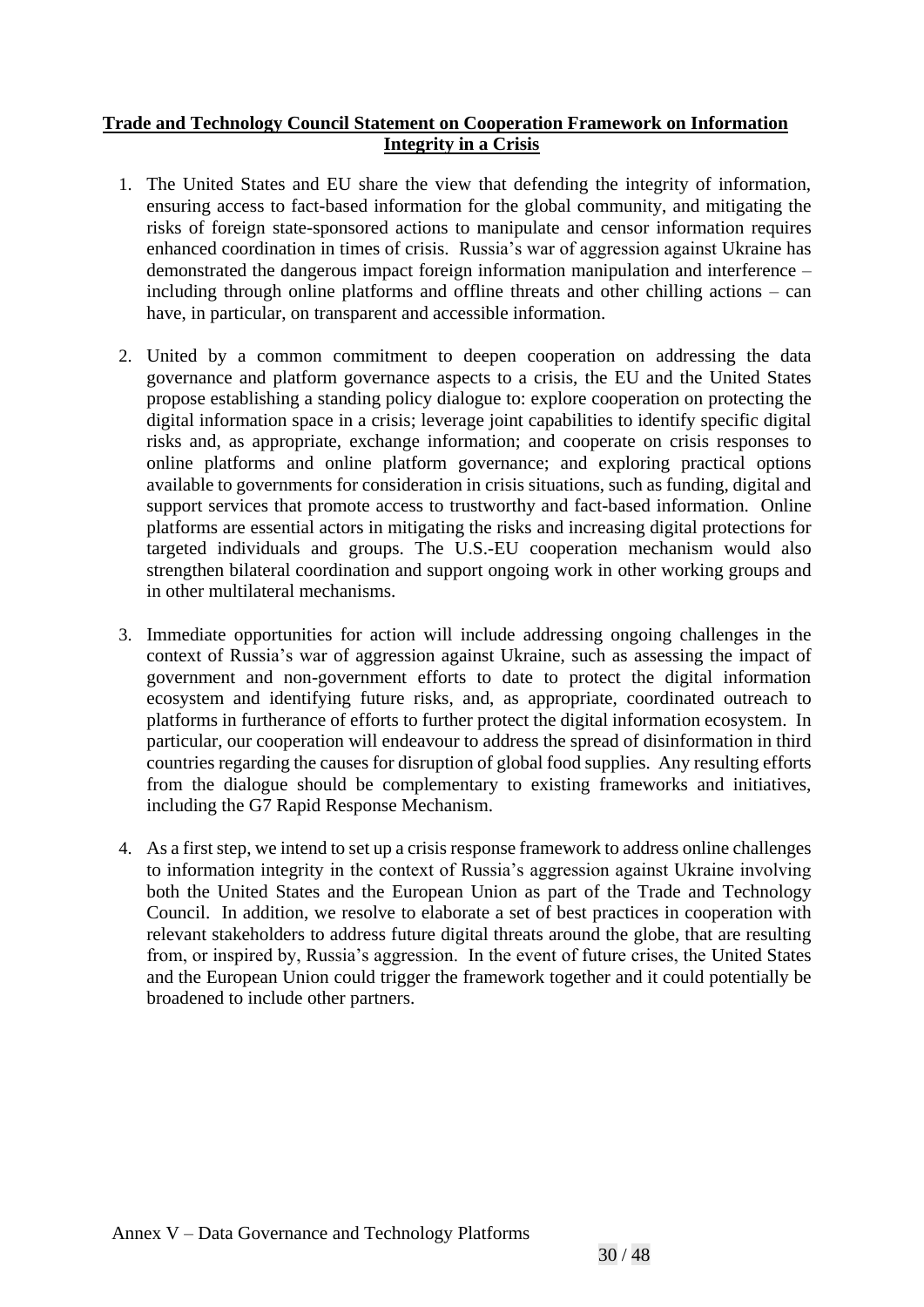# **Conclusions on Working Group 6 – Misuse of Technology Threatening Security and Human Rights**

- 1. The aim of this working group is to combat arbitrary or unlawful surveillance, work to protect human rights defenders against online threats, explore building effective mechanism to respond to Internet shutdowns and increase transatlantic cooperation to address information manipulation while upholding freedom of expression and privacy rights.
- 2. Russia's further aggression against Ukraine was premeditated and has led to some of the gravest violations of international humanitarian law and abuses of international human rights law on the European continent in over 70 years. These recent developments underline the importance of our close collaboration on countering the systematic use of such activities by Russia as well as protecting human rights defenders against online threats; combating internet shutdowns and network disruptions; and responding to arbitrary or unlawful surveillance.
- 3. For this purpose, the working group operates in four different work strands to further reinforce collaboration and make progress on each priority goals. We intend to engage multilaterally, including with and within the United Nations, in particular the Office of the United Nations High Commissioner for Human Rights ("OHCHR") and UN Special Procedures, as well as other stakeholders:
	- a. *Combatting arbitrary or unlawful surveillance*: To strengthen the global awareness of jurisdictions' obligations to refrain from the arbitrary or unlawful use of surveillance products or services and to promote businesses' respect for human rights, focused on companies that engage in transactions with products or services with surveillance capabilities.
	- b. *Protecting human rights defenders online*: To identify and mitigate online threats faced by human rights defenders, including harassment, smear campaigns, and censorship, and their impacts offline; to raise global awareness to the threats; to reaffirm our joint commitment to protecting defenders online; and to broaden global support.
	- c. *Responding to Internet shutdowns:* To leverage technical and diplomatic coordination to bring high-level attention to the issue of Internet shutdowns, in particular to their local and international impacts, in order to effectively stop an alarming trend. To increase attention to this issue at multilateral fora, and to strengthen our collective expertise and collaboration with the multi-stakeholder community.
	- *d. Addressing state-sponsored information manipulation and interference*. To deepen joint U.S.-EU efforts to more effectively identify, analyze, and counter information manipulation by foreign state actors.

## *Surveillance*

4. We share the view that all jurisdictions should implement legislation and safeguards to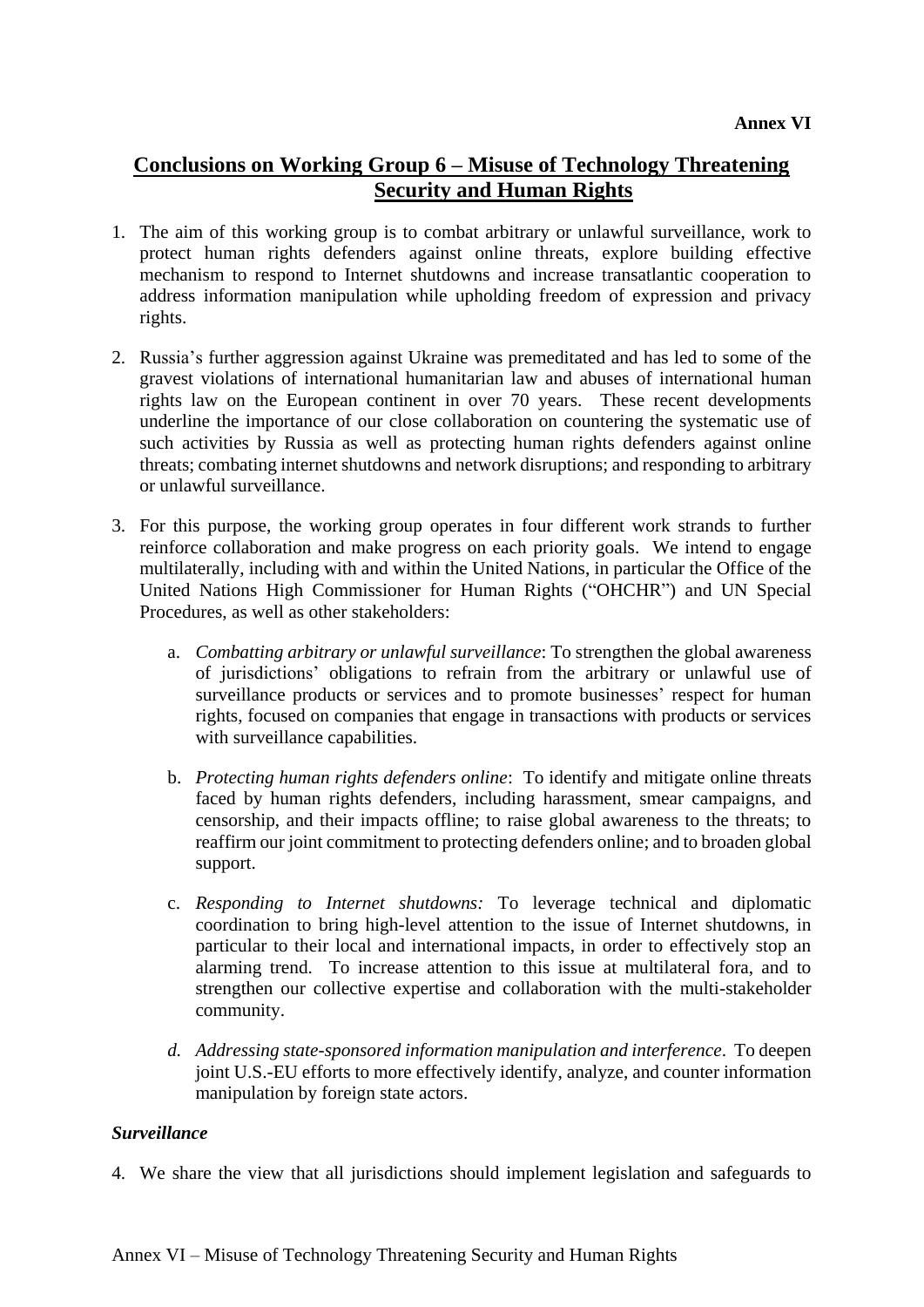protect people from arbitrary or unlawful surveillance. Deeply concerned about the global spread of State-imposed systems of surveillance, we jointly recall that such policies have to be fully in line with international human rights law. The U.S. and EU also reaffirm support for use of our respective human rights due diligence guidance tools.

5. Through consultation with stakeholders, we intend to examine how to better promote State responsibilities to limit the arbitrary or otherwise unlawful use of surveillance products or services and promote respect for human rights among business actors, including those engaged in transactions of products or services with surveillance capabilities. We also intend to engage multilaterally, including at the UN, and with the private sector to highlight best practice in due diligence and incentives for the respect of human rights.

## *Human Rights Defenders Online*

- 6. We affirm that it is of utmost importance to protect human rights defenders from online threats, many of which can impact them offline, including smear campaigns, harassment, surveillance, censorship and to protect freedom of association and peaceful assembly online. We expect to continue leveraging our joint expertise to identify and mitigate threats faced by human rights defenders online.
- 7. Building on existing cooperation within the Trade and Technology Council ("TTC") framework, we co-hosted a side-event at the 49th session of the United Nations Human Rights Council, partnering also with Costa Rica and international NGOs. The event focused on threats faced by women human rights defenders and included key recommendations for governments. Our efforts involved close coordination with civil society and the United Nations.
- 8. Going forward, we intend to work to develop policies to mitigate threats to democracy and human rights online, including through working with the business community. We also intend to organize expert exchanges to foster the exchange of lessons learned and further improve coordination regarding emergency protection of human rights defenders. We intend to call on likeminded countries to amplify their support for defenders, and plan to issue a joint public statement on current challenges.

## *Internet Shutdowns*

- 9. We affirm the importance of protecting and promoting an open, interoperable, secure, and reliable Internet, one that is unfragmented, and governed by a multi-stakeholder model. This facilitates the enjoyment of human rights, economic opportunity, and global exchange of ideas. We recognize that the Internet and digital technologies can contribute to the timely documentation of human rights and international humanitarian law violations as well as access to life-saving information in emergencies and armed conflict. We are acutely concerned by the increasing use of full scale or targeted Internet shutdowns, blackouts of connectivity, or intentional network slowdowns, we jointly condemn government-imposed Internet shutdowns or degradation of domestic Internet access and raise attention to the broad negative effects of such measures.
- 10. Going forward, we intend to pursue joint research together with the multi-stakeholder community on the effects of shutdowns both locally and internationally. We are ready to play our parts in building an effective mechanism to respond to government-imposed Internet shutdowns or degradation of domestic Internet access. We also intend to work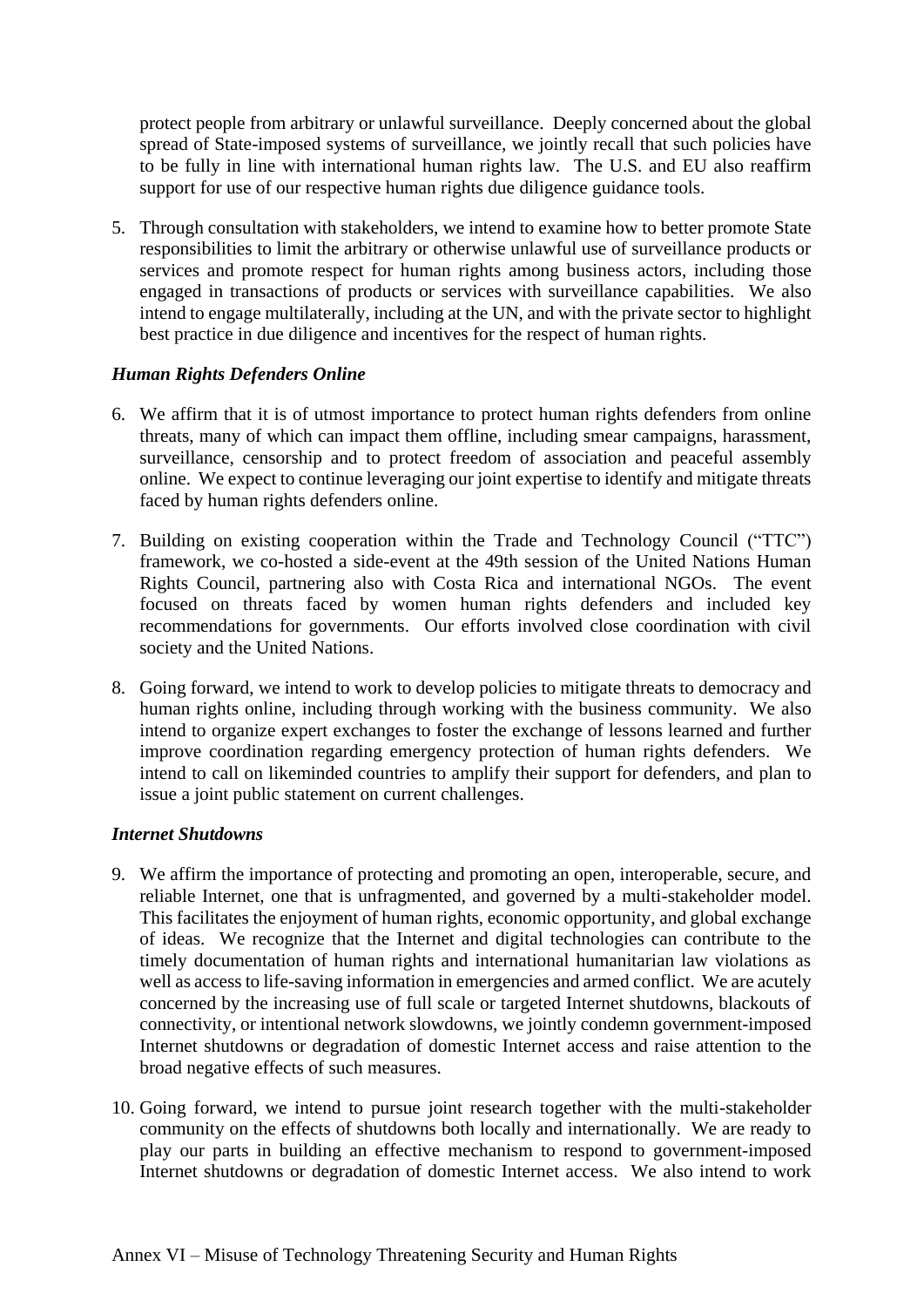together in the framework of other international fora, and are committed to undertaking diplomatic outreach to governments that impose Internet shutdowns.

#### *Foreign Information Manipulation and Interference*

- 11. We acknowledge that state-sponsored information manipulation and interference are a key threat to our respective democracies, societies, and security. Recent events in the context of Russia's further aggression against Ukraine have confirmed once again the gravity of the threat and the importance of tackling it together. Building on existing strong cooperation, we have made progress in the TTC to further align our frameworks and approaches.
- 12. Going forward, we intend to advance the development of a common or comparable understanding of and methodology for identifying foreign information manipulation and interference, as well as for cataloguing it and sharing related information. This is also expected to entail the creation of a common directory, drawing upon open sources, to catalogue Tactics, Techniques and Procedures ("TTPs") used to conduct information manipulation and interference. To facilitate further steps, we plan to organize an analyst conference.
- 13. We also plan to bring together social and political science researchers in the U.S. and EU to discuss the latest research on the underlying causes and impact of foreign information manipulation interference. Other exchanges between relevant stakeholders on specific topics of common concern relating to information manipulation and disinformation are expected to be organized.
- 14. We intend, in compliance with our respective legal frameworks, to foster an increase in the sharing of privacy-compliant information related to foreign information manipulation and interference and scope joint activity and responses between the G7 Rapid Response Mechanism ("RRM") and the EU Rapid Alert System ("RAS"). We also plan to explore the possibility of privacy compliant U.S.-EU information exchange to facilitate potential attribution of foreign information manipulation and interference, in compliance with our respective legal frameworks.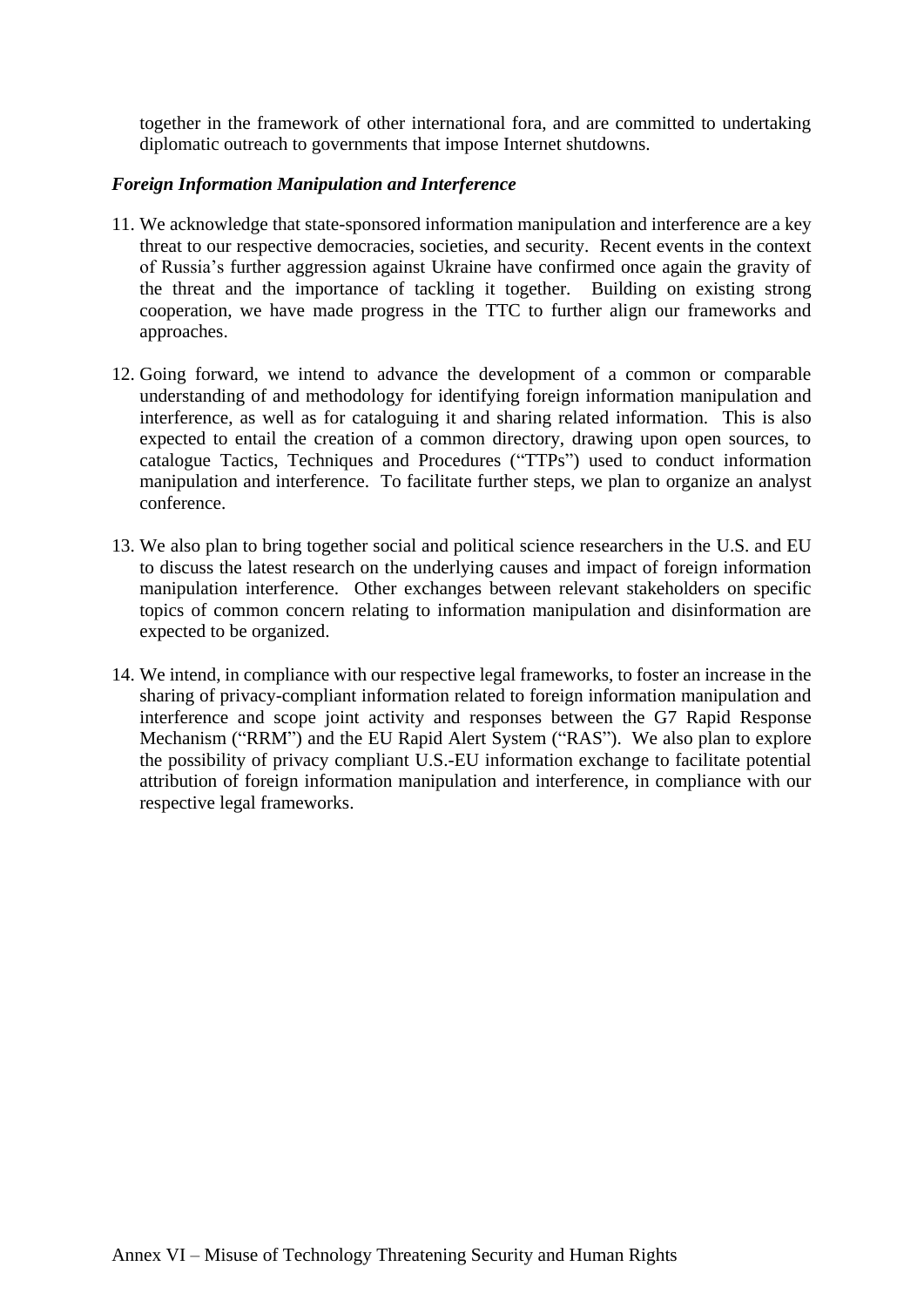## **Trade and Technology Council Statement on Network Restrictions in the Context of Russia's War of Further Aggression Against Ukraine**

- 1. The United States and European Union strongly condemn the Russian government's actions to partially shut down or degrade Internet connectivity in Ukraine. We further condemn the Russian government's actions to prevent the people of Russia from accessing social media platforms, numerous Russian and international news sites, and certain mobile applications. By blocking access to information and by spreading disinformation, Russia continues an all-out assault on the truth, to obscure war crimes and other atrocities committed by Russian forces in Ukraine, which are being documented in horrifying images and reports of torture, rape, and the execution of civilians.
- 2. A vibrant civic space can only thrive if all human rights are protected online and offline. Internet shutdowns, blocking or filtering of services and rerouting Internet traffic for political motives pose a fundamental threat to human rights and fundamental freedoms, including the rights of freedom of peaceful assembly and association and freedom of expression, which form the basis of a democratic society. The threat is especially salient when shutdowns lack procedural fairness and transparency. Internet shutdowns impact all users, especially marginalized groups and those in vulnerable situations. Shutdowns limit media freedom and the ability of journalists and human rights defenders to collect evidence of and report on human rights and international humanitarian law violations (including indiscriminate attacks against civilians) and to hold governments accountable. Shutdowns and restrictions also limit the dissemination and free flow of information, harm economic activity, contribute to social and political disorder, and negatively affect public safety. In conjunction with restrictive measures and intimidation of civil society members, including human rights defenders, and journalists, Russia's actions to limit access to the Internet, including social media and other digital communication platforms, further erode civic space.
- 3. Attacks on Internet and telecommunications infrastructure likewise decrease access to the Internet and the delivery of independent and life-saving information, communication and services that it enables.
- 4. Restricted access to information and censorship are expanding the space for foreign statesponsored information manipulation to thrive, causing a significant negative impact during this conflict. Specific Russian measures imposing heavy criminal liability for reporting the truth about the war of aggression against Ukraine further aggravate the situation. The Russian government's coordinated disinformation campaign has conjured false and misleading narratives intended to sow confusion about the facts of the invasion, seed division, and erode trust in democracy. It has enabled and continues to support Russia's war against Ukraine. Foreign state-sponsored information manipulation and interference campaigns undermine peace, prosperity and individual freedoms, and they threaten the rules-based international system.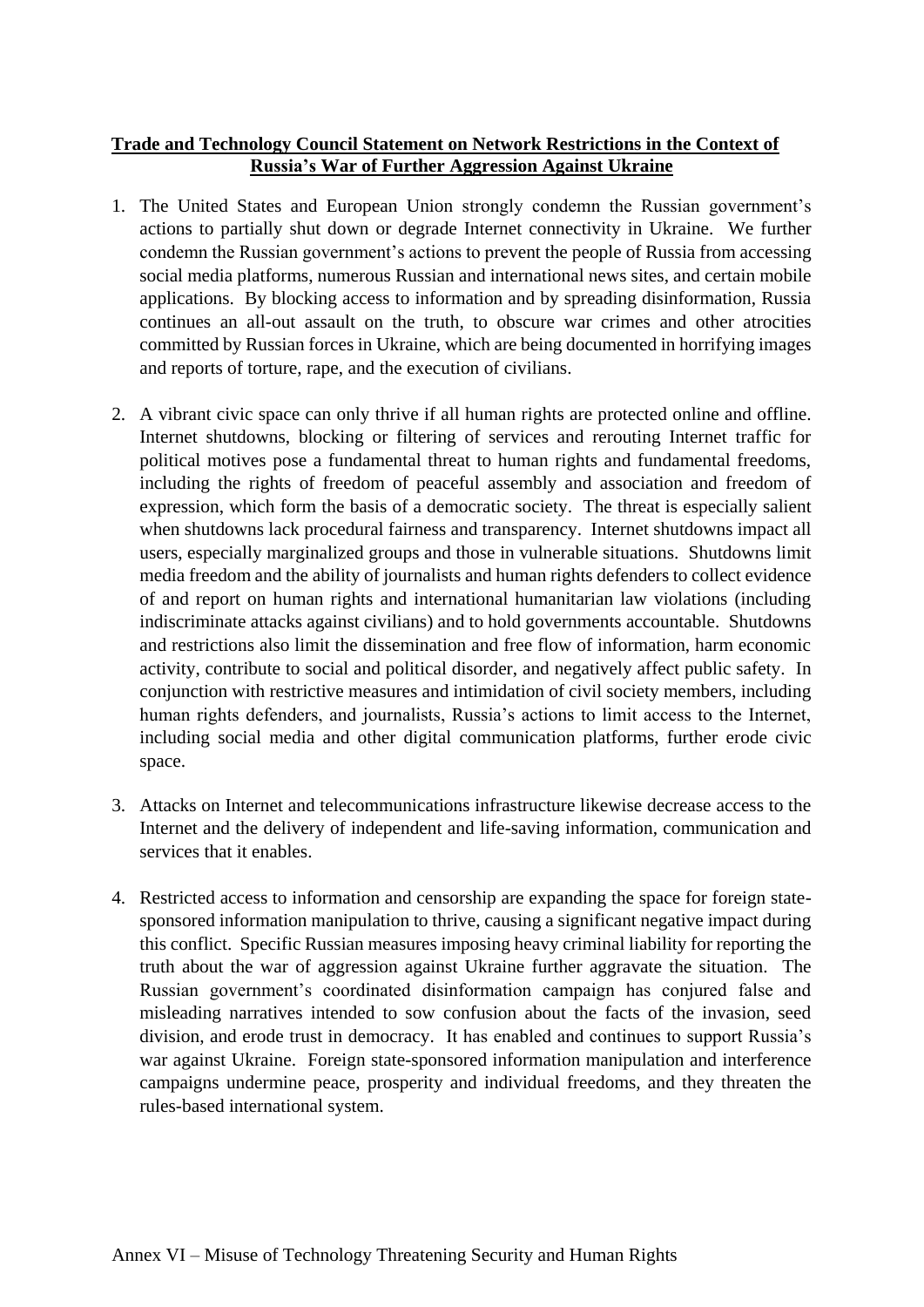- 5. All people deserve access to diverse and reliable sources of news and information so that members of society can form opinions, hold governments and individuals to account, and participate in public debate. These freedoms are foundational to a healthy democracy.
- 6. We stand with the people of Ukraine and Russia who are making their voices heard despite these oppressive measures, including human rights defenders, independent journalists, and peaceful protestors, reaffirming that in order to meaningfully participate in social and political life online and offline, societies must be free from oppressive practices such as state-sponsored information manipulation and interference.
- 7. We urge all stakeholders to take active steps to address foreign state-led information manipulation and interference in a manner that respects human rights, democratic governance, and the rule of law.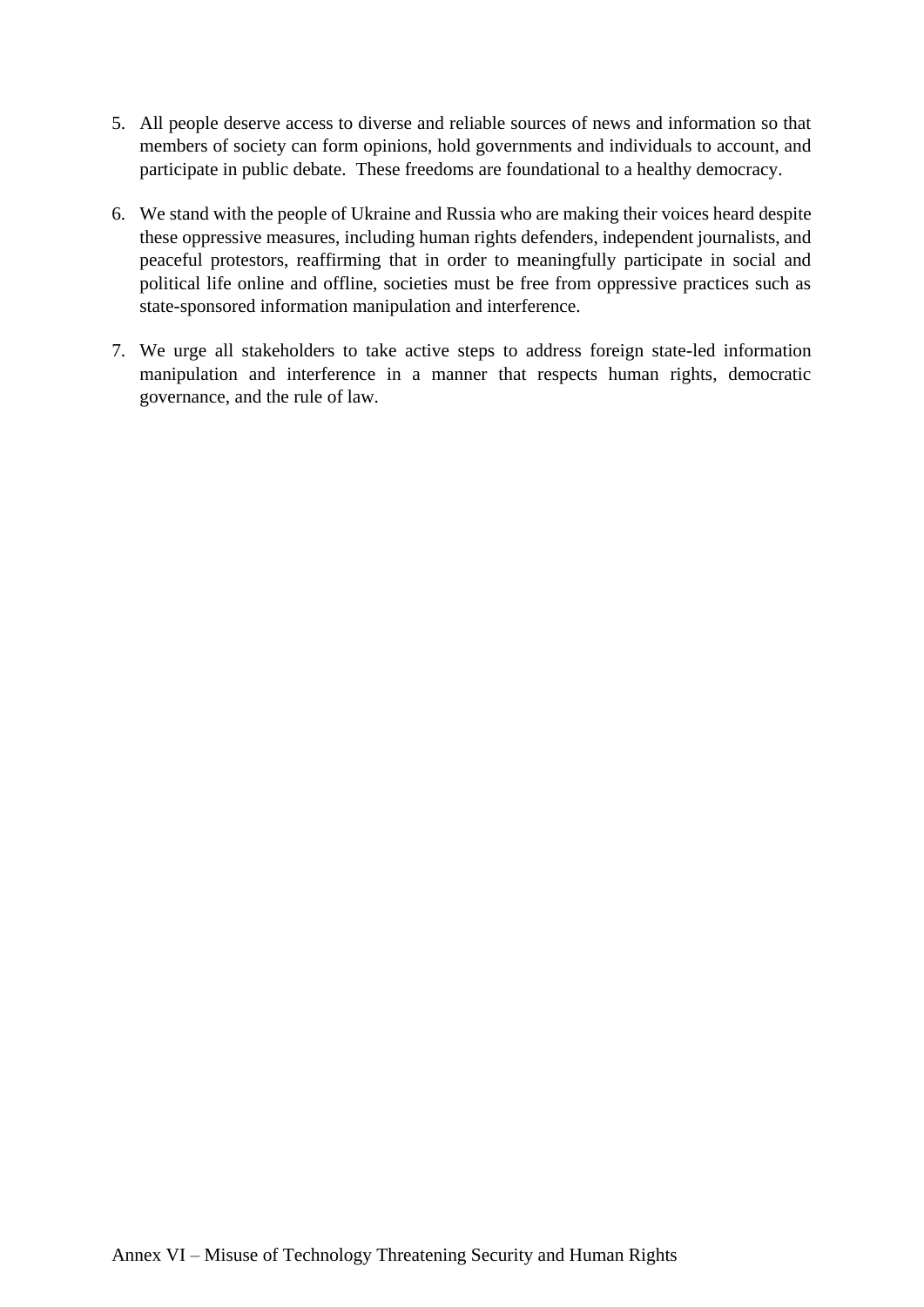## **Conclusions on Working Group 7 – Export Controls**

#### *Introduction*

- 1. Following the Pittsburgh Ministerial Meeting and in light of principles for our cooperation on export control as stated in the Annex II to the U.S.-EU Trade and Technology Council ("TTC") Inaugural Joint Statement of 29 September 2021, we have started to deliver concrete results and defined priorities for the work programme in consultation with stakeholders. 3
- 2. Through supporting and strengthening the multi-lateral approach to export controls and the work of the non-proliferation regimes, our common approach will ensure that the application of export controls is transparent and equitable for U.S. and EU exporters, and will deepen transatlantic trade and economic relations based on our shared democratic values.
- 3. In addition, as a concrete expression of the TTC's process, we have deeply enhanced our cooperation on our respective export restrictions in regard to trade with Russia and Belarus in response to Russia's unprovoked military aggression against Ukraine. The restrictive measures, imposed in record time, demonstrates the added value of close cooperation between the United States and the European Union.

#### *Results achieved so far*

4. We consolidated a work programme for the Export Control Working Group in January 2022, identifying actions to promote bilateral trade, joint innovation and technology development through discussions on our respective dual-use export control practices, to address security concerns associated with sensitive and emerging technologies and destinations of concern, and to cooperate on capacity building assistance to third countries, starting in the Western Balkans.

#### *Russia and Belarus*

- 5. We have held intensive prior consultations, in close cooperation with other partners, in the shaping of a robust response to Russia's unprovoked military aggression against Ukraine. As a result of these consultations, we have restricted trade with Russia and Belarus and adopted unprecedented comparable sanctions that limit exports of dual-use items and strategic technologies that undermine Russia's capacity to acquire the technologies for continuing its war against Ukraine. As part of the export restrictions, we now jointly prohibit, in particular, with limited exceptions, exports to Russia and Belarus of:
	- a. dual-use items those controlled by the multilateral export control regimes;
	- b. advanced technology items not multilaterally controlled which have potential military application, in categories including electronics, telecommunication,

<sup>3</sup> [https://trade.ec.europa.eu/consultations/index.cfm?consul\\_id=312](https://trade.ec.europa.eu/consultations/index.cfm?consul_id=312)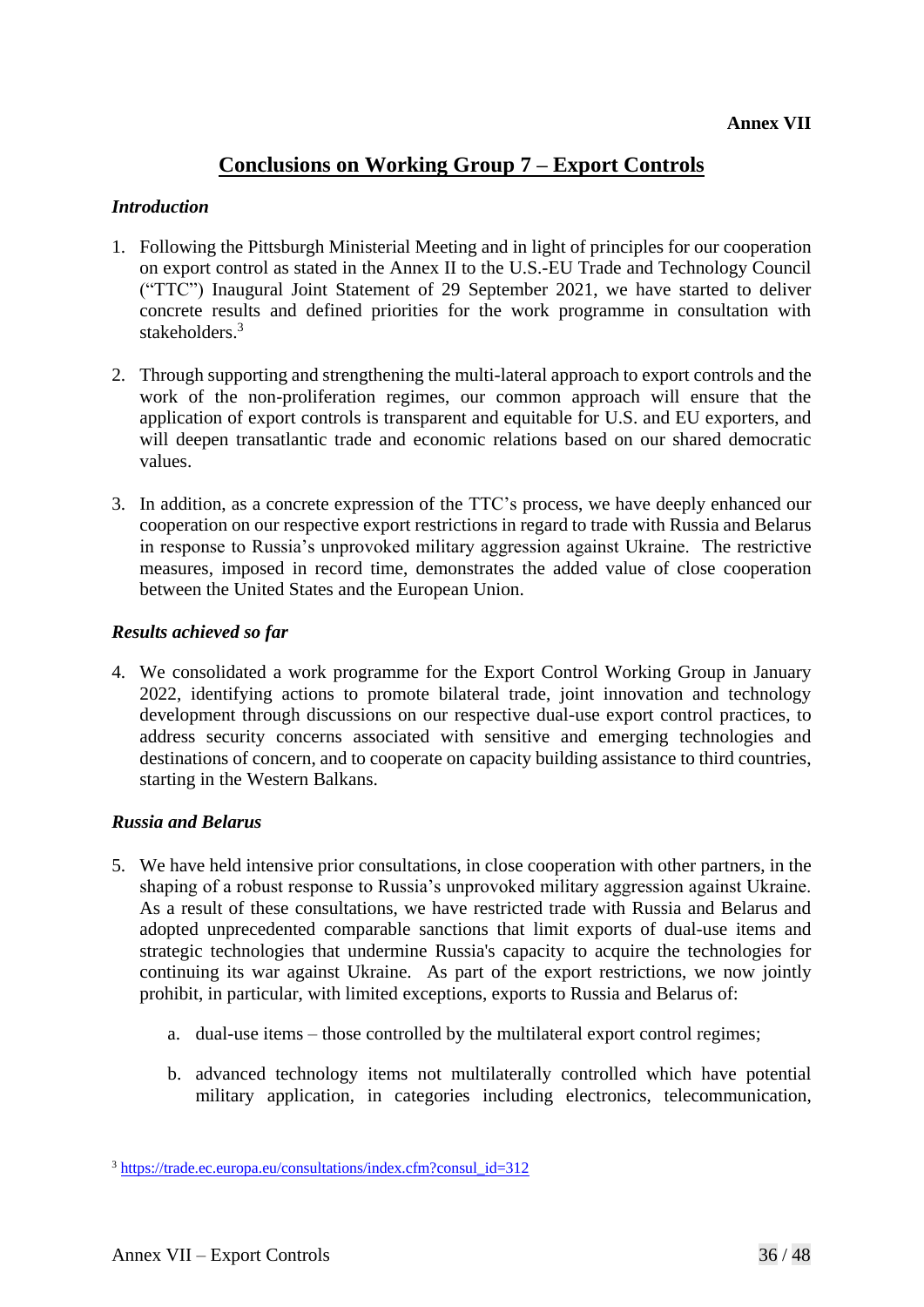information security, lasers, sensors, navigation, avionics, marine, and aerospace; and

c. items for military end-users and entities supporting Russia's military-industrial complex.

While aiming to have significant and severe impact in particular against Russia and Belarus's defense sector, these restrictions were carefully tailored to mitigate the impacts on U.S. and EU global trade.

The process was facilitated on the margins of the Export Control Working Group, in particular with regard to the technical aspects of the export restrictions. The United States and the European Union should now continue to facilitate their implementation and further developments. Building on this cooperation we expect to work together with other partners and third countries on export controls in a joint and structured effort to uphold international peace and security and to enhance our capacity of countering risks of circumvention.

- 6. This common approach is consistent with the TTC's objectives as specified in Annex II to the Joint Statement following the Pittsburgh Ministerial meeting – to coordinate on key global trade, economic, and technology issues, to engage in technical consultations on upcoming legislative and regulatory developments that effect the United States and EU.
- 7. The unprecedented level of cooperation we have achieved on Russia and Belarus is indicative of the shared values and security objectives and serves as a reference for common approaches in other areas of export controls.
- 8. Going forward, the Export Control Working Group provides a structured and systematic forum for the United States and the EU for further work on export restrictions and sanctions – on controlled items on the basis of reciprocity including technical consultations and implementation actions alongside other countries, in order maximize their impact. To this purpose, the Export Control Working Group intends to continue to regularly exchange pertinent information, with an initial focus on Russia and other potential sanctions evaders.

## *Licensing*

- 9. We are exploring ways to promote bilateral trade, joint innovation and technology development, particularly across key technology sectors, while ensuring that U.S. and EU technologies will be protected from external misuse. To facilitate this, the Export Control Working Group seeks to consider how we can:
	- a. work towards a better understanding of the administrative process to grant licenses for re-export of certain goods originating in our respective territories, in order to identify possible improvements on the basis of reciprocity; and
	- b. support further common approaches in the-update of our control lists, in line with decisions of multilateral export control regimes, with a view to ensuring that control lists for dual use export control are consistently implemented.
- 10. In line with the commitment to consult on sensitive dual use technologies, the Export Control Working Group plans to exchange information on risk assessment and licensing good practices, such as the EU's guidelines on exports of dual-use items and the ongoing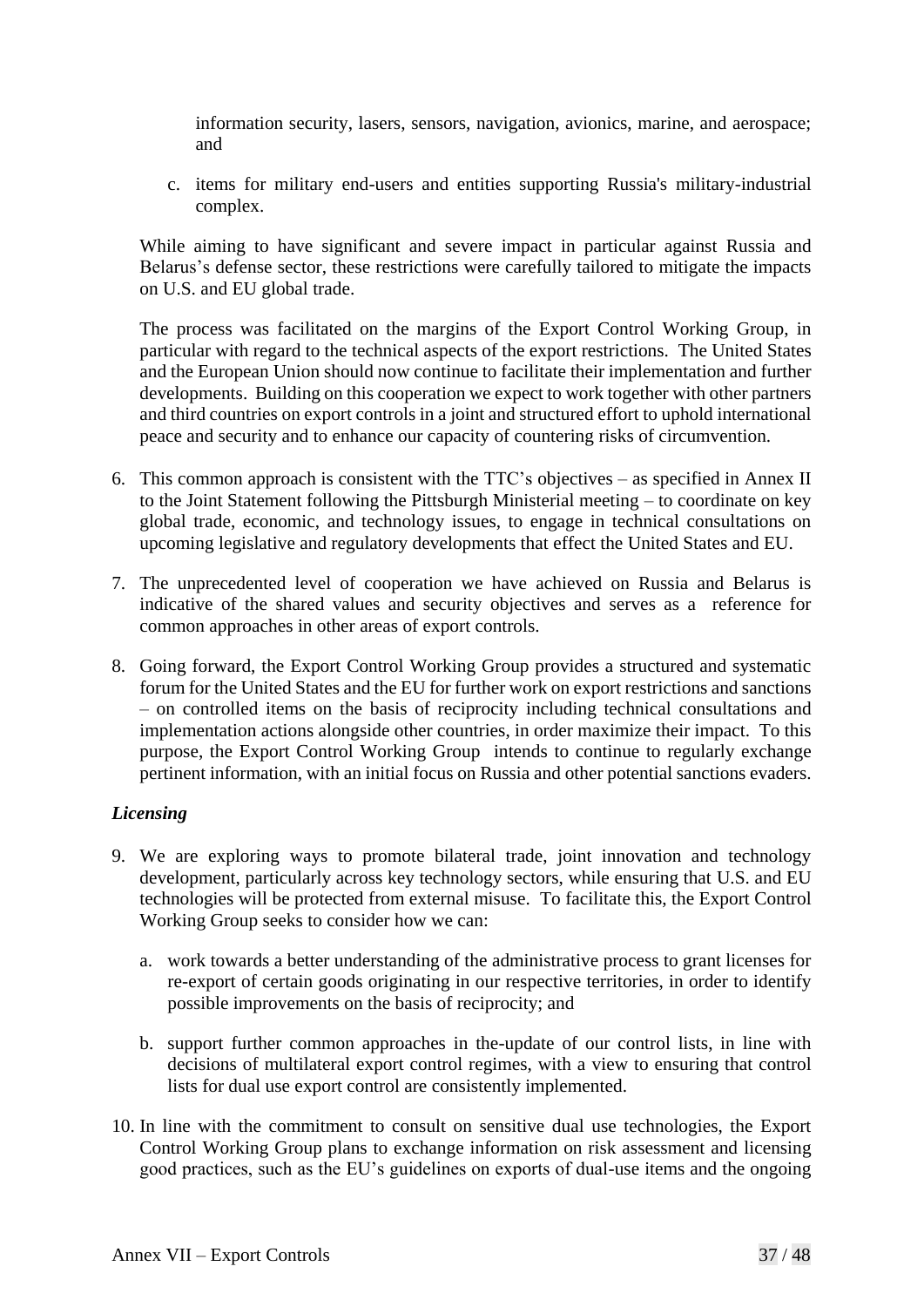Export Control and Human Rights Initiative announced at the U.S. Summit for Democracy in December 2021 in which several EU Member States are already taking part.

11. The Export Control Working Group intends to evaluate licensing good practices for key technology sectors, including, but not limited to semi-conductors, by the next TTC meeting.

## *Emerging Technologies*

12. Taking into consideration the fast pace of innovation and quickly evolving technologies, with the need to maintain a level playing field, the Export Control Working Group expects to exchange information on risk assessments, awareness raising, licensing policies and their implementation, with a view to exploring appropriate multilateral controls in order to work towards a broad response to the identified risks.

#### *Regulation and Practice*

- 13. The Export Control Working Group also plans to exchange on export control implementation to better coordinate U.S. and EU practices regarding licensing, including cooperation on control lists' updates, taking into account decisions of multilateral export control regimes.
- 14. The Export Control Working Group will evaluate technical assistance requests from third countries to support effective export control implementation. The Working Group expects to leverage available U.S. and EU tools, resources, and training to support export control capacities of third countries.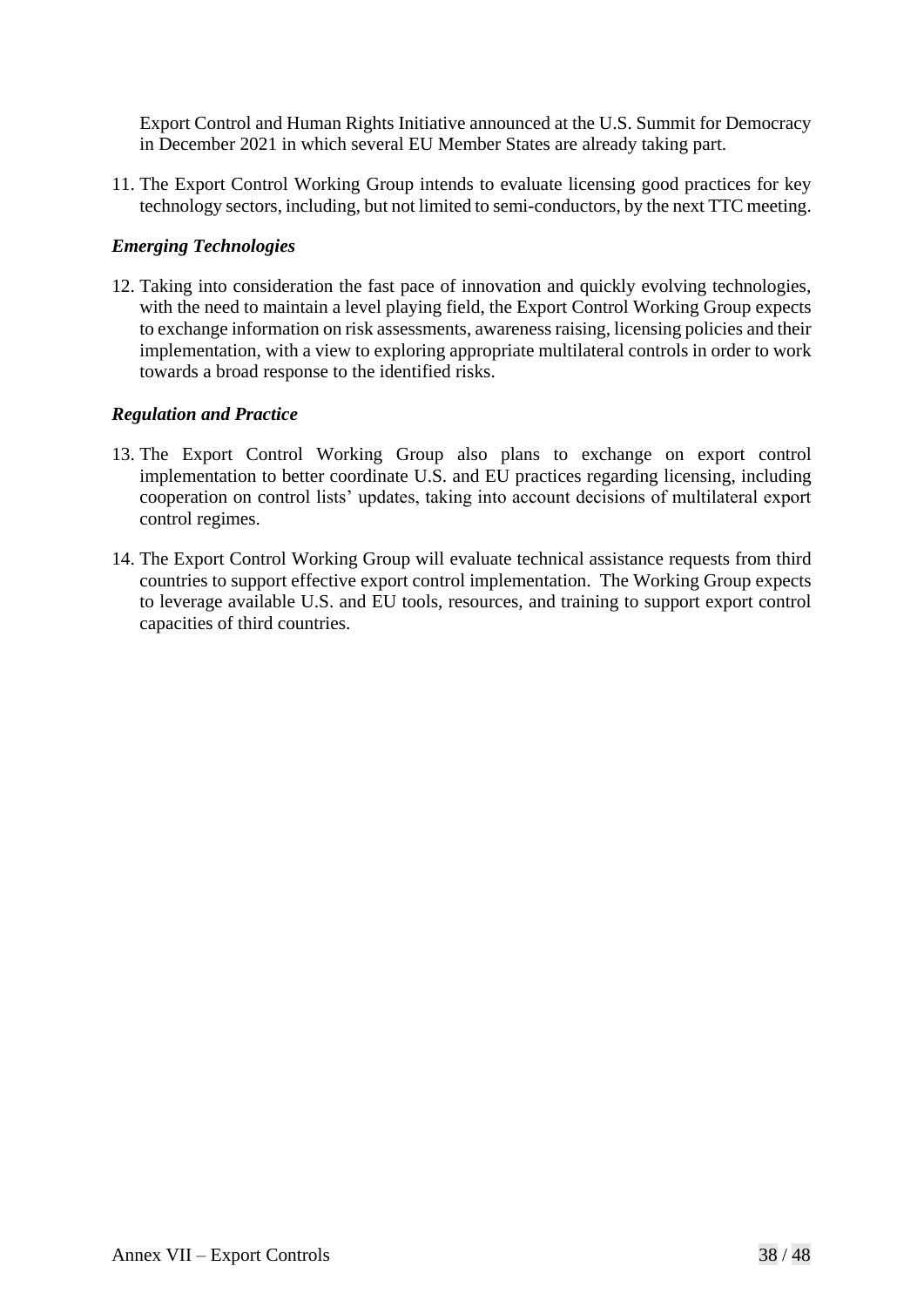## **Conclusions on Working Group 8 – Investment Screening**

- 1. In line with the U.S.-EU Trade and Technology Council ("TTC") Inaugural Joint Statement of 29 September 2021, including its Annex I and building on the existing cooperation, our focus in Working Group 8 has confirmed the importance of maintaining robust investment screening mechanisms throughout the United States and EU in order to address risks to national security and, within the EU, public order, while remaining open to foreign investment.
- 2. We recognize the importance of international engagement on investment security issues to address transnational risks and maintain collective security. We continue to affirm our commitment to open foreign investment, which is essential for economic growth and innovation. We recognize the significant investment linking companies on both sides of the Atlantic, which illustrates the strength of the transatlantic partnership
- 3. The United States and the European Union have a shared view on the importance of establishing fully-fledged foreign investment screening mechanisms within their territories and beyond, and for those mechanisms to cover all relevant transactions. They recognize the importance of the cooperation between the United States and the European Union supporting the development of such mechanisms, the importance of which is highlighted by Russia's military aggression against Ukraine.
- 4. The cooperation has resulted in the adoption of a work programme aimed at improving the understanding of our respective investment screening regime, the evolving threats related to certain foreign investments, and a very useful sharing of best practices for the identification of vulnerabilities in sensitive sectors.
- 5. To date, the Investment Screening Working Group has discussed investment trends affecting security. Exchanges focused on overall foreign direct investment trends, trends in investments and strategies from certain countries of origin, including Russia, and trends with respect to transaction structures of interest, and an overview of implementation of its screening regimes based on aggregated information available in our respective public reports.
- 6. Working Group 8 has also had an exchange on best practices, focused on sensitive technologies and sensitive data issues, and presentations of case studies facilitating more focused discussion with respect to risk analysis and risk mitigating measures.
- 7. The focus of the exchanges is not only to share information, but to better understand similarities and differences, deepen collective understanding of shared and individual risks, emphasize the importance of investment screening as one of the key tools to address national security and public order risks, and explore potential opportunities for deeper technical exchanges for increasingly efficient future collaboration.
- 8. In line with the U.S.-EU TTC Inaugural Joint Statement of 29 September 2021, Working Group 8 is engaging with stakeholders to gain their perspectives and input to help inform the working group's efforts. The first outreach event on 2 December 2021 featured updates from the United States and the European Union regarding the overall principles and goals of the TTC and the objectives of Working Group 8 and regarding recent regulatory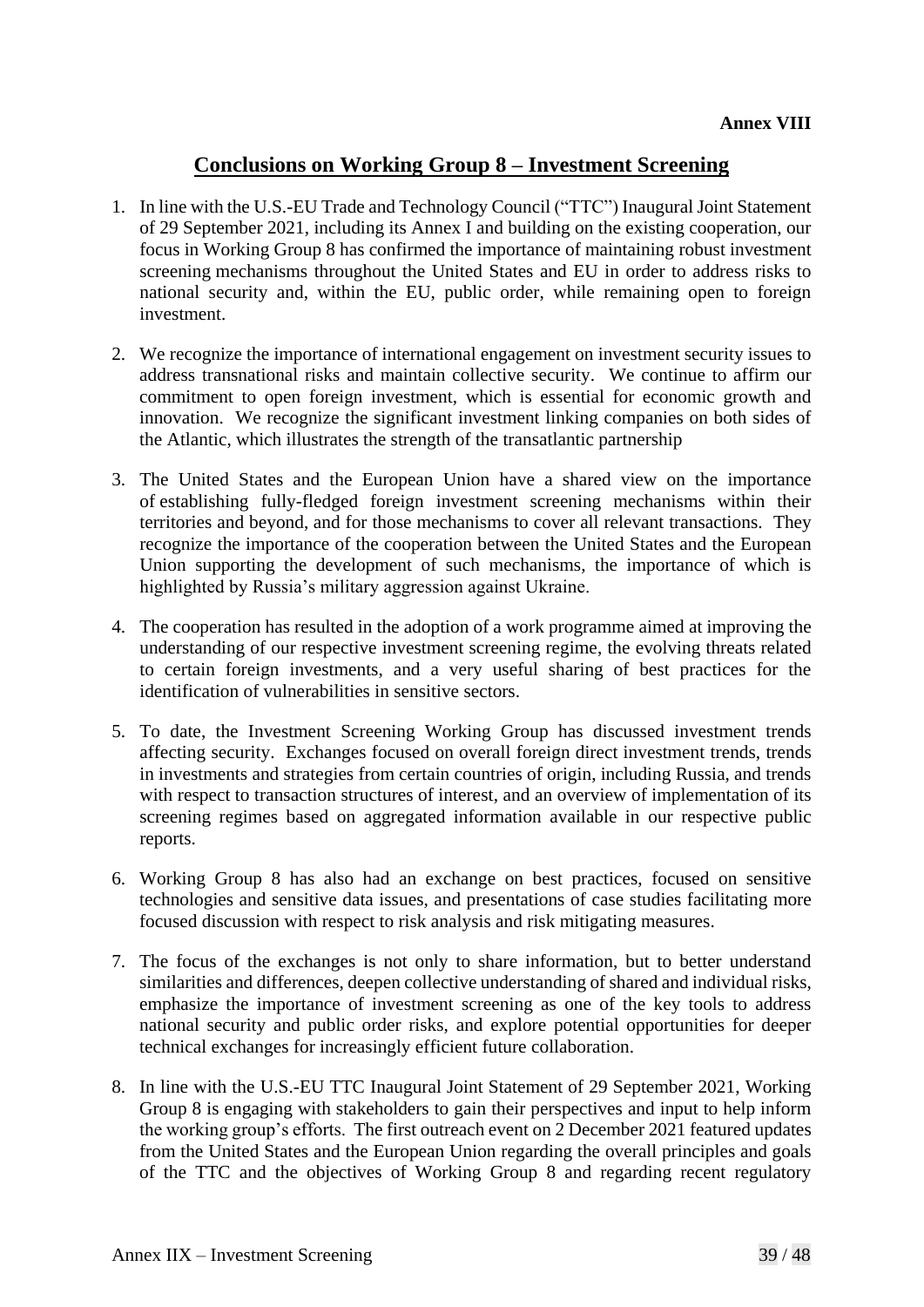developments. Stakeholders provided valuable input throughout the discussion and in their written submissions, which the U.S. and EU noted to take into consideration.

- 9. Moving forward, Working Group 8 intends to:
	- a. continue to share information and experience, which can help to broaden perspectives within the respective screening systems, including through practical exercises and case studies, involving thematic experts;
	- b. start developing a holistic view of the security risks related to specific sensitive technologies and the policy tools addressing them, including in particular export controls and investment screening;
	- c. continue conducting joint virtual outreach events for stakeholders as appropriate; and
	- d. explore conducting a practical "tabletop" exercise in the later part of 2022 to continue to facilitate the exchange of best practices on a more technical and practical level.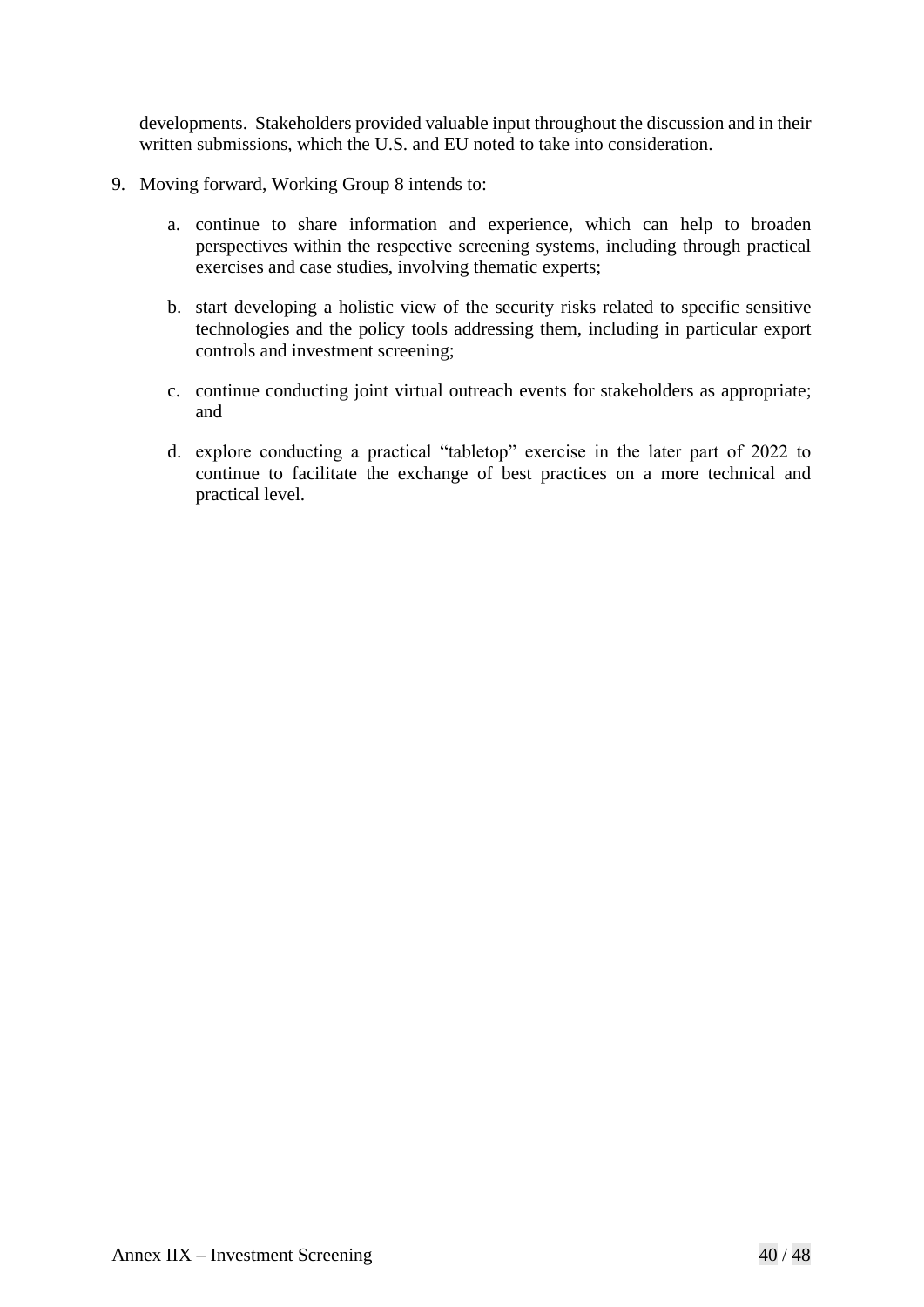# **Conclusions on Working Group 9 – Promoting SME Access to and Use of Digital Tools**

- 1. As identified by the United States and the European Union during the inaugural meeting of the U.S.-EU Trade and Technology Council ("TTC") in Pittsburgh, Pennsylvania, on 29 September 2021, the use of digital tools is a key enabler for Small- and Medium-sized Enterprises ("SMEs") to innovate, grow and compete. According to the TTC Inaugural Joint Statement, the uptake and use of these tools, however, varies significantly across sectors and regions, and SMEs - especially those in underserved communities – face challenges regarding access to technologies, data, and finance. We are therefore committed to ensuring access to digital tools and technologies for SMEs in both the United States and the European Union.
- 2. Since September, the members of the TTC Working Group 9, Promoting SME Access to and Use of Digital Tools, decided to undertake a joint work program on 15 October 2021, to carry out the scope of work requested of the Working Group as found in the TTC Inaugural Joint Statement. That joint work program includes outreach activities, such as roundtables and listening sessions with SMEs to ensure a better understanding of the barriers to their digital empowerment; webinars focused on areas of need for SMEs; best practice guides for SMEs; and SME-to-SME related programming. The results of which, including the Working Group's engagements with SMEs and in view of existing governmental programs for SMEs, are all designed to inform the development of recommendations for U.S. and EU policymakers to implement that will help to accelerate access to and the uptake of digital tools by SMEs.
- 3. Pursuant to the 15 October 2021 joint work plan, and in addition to a number of roundtables and focus groups that have taken place in the United States and the European Union, the Working Group has already accomplished the following deliverables:
	- a. A 25 January 2022, EU-led webinar on Cybersecurity for SMEs, which included specialized cybersecurity trainers and an opportunity for SMEs to share their experiences on cybersecurity issues.
	- b. A 8 March 2022, U.S.-led webinar on SME Digital Skills and Developing Strategies for Companies, which focused on areas of need for SMEs to expand their ability to innovate and do business with the adoption of digital tools.
	- c. The release of Cybersecurity Tips for SMEs, a best practice guide with the lessons of the 25 January 2022, webinar with resources for how SMEs can become more cyber-secure. This best practice guide can be found [online.](https://www.trade.gov/useuttc-cybersecurity)
	- d. The launch of a study by the U.S. Small Business Administration on strengthening the use of digital tools by SMEs in the United States, to be completed by fall 2022.
- 4. The Working Group looks forward to continuing to support SMEs and their uptake and use of digital tools through additional programming following the 15-16 May 2022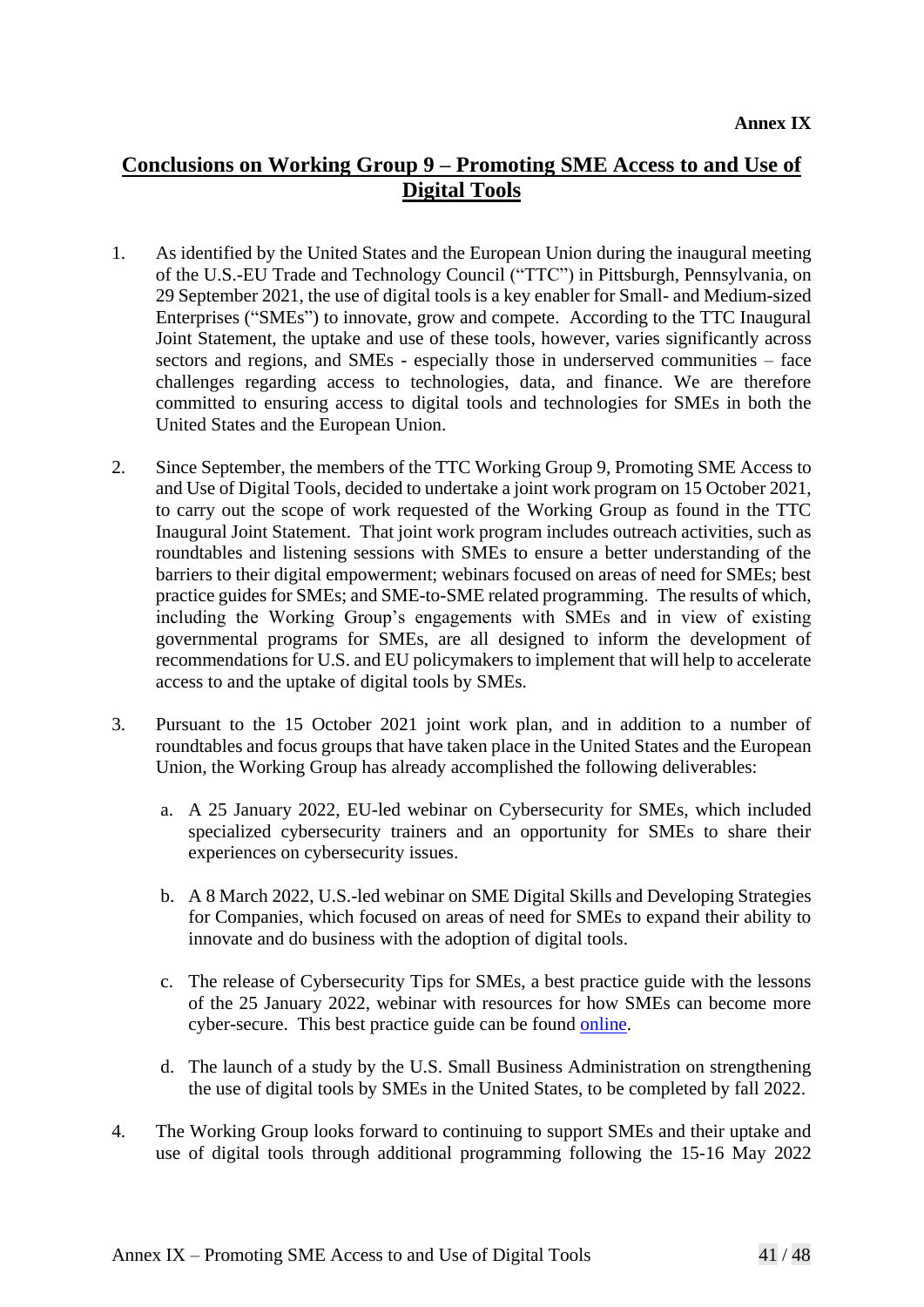meeting in Paris-Saclay, including with additional outreach activities, webinars, and the completion of the above-mentioned study.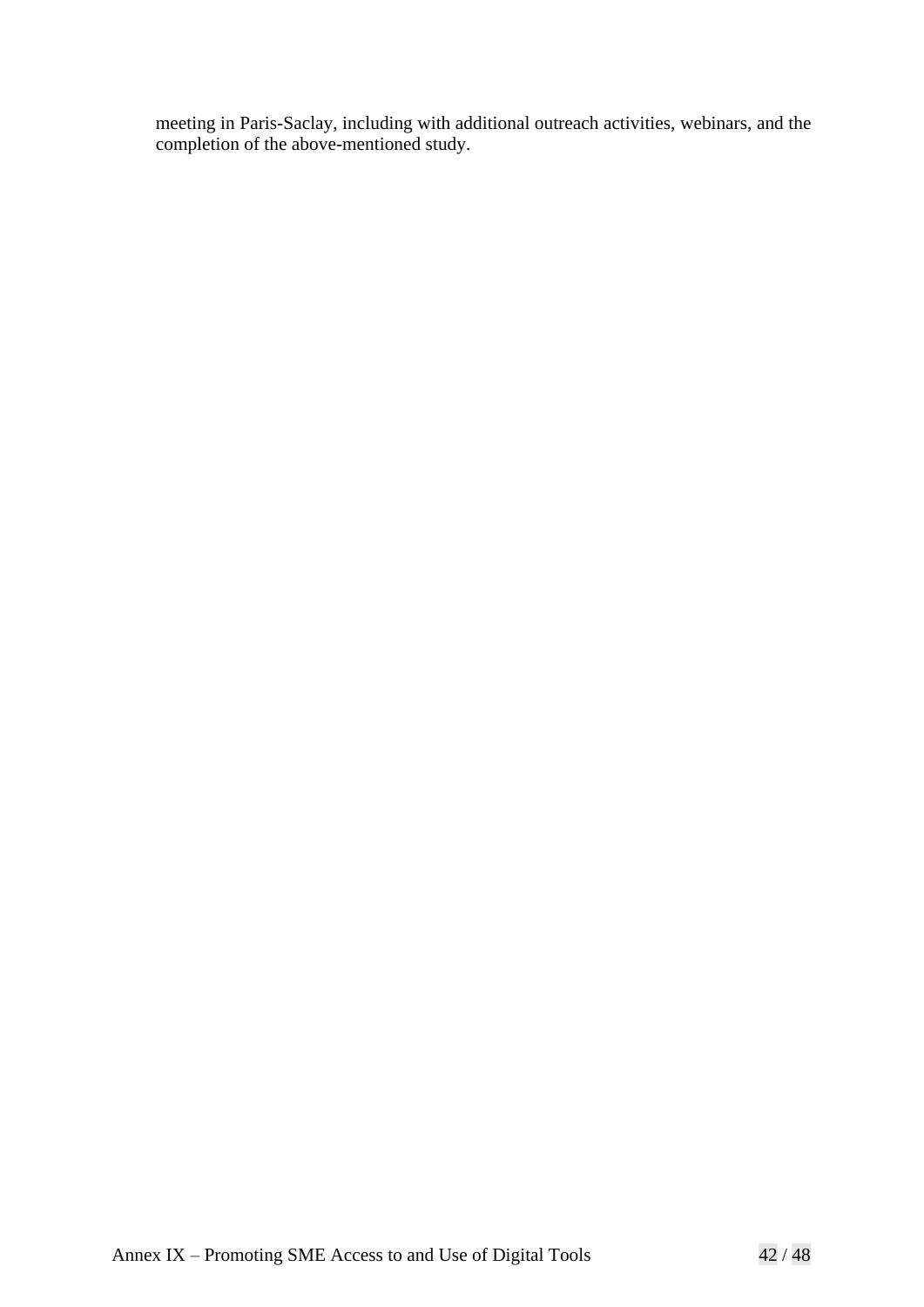## **Conclusions on Working Group 10 – Global Trade Challenges**

1. Building on Annex V to the U.S.-EU Trade and Technology Council ("TTC") Inaugural Joint Statement issued in Pittsburgh on 29 September 2022, the U.S. and EU leads of the TTC Global Trade Challenges Working Group have decided on the following initiatives.

## **Avoiding Unnecessary Trade Barriers**

2. Recognizing each side's regulatory autonomy and different legal systems, the United States and the European Union seek to strengthen bilateral trade and reduce the likelihood that regulations or other measures developed by either party generate unnecessary trade barriers for products or services derived from new and emerging technologies through enhanced information exchange and concrete trade facilitating initiatives, as follows:

#### **Pre-Empting Trade Barriers**

#### *Bilateral information exchange*

3. Without duplicating discussions under existing channels, such as in the World Trade Organization ("WTO"), the United States and the European Union intend to offer each other, upon request, the opportunity to discuss regulatory initiatives and measures in new or emerging technology sectors that could have an impact on transatlantic trade, with the aim of maximizing opportunities for common approaches and avoiding, where possible, unnecessary barriers to trade. This opportunity will be part of the work and discussions under the Working Group on Global Trade Challenges.

#### *Cooperation on shared trade concerns*

4. The United States and the European Union intend to establish a trade coordination dialogue to exchange information at an early stage on initiatives or measures of third countries that either side believes constitute or could evolve into a significant trade barrier for U.S. and EU businesses. This dialogue will complement existing forms of coordination, both formal and informal, to ensure the opportunity for timely exchanges and cooperation on the full range of trade policies and disciplines.

#### **Specific Trade Facilitating Initiatives**

- 5. The United States and the European Union intend to work together to reduce the likelihood that regulations developed by either party generate unnecessary trade barriers for new and emerging technologies. For this purpose, we intend to cooperate to develop concrete, sectoral trade facilitating initiatives in selected sectors. With a view to reach progress before the next TTC meeting, we expect to:
	- a. Explore possibilities for facilitating trade through digital tools, including digital submissions for regulatory approvals and conformity assessments, where appropriate.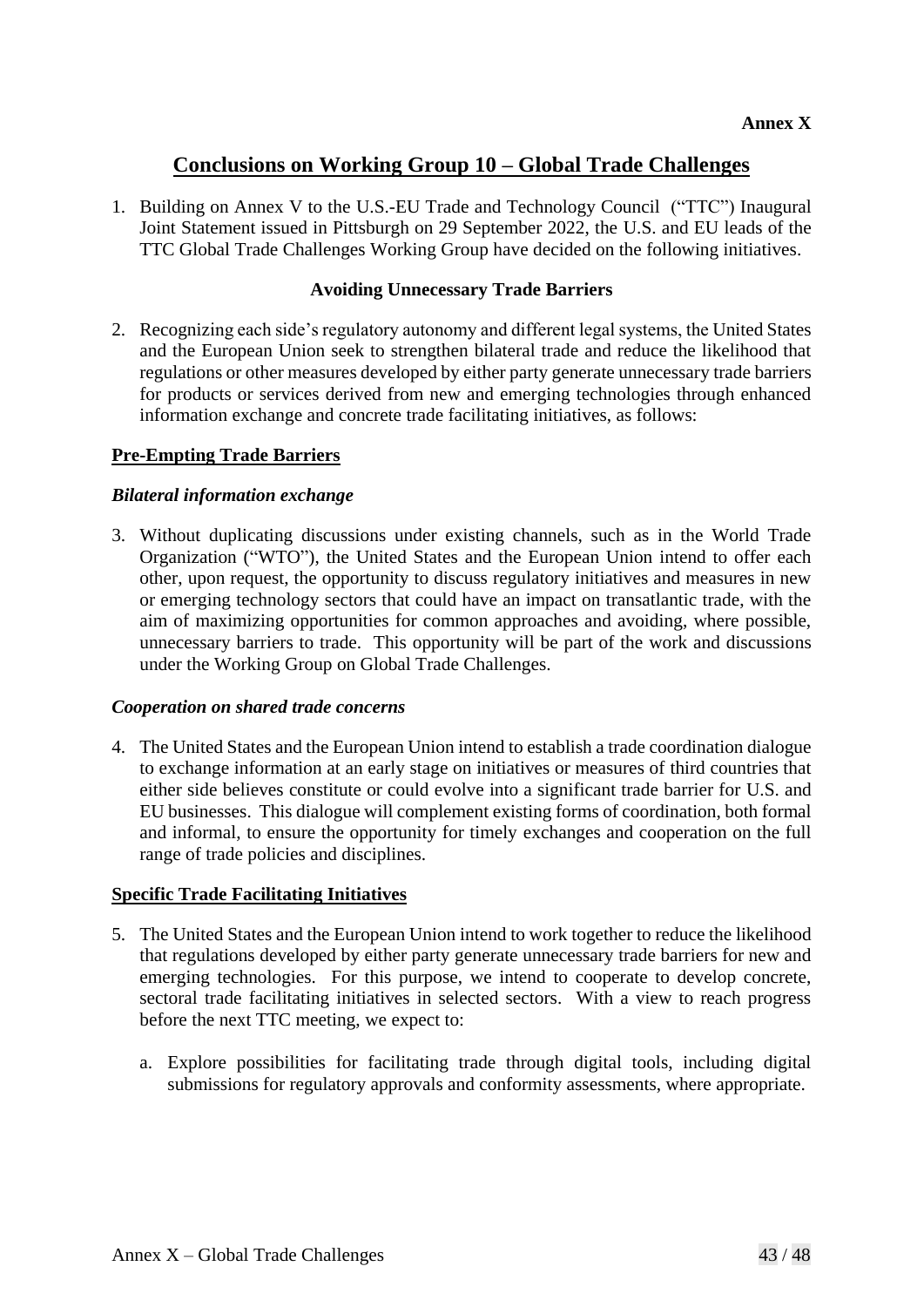- b. Identify specific areas or products, including those identified by industry stakeholders, where strengthened cooperation on conformity assessment could facilitate transatlantic trade.
- 6. The United States and the European Union will further seek to facilitate trade through increased cooperation in the area of government procurement. We share the objectives of building resilient transatlantic supply chains and of advancing climate and technology leadership. In the current geopolitical upheaval, we are committed to making our energy and high-tech supplies shock-proof by building up strong alliances as well as using technology to upgrade capacities. For this purpose, we intend to expand our cooperation in the area of government procurement.
- 7. The United States and the European Union will also seek to identify measures that will expand trade with and investment in Ukraine, as a means of mitigating the serious economic effects of the devastation caused by Russia's military aggression.
- 8. Where possible and without prejudice to each side's regulatory autonomy, the United States and the European Union will seek to avoid unintended consequences of domestic requirements that could create unnecessary barriers to trade and investment, notably for critical products/areas, in particular in relation to the environmental, health, digital and other high-tech sectors.

## **Trade Policy Cooperation on Non-Market policies and practices**

## **Mutual Support and Coordination of Domestic Tools**

- 9. Following up on the work plan to address non-market, trade-distortive policies and practices in Annex V of the TTC Inaugural Joint Statement, the United States and EU have:
	- a. Discussed specific non-market, trade-distortive policies and practices that threaten the livelihoods of U.S. and EU citizens and harm our workers and businesses, exchanged assessments of the impact of these policies and practices, and affirmed our commitment to enhance cooperation to effectively deter and address these shared concerns.
	- b. Exchanged inventories of existing U.S. and EU policy tools that can be deployed to address these harmful non-market, trade-distortive policies and practices.

## **Transatlantic Coordination of Effort**

- 10. The United States and the European Union intend, where possible, to consult or coordinate with each other when using domestic tools to address non-market, trade-distortive policies and practices.
- 11. The United States and the European Union plan to develop joint or coordinated strategies, using available policies and tools, aimed at countering the harmful impact of non-market, trade-distortive policies and practices on technological development and competitiveness in sectors of shared priority, such as medical devices. Additional sectors may be prioritized in the future. We also plan to identify shared concerns relating to the use of governmentowned, or-controlled investment funds, as well as tools that could be deployed to address them.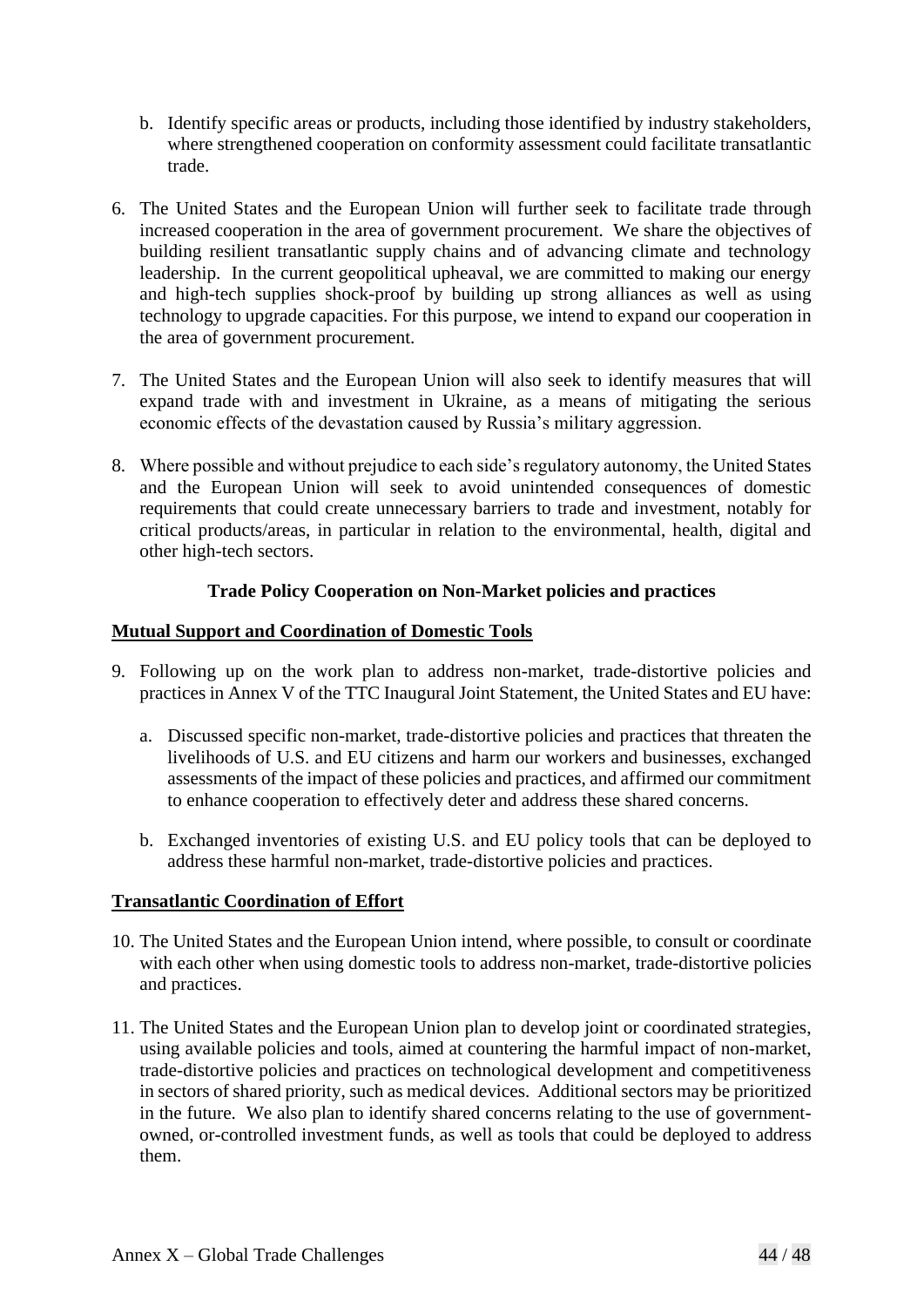12. The United States and the European Union intend to consider whether to pursue similar discussions and analyses with like-minded trading partners.

#### **Avoiding Unintended Consequences**

13. When using domestic tools to address non-market, trade-distortive policies and practices, the United States and the European Union will seek to consult or coordinate with each other, with a view to avoiding or mitigating unintended consequences for each other, where possible.

#### **Trade and Labor**

14. The United States and the European Union intend to collaborate on the promotion of internationally recognized labor rights in global supply chains, including eradicating forced labor and child labor and addressing other labor rights violations. In pursuit of this, the United States and European Union intend to strengthen the contribution of transatlantic stakeholders, including transatlantic social partners (representatives of trade unions and businesses), to U.S. and EU trade policymaking.

## **Priority Areas of Cooperation**

- 15. To advance the goals set out in the Pittsburgh Statement, the United States and the European Union plan to cooperate in the following priority areas:
	- a. *Promoting responsible business conduct*, including by advancing respect for internationally recognized labor rights in global supply chains. In pursuit of this objective, the United States and the European Union intend to regularly:
		- i. Exchange information on the development and implementation of due diligence and responsible business conduct, including on eradicating forced labor and child labor and on addressing other labor rights violations in global supply chains.
		- ii. Identify opportunities for coordinating in the Organisation for Economic Cooperation and Development ("OECD"), International Labour Organization ("ILO"), United Nations, G7, G20, WTO, and other multilateral organizations on actions to advance responsible business conduct, including the eradication of forced labor in global supply chains. An opportunity for joint action could occur around the release of ILO's new global forced labor estimate. Additional cooperation in the OECD and ILO could include enhancing increased uptake and effective application of due diligence guidance, including by developing practical tools for business to implement relevant international guidelines, and by strengthening the operation of the network of National Contact Points in the OECD.
		- iii. Convene a roundtable focusing on tools and practical approaches on due diligence, including eradicating forced labor from supply chains. Participants will include stakeholders from trade unions, businesses, and other governments.
	- b. *Increasing effectiveness of trade and labor engagements*, including by building the capacity of producing countries to implement high labor standards. For this purpose,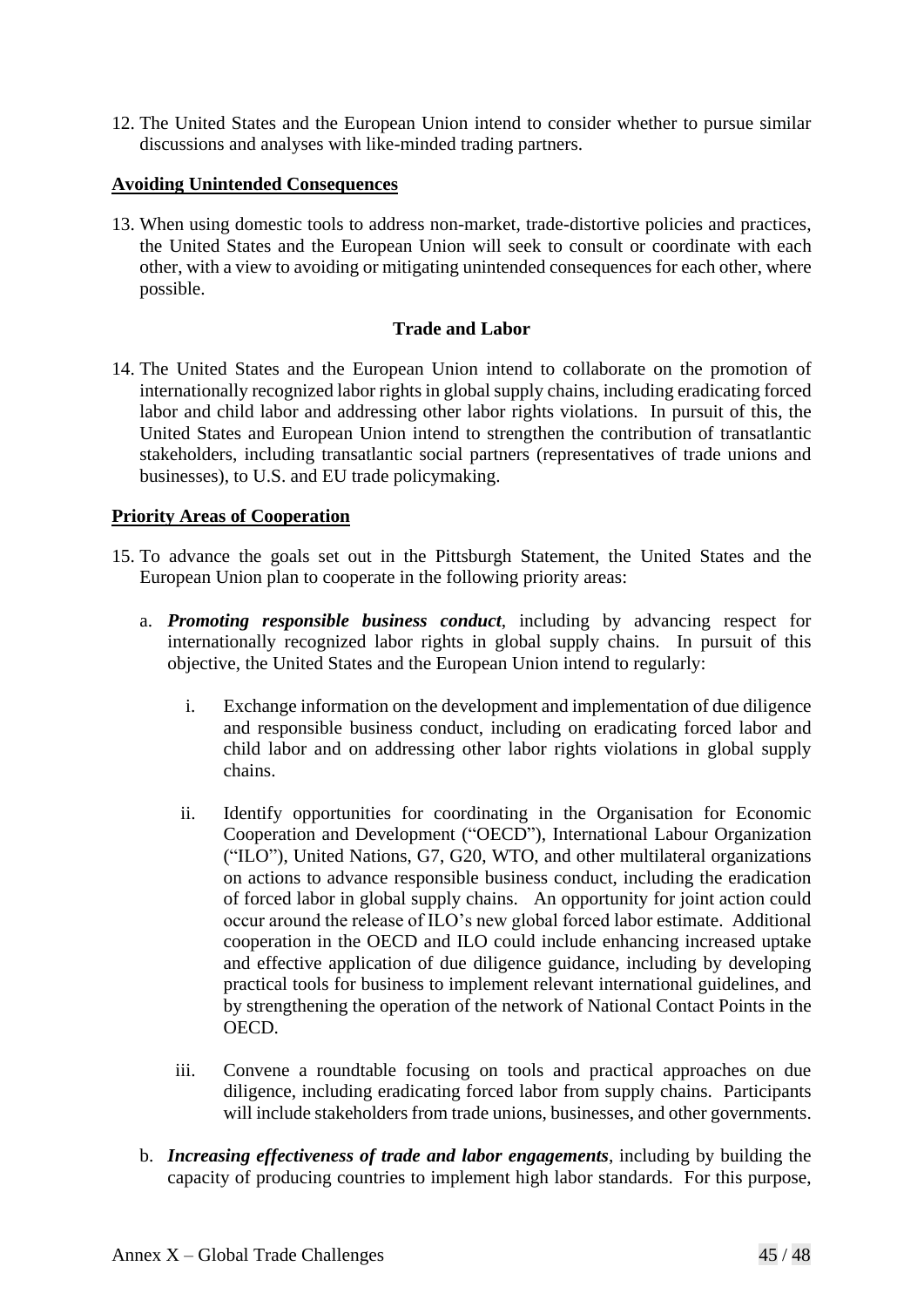the United States and the European Union intend to share information and experiences on:

- i. Trade and labor implementation and enforcement.
- ii. Best practices in combatting forced labor.
- iii. Best practices for utilizing trade engagement to promote the creation of socially responsible operations and sourcing, including an assessment of trade tools that have led to improvements in international labour standards.
- c. The United States and the European Union intend to explore possible joint technical cooperation and funding in support of these trade and labor engagements, such as promoting improvements in labor conditions in a high-risk supply chain.

#### **Trade and Labor Dialogue with Social Partner Stakeholders**

- 16. The United States and European Union intend jointly to consult relevant stakeholders on transatlantic trade and labor issues, especially in relation to the work of the Working Group on Global Trade Challenges. In this regard, the United States and the European Union recognize the value of involving transatlantic social partners in the work of the TTC, with a focus on ways to help workers and employers make successful digital and green transitions, remain globally competitive, and enjoy broad and inclusive prosperity.
- 17. To this end, the United States and the European Union announce the establishment of a tripartite trade and labor dialogue ("TALD"), involving relevant representatives of the U.S. Government, the European Commission, and U.S. and EU trade unions and buinesses, which will hold its first meeting during the summer. We expect to convene the TALD at least annually at the ministerial level, during one of the biannual TTC meetings. Tripartite technical level discussions on priority agenda items should be organized, as appropriate, throughout the year.
- 18. Issues on which the United States and the European Union will seek input from social partners include:
	- a. A just transition towards a sustainable, resilient, green economy.
	- b. Shaping and mitigating the impacts of digital trade on the U.S. and EU workforces, including, for example, in the areas of worker protections and the status of workers in the digital economy.
	- c. Addressing the social and economic implications for Ukrainian, U.S. and EU workers and businesses from Russia's military aggression against Ukraine.
	- d. Other topics agreed by the governments and social partners.

#### **Trade and Environment/Climate**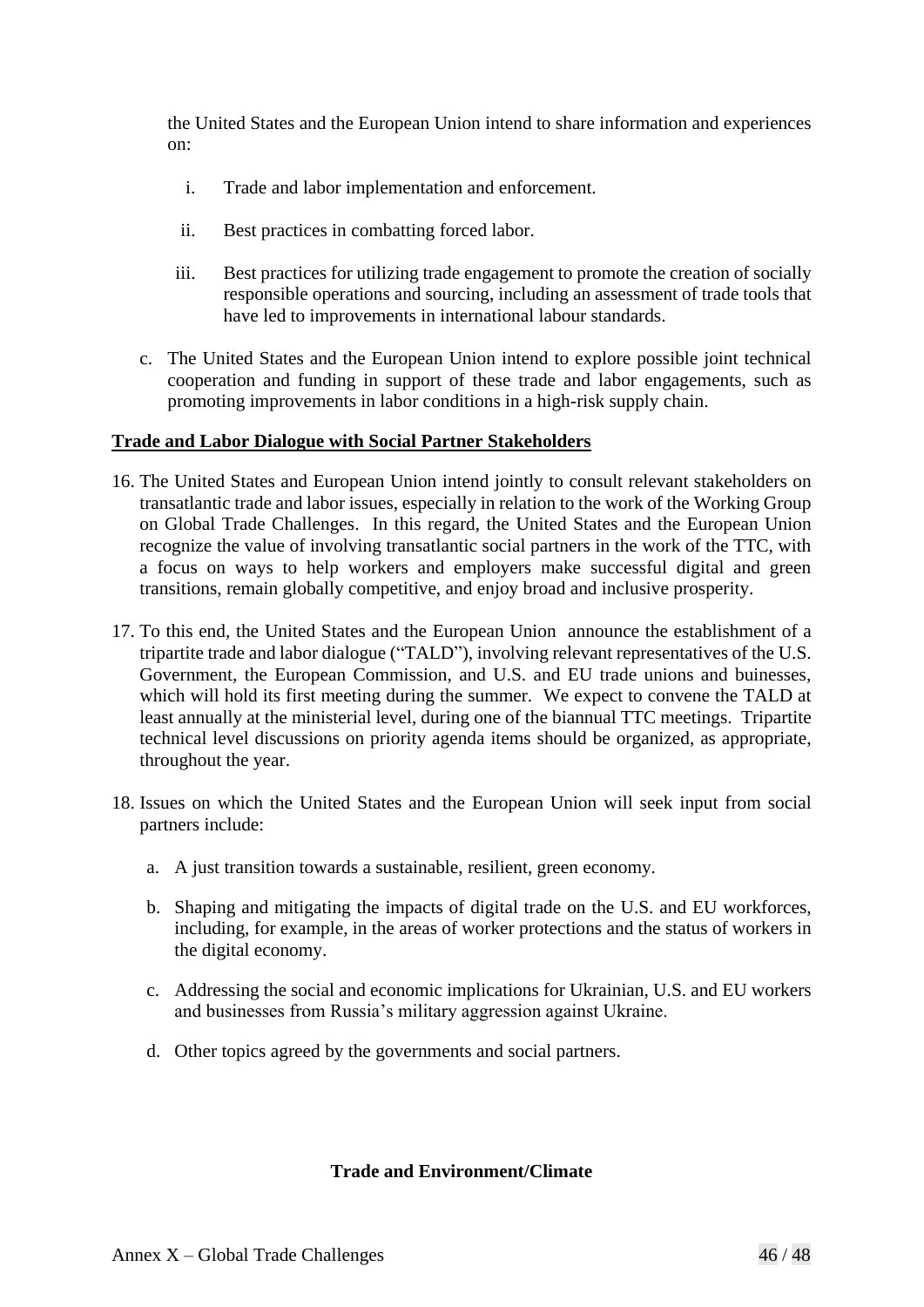- 19. The United States and the European Union share high ambitions to combat the climate crisis and protect the environment. We reiterate the positive role that trade can play in addressing environmental challenges such as tackling climate change, achieving climate neutrality, conserving biodiversity, supporting the transition to a more circular economy and preventing environmental degradation, including pollution. We wish to take a leading role in using trade policy and tools to support climate and environmental policy goals, and we will strive to improve mutual understanding of potential trade implications of each other's climate and environmental measures. For this purpose, we intend to:
	- a. Cooperate and jointly support work in international fora to promote a stronger alignment on trade and climate/environmental matters in an inclusive manner. This should include cooperation on the implementation of the WTO statement on the Trade and Environmental Sustainability Structured Discussions including:
		- i. fostering better understanding of the role of trade in facilitating dissemination of goods and services to meet environmental and climate goals, with a focus on climate change mitigation and building climate resilience.
		- ii. enabling circular approaches, including a trade facilitative approach to remanufacturing, refurbishment, repair and direct reuse.
	- b. Exchange information on the implementation of environment-related provisions in our respective trade agreements.
	- c. Subject to applicable national laws and regulations, exchange information on our respective rules, actions and initiatives in relation to sustainable fisheries management and combatting illegal, unreported, and unregulated fishing, including the EU's Common Fisheries Policy regulations and implementation and the U.S. Marine Mammal Protection Act, with a view to enhancing common objectives on ensuring sustainably and legally harvested fish and fish products in our respective markets.

## **Trade-Related Aspects of Economic Coercion**

20. The United States and the European Union intend to discuss potential coordinated or joint responses to economic coercion affecting trade or investment that is experienced by the United States and the European Union and our trading partners and allies.

## **Trade, Agriculture, and Food Security**

21. Russian aggression in Ukraine has increased food insecurity for millions of people by disrupting trade in key agricultural commodities and inputs such as fertilizers. World food prices reached their highest levels ever in March of this year, and there is now economic instability for agricultural exporters, producers, and consumers in the United States, the European Union, and around the world. These developments are compounding pressures on the agricultural sector arising from climate change and supply chain disruptions associated with the COVID-19 pandemic. The United States and the European Union, as major agricultural producers and trading economies, agree on the importance of trade for food security around the world and have a shared interest in sustaining global agricultural production and trade.